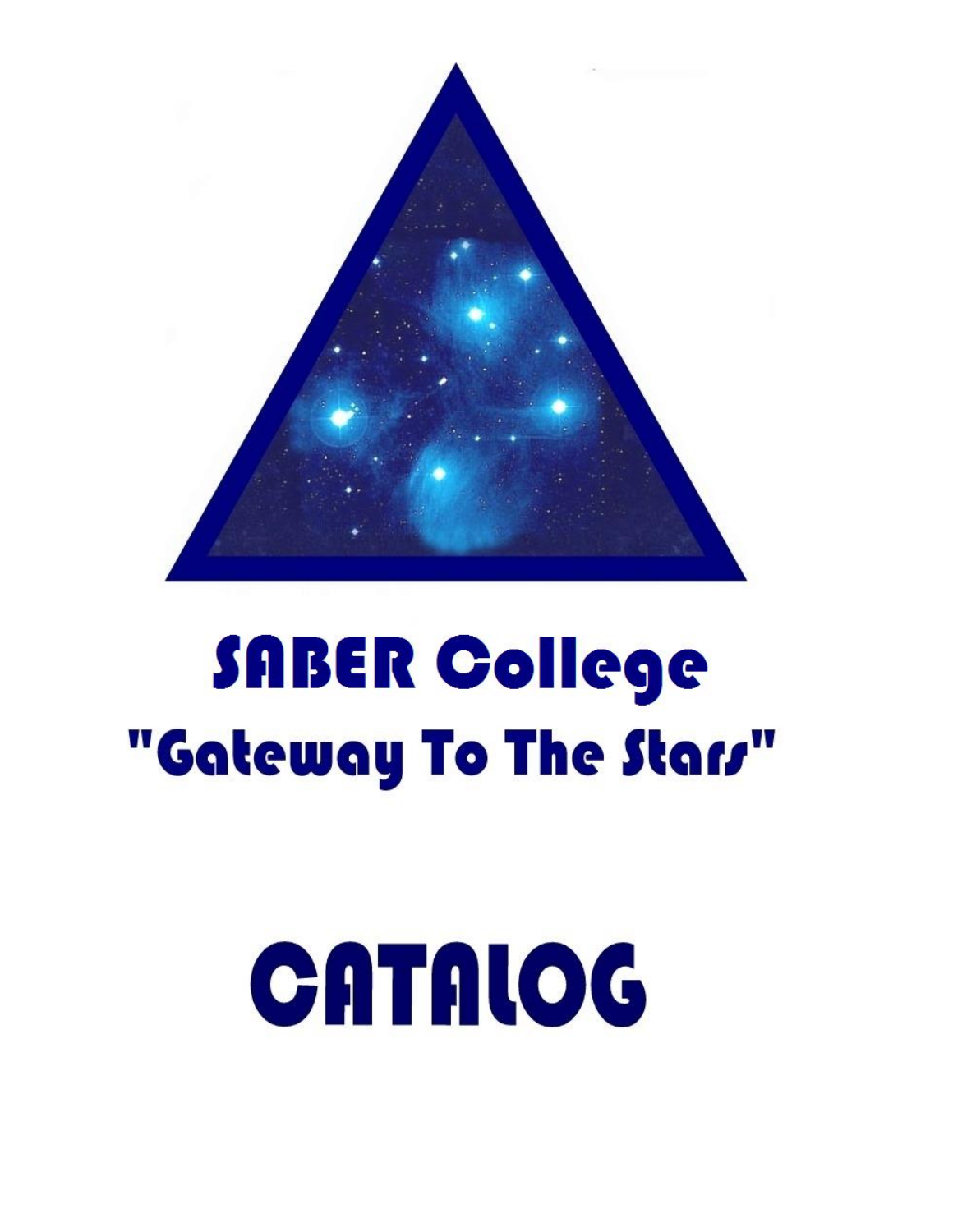## **CATALOG**

## **SPANISH-AMERICAN BASIC EDUCATION AND REHABILITATION, INC. (SABER) dba SABER College**

#### **SABER College**

3990 W. Flagler Street Miami, Florida 33134 Telephone: (305) 443-9170 www.sabercollege.edu

**Publication Date:** 7/1/2021-6/30/2022

**Volume:** XIX

Since 1/10/92, licensed by:

#### **The Commission for Independent Education Florida Department of Education**

Additional information regarding this institution may be obtained by contacting the Commission at: 325 West Gaines Street, Suite 1414, Tallahassee, FL 32399-0400, Toll-free telephone number (888) 224-6684; License #1400

#### **Accredited by:**

#### **Council on Occupational Education (COE)**

7840 Roswell Road, Building 300 Suite 325 Atlanta, Ga. 30350 Toll free: (800) 917-2081 [www.council.org](http://www.council.org/) Accreditation Reaffirmed: Nov 6, 2018

#### **Commission on Accreditation in Physical Therapy Education (CAPTE)**

3030 Potomac Ave., Suite 100 Alexandria, Virginia 22305-3085 (703) 706-3245 accreditation@apta.org

## **CERTIFIED TRUE AND CORRECT IN CONTENT AND POLICY.**

*Josefina Habif Chief Executive Officer* School Official's Name Title

*Josefina Habif* July 1, 2022

School Official's Signature Date Date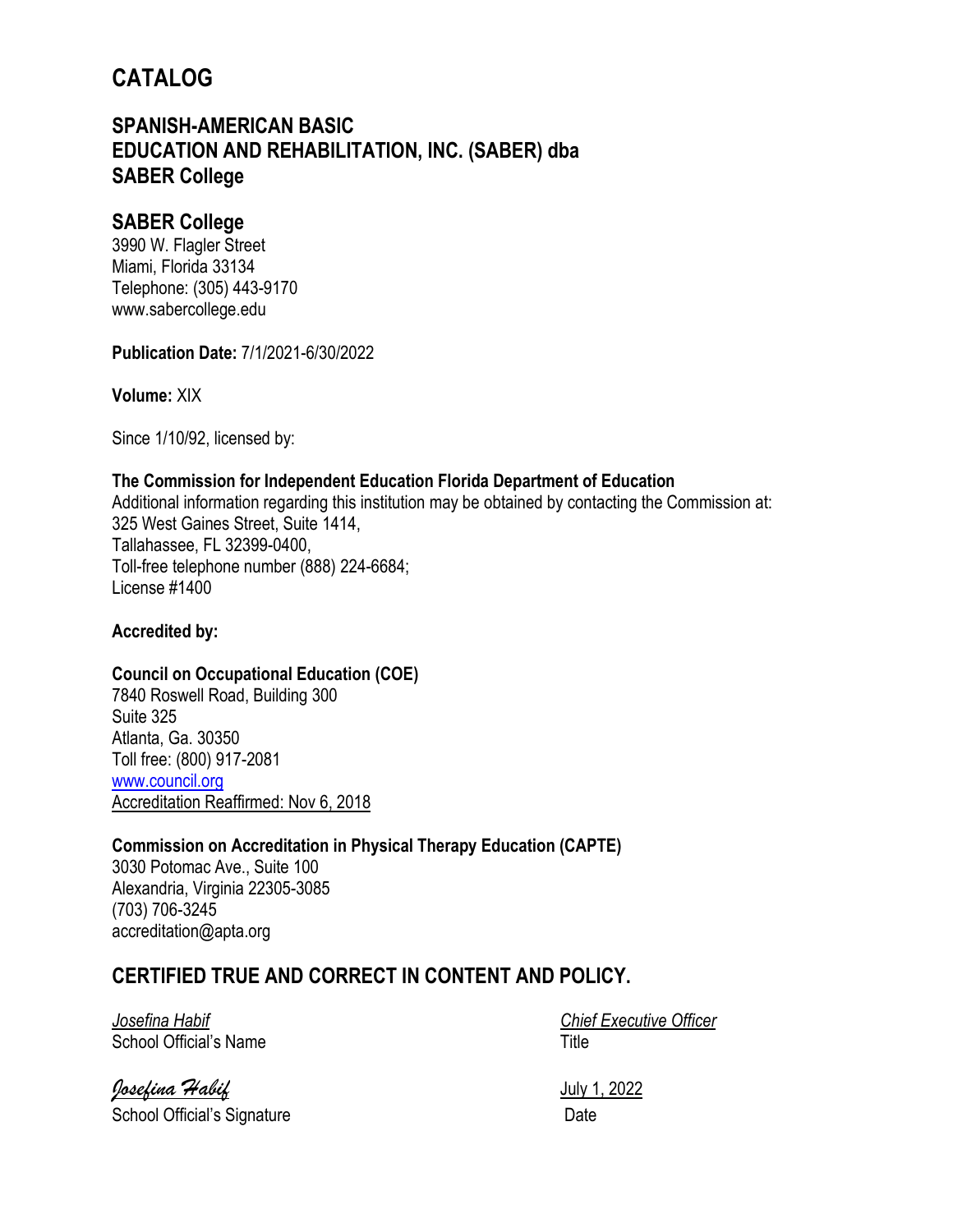## **Table of Contents**

| Physical Therapist Assistant (AS) - Traditional & Hybrid (Hybrid refers to ONLY General Education |  |
|---------------------------------------------------------------------------------------------------|--|
|                                                                                                   |  |
|                                                                                                   |  |
|                                                                                                   |  |
|                                                                                                   |  |
|                                                                                                   |  |
|                                                                                                   |  |
|                                                                                                   |  |
|                                                                                                   |  |
|                                                                                                   |  |
|                                                                                                   |  |
|                                                                                                   |  |
|                                                                                                   |  |
|                                                                                                   |  |
|                                                                                                   |  |
|                                                                                                   |  |
|                                                                                                   |  |
|                                                                                                   |  |
|                                                                                                   |  |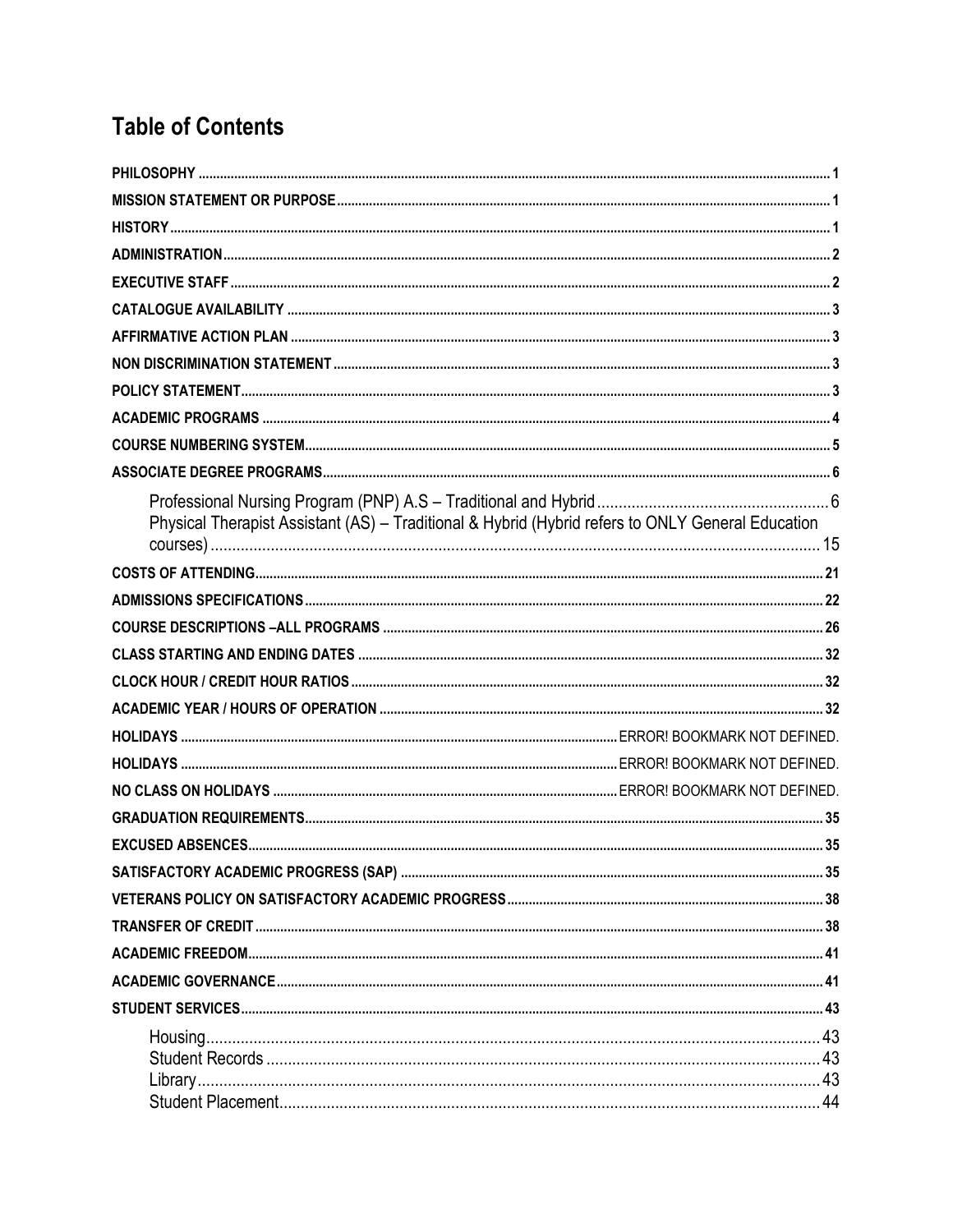| Copyright Infringement Policies and Sanctions (Including Computer Use and File Sharing)  53 |     |
|---------------------------------------------------------------------------------------------|-----|
|                                                                                             |     |
|                                                                                             |     |
|                                                                                             |     |
|                                                                                             |     |
|                                                                                             |     |
|                                                                                             |     |
|                                                                                             |     |
|                                                                                             |     |
|                                                                                             | .59 |
|                                                                                             |     |
|                                                                                             |     |
|                                                                                             |     |
|                                                                                             |     |
|                                                                                             |     |
|                                                                                             |     |
|                                                                                             |     |
|                                                                                             |     |
|                                                                                             |     |
|                                                                                             |     |
|                                                                                             |     |
|                                                                                             |     |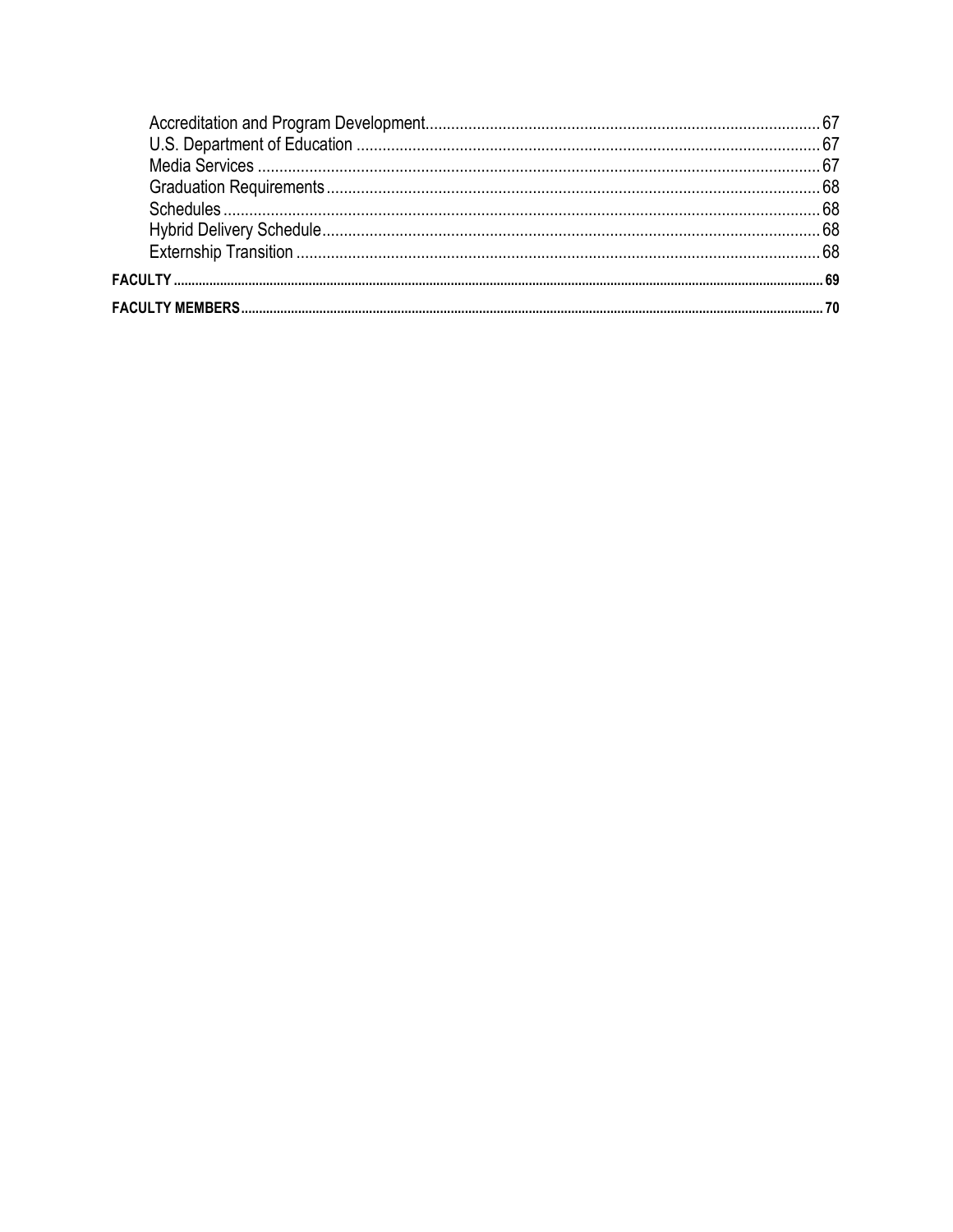#### Dear Student:

This Catalog is intended to provide you with general guidelines, regulations and resources of SABER College. I hope you find it helps you become acquainted with the policies and procedures of the school. We at the SABER College applaud you for deciding to further your education and training. We know it is difficult to accomplish much without a degree or certificate in this day and age. Whatever program of study you choose will require hard work and perseverance. We are here to help you realize your goals and dreams. If you have any questions, we are here to help. Contact one of the faculty members or your Counselor. We are at your disposal day or night. We pride ourselves in offering individualized attention to each and every one of our students. We look forward to meeting you and molding you into becoming a very productive member of our society. Good luck!

Sincerely,

SABER College's Staff and Faculty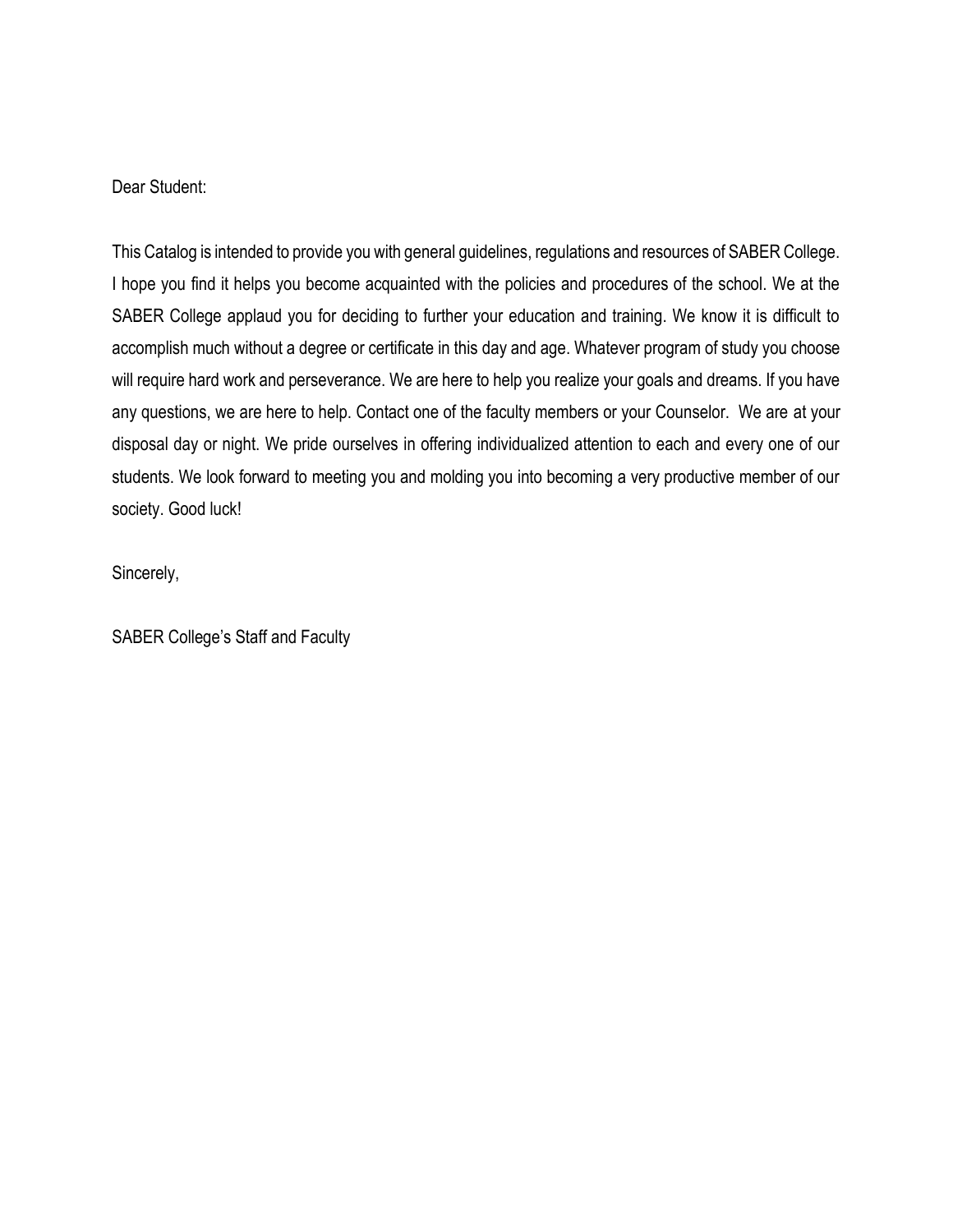## <span id="page-6-0"></span>**Philosophy**

The philosophy of the school is to act as a vehicle to provide basic skills, language, vocational and career education in various high demand occupational areas.

It is the purpose of the SABER College to contribute to the economic growth and development of the local community through training programs and activities that help to improve job skill, secure/retain/create better vocational and career opportunities for its residents, as well as generate new vocational and career opportunities for those students who apply themselves. SABER College's goal is to improve the quality of life of the students in the community and to facilitate career opportunities in the market place and industry.

## <span id="page-6-1"></span>**Mission Statement or Purpose**

SABER College identifies as its primary responsibility the preparation of individuals in careers to become productive members of this society by helping them in their growth to attain their educational and career goals and their development of ethical responsibilities.

#### **Educational Objectives**

The objectives of SABER College are:

- 1. To encourage the student's intellectual pursuits and meet the healthcare, business and technology demands of the economy;
- 2. To prepare men and women for entry level positions in various career fields; and
- 3. To provide a highly qualified faculty and staff to meet the needs of the student body.

## <span id="page-6-2"></span>**History**

Spanish American Basic Education & Rehabilitation, Inc. (SABER) was established in 1972 in Florida to provide knowledge, skills, abilities and trained students, due to a dire demand in the community for individuals in the various occupational fields. SABER the school was established to offer training through non-degree and vocational and degree granting programs to meet the demands of the industry and the workforce community in general; SABER College has been licensed by the Commission for Independent Education (CIE) since 1992 and is accredited by the Council on Occupational Education (COE). SABER also has program accreditation by the Commission on Accreditation in Physical Therapy Education (CAPTE).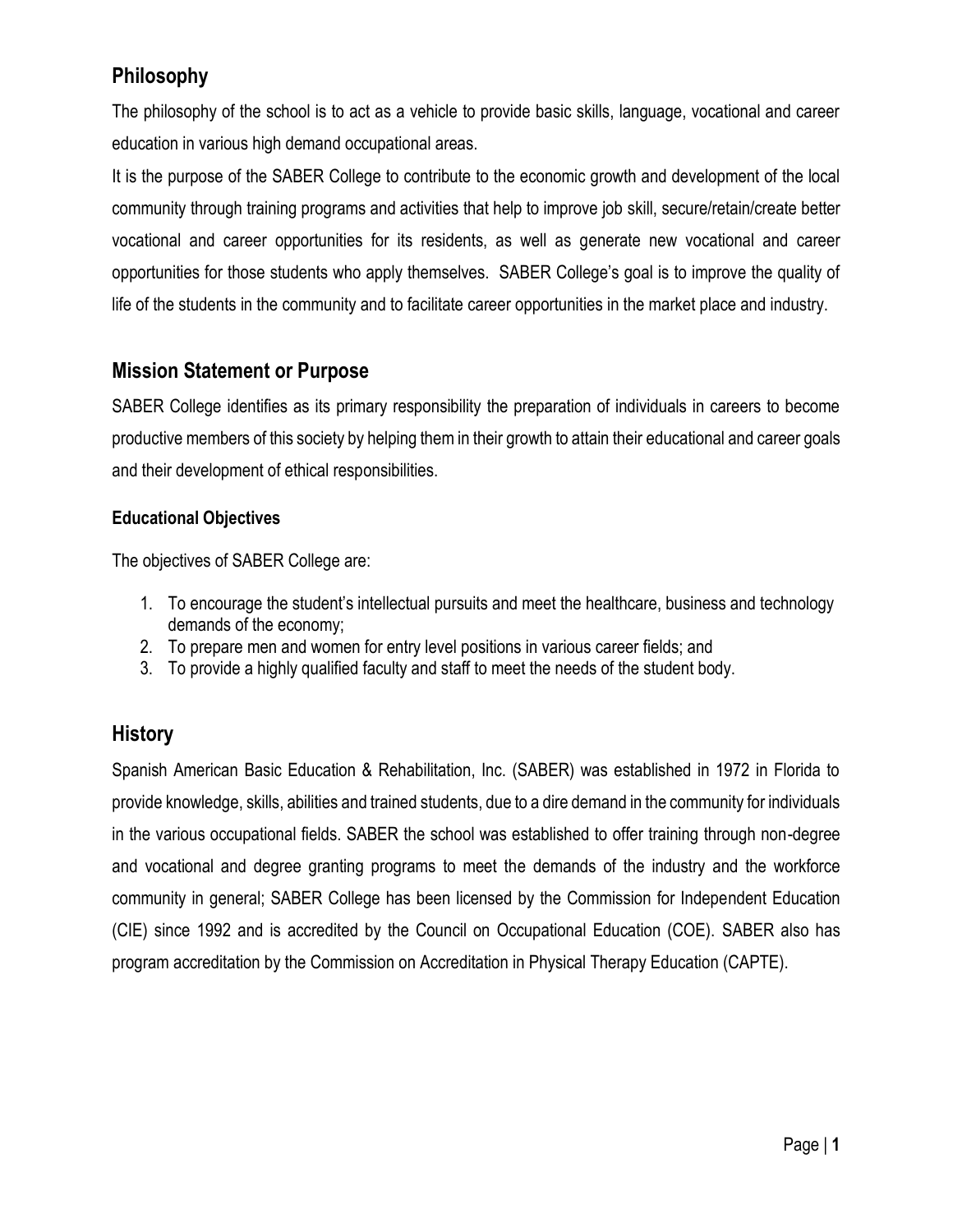## **Ownership**

Spanish American Basic Education and Rehabilitation, Inc. (SABER) dba SABER College, 3990 W. Flagler Street, Miami, Florida 33134 is a private non-profit corporation formed under the laws of the State of Florida, and which adheres to IRS regulations as a 501 (c)(3) corporation.

#### **Board of Directors**

| <b>Hector Gasca</b> |
|---------------------|
| President           |
| Raul L. Rodriguez   |
| Secretary/Treasurer |
| Hilda Portilla      |
| <b>Director</b>     |
|                     |

#### <span id="page-7-0"></span>**Administration**

Directors of the school have ample educational background, experience and administrative competence to properly supervise all activities.

#### <span id="page-7-1"></span>**Executive Staff**

| Josefina Habif, MPA                |
|------------------------------------|
| <b>Chief Executive Officer</b>     |
| Maria Palacios                     |
| <b>Chief Financial Aid Officer</b> |

#### **Educational/Administrative Staff**

| Karen Arocha, PT, BS, MS              |
|---------------------------------------|
| Director of PTA Program               |
| Gaspara Bardritch, PT, MSPT, DPT      |
| Academic Coordinator of Clinical Ed   |
| (ACCE)                                |
| Ronda Mims, MSN, MS Ed, RN            |
| Director Professional Nursing Program |
| Alexandra Lis                         |
| Director of Distance Education        |
| Alex Montorro, MBA & CPA              |
| Controller                            |
| Amarilis Somoza                       |
| Dean of Academic Affairs              |
| Linette Hernandez                     |
| Admissions Coordinator                |
| Millie Laurent                        |
| Policy and Procedures Coord           |
| Personnel Manager                     |
| <b>Dulce Estevez</b>                  |
| Accreditation Coordinator             |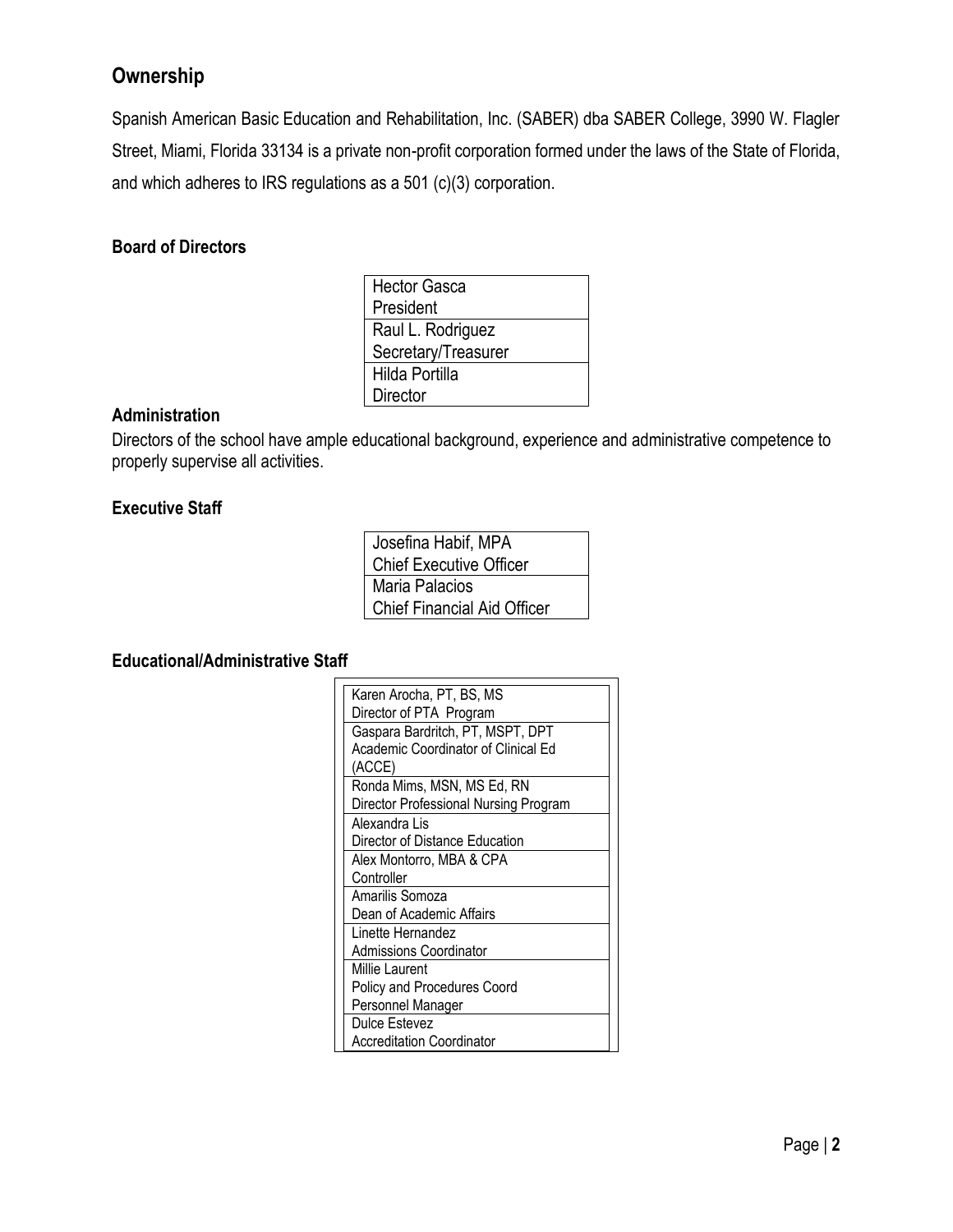## <span id="page-8-0"></span>**Catalogue Availability**

Catalogues and Handbooks are available online at [www.sabercollege.edu.](http://www.sabercollege.edu/) It is your responsibility to become familiar with them prior to the beginning of classes, by reading and reviewing them.

#### **Descriptions of School Facilities**

SABER College is housed in a building located at 3990 W. Flagler St., Miami, Florida. The campus occupies 5,500 square feet of physical space; it has access to convenient public transportation and parking facilities. The School is centrally air conditioned and contains all needed modern equipment. It is made up of four classrooms, 1 roving (mobile unit) computer lab, one nursing skills lab/nursing simulation lab, one physical therapy lab, a library information resource service area, an admissions office, a financial aid office, a reception area, a faculty working area and administrative space.

## <span id="page-8-1"></span>**Affirmative Action Plan**

## <span id="page-8-2"></span>**Non Discrimination Statement**

SABER does not discriminate on the basis of age, color, disability, national or ethnic origin, race, sex, or any other characteristic protected by law in the administration of its educational, admission or registration policies, scholarships, loan programs, employment practices, or any of SABER administered programs. SABER offers equal opportunity in its employment, admissions and educational programs and activities in compliance with Title VI and VII of the Civil Right Act of 1964, as amended, Section 504, of the Rehabilitation Act of 1973, as amended, and the American with Disabilities Act of 1990.

SABER shall likewise assure equal opportunity to any handicapped person who is an applicant, employee or client unless the disability involved prevents satisfactory performance of the work involved.

## <span id="page-8-3"></span>**Policy Statement**

- SABER College does not use employment agencies to recruit prospective students.
- SABER College does not recruit at welfare offices, unemployment lines, food stamp centers, homeless shelters, nursing homes, etc. Saber is an approved Training Agent and vendor of the Department of Education's Division of Vocational Rehabilitation.
- SABER College does not place ads in help-wanted sections.
- SABER College documents reasons for denying admissions. These records are available for a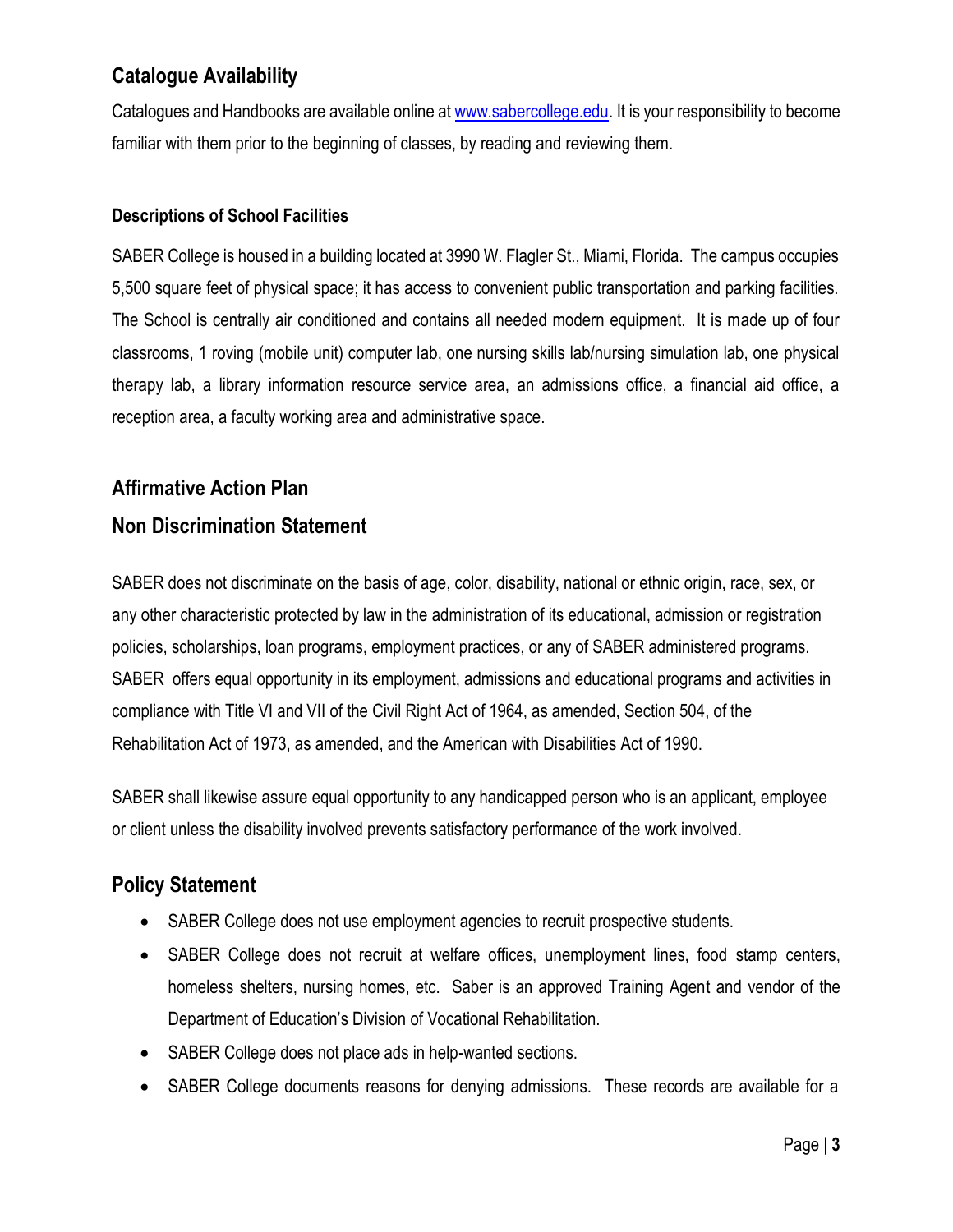period of a year after an applicant has been denied admission.

- It is the policy of SABER College to maintain the objectives and content of the programs current; this is done by having three potential employers (every two years) review each educational program and recommend admission requirements, program content, program length, program objectives, competency tests, instructional materials, equipment, method of evaluation and level of skills required for completion. These areas are also discussed at each Advisory Committee Meeting annually.
- It is the policy of SABER College to offer to its student population academic advisement and if needed the student is referred to an appropriate professional for personal counseling in order to maintain a supportive environment, where students can openly discuss their problems, with the goal of providing these students the necessary support mechanisms that will allow them to complete their training.

## **Veterans Approval**

SABER College is approved by the Department of Veterans Affairs to accept students who are eligible to participate. Veteran applicants seeking to attend SABER using their Veteran's benefits should inform their intake specialist.

## <span id="page-9-0"></span>**Academic Programs**

#### **Associate Degree Program**

- Professional Nursing Program (PNP) (AS) 82 Semester Credit hrs. (Traditional & Hybrid Delivery)
- Physical Therapist Assistant (AS) 76 Semester Credit hrs. (Traditional & Hybrid Delivery)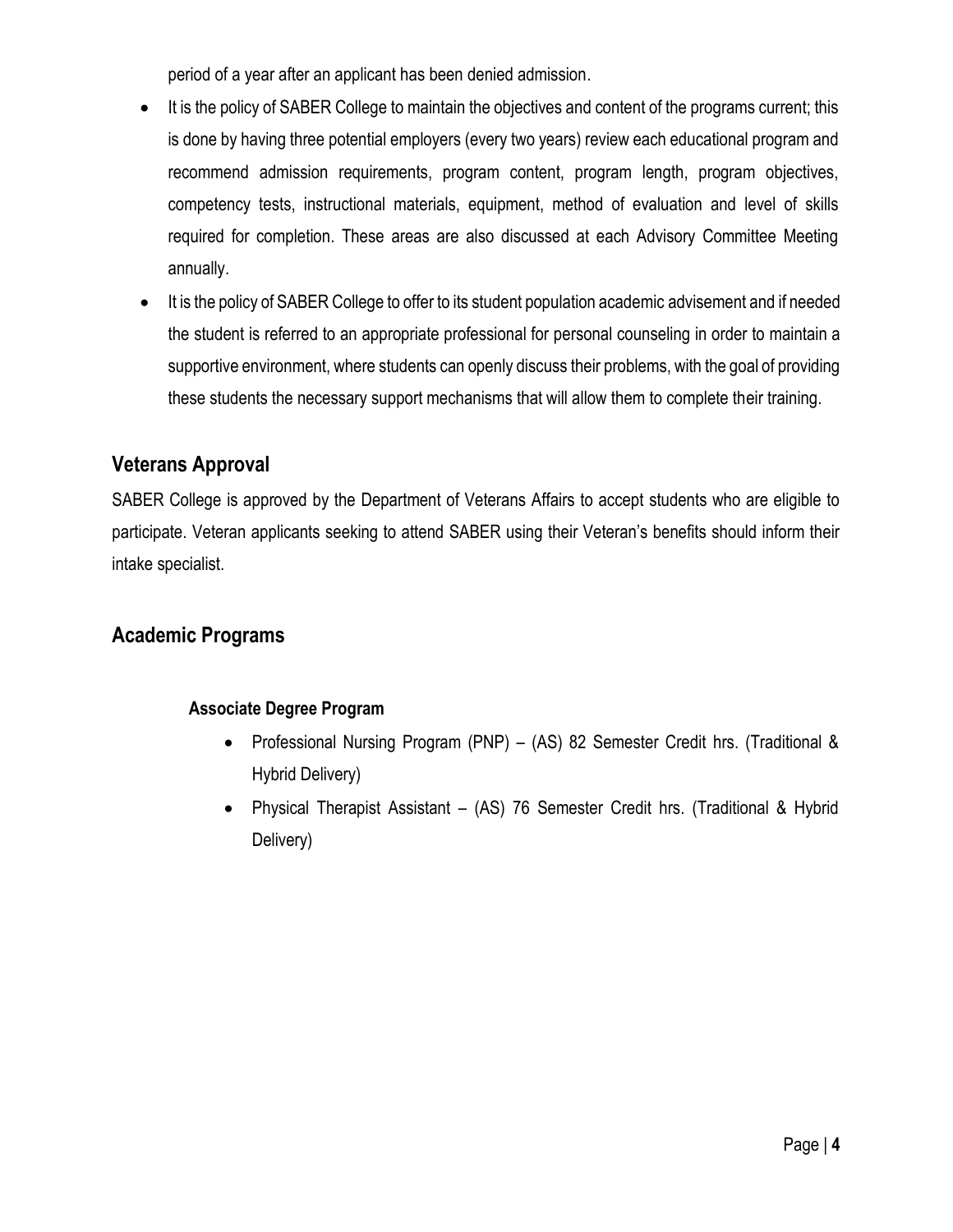## <span id="page-10-0"></span>**Course Numbering System**

#### **Associate in Science Programs**

The first two digits of the course number indicate the level of the course. Lower level courses are 1001 and 2001. Advanced level courses are termed 3001 and above. The third and fourth digit of the course number indicates the series of the courses. Program outlines and descriptions for Associate Degree programs offered can be found in pages 7 through 22 of this catalog.

Courses reflected with one (1) asterisk are general educations courses Courses reflected with two (2) asterisks are general education courses offered online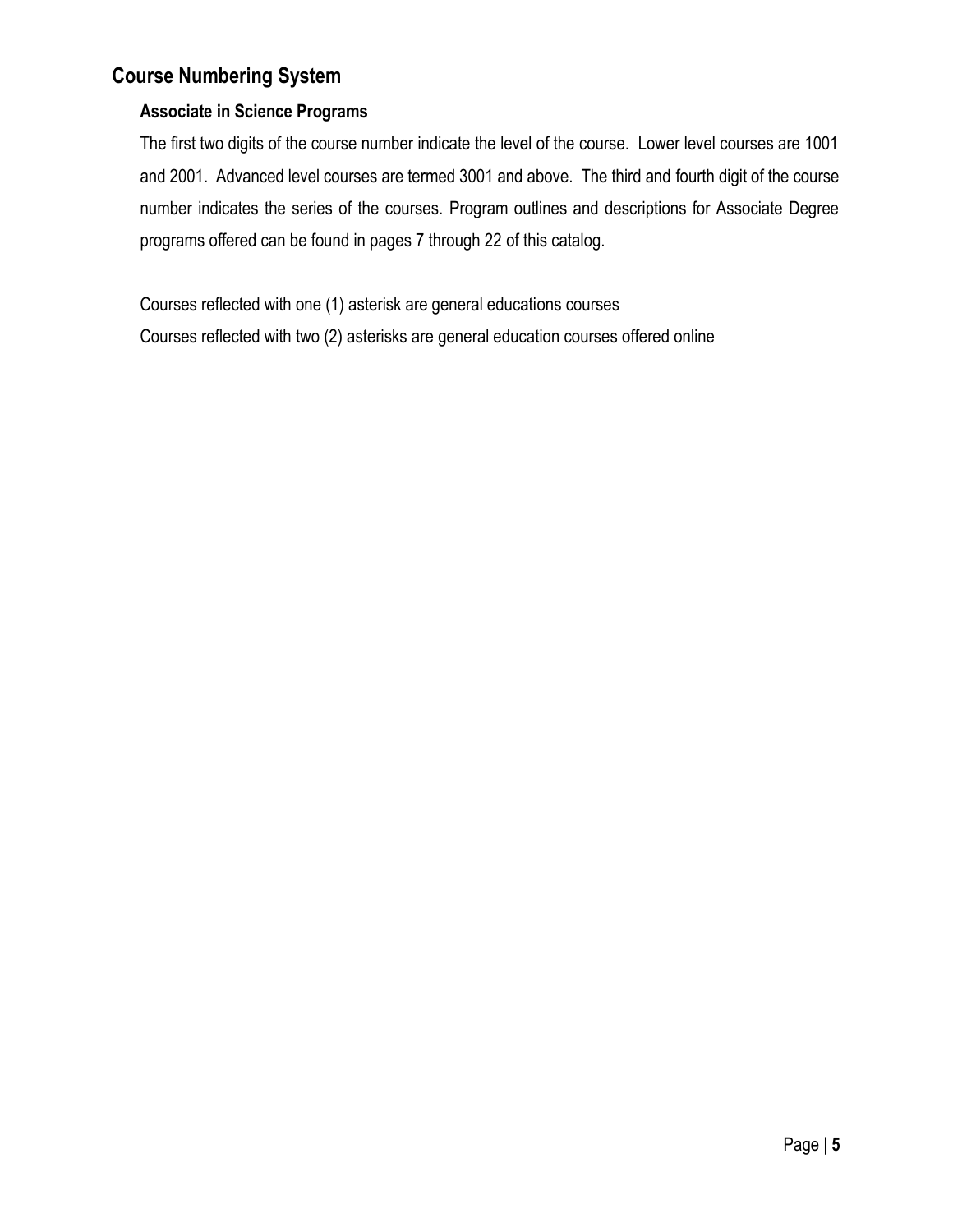## <span id="page-11-0"></span>**Associate Degree Programs**

## <span id="page-11-1"></span>**Professional Nursing Program (PNP) A.S – Traditional and Hybrid**

#### **Total Semester Credit Hours: 76**

#### **Program Description**

The Professional Nursing Program (PNP) is an intensive, full-time program comprised of 76 credit hours/1,845 clock hours, which includes theory, lab and clinical rotation experience. This experience will cover medical, surgical, obstetric, pediatric, geriatric and psychiatric nursing. Reinforcement of basic skills in English, Mathematics, and Sciences appropriate for the job preparatory program will occur thorough didactic instruction and applied laboratory procedures/practice. This program is designed to prepare the graduate to utilize and apply the nursing process to provide nursing care to clients across the life span in a variety of settings. Upon successful completion of the curriculum and after passing comprehensive exit exam, the graduate will receive an Associate of Science Degree in Nursing and will be eligible to take the National Council Licensure Examination for Registered Nurses (NCLEX-RN). Passing the NCLEX is required for employment as a Registered Nurse.

#### **Program Objectives**

The objectives of the Nursing (A.S.) Program is to provide the knowledge, clinical skills, nursing values, meanings and experience necessary for an entry-level professional nursing position; this program will prepare the student for employment as a registered nurse. At the end of the program, the graduate will:

- Demonstrate knowledge of the health status and functional health needs of clients and families by using the nursing process to interpret health data.
- Demonstrate knowledge in formulating nursing plans of care in collaboration with clients, families and interdisciplinary healthcare team members.
- Demonstrate knowledge in implementing a plan of care within the legal and ethical parameters.
- Demonstrate knowledge in developing teaching and learning plans to implement with clients and families, whether directly or through assignment to other members of the healthcare team
- Demonstrate knowledge in evaluating client's and families' responses and outcomes to therapeutic intervention in order to adjust the plan of care.
- Demonstrate knowledge in providing care to multiple clients through direct care and/or delegation of care
- Demonstrate use of critical thinking to analyze clinical data and current literature as a basis for decision making
- Demonstrate ability to act as an advocate to promote quality healthcare for culturally diverse groups.
- Demonstrate ability to coordinate resources for the provision of quality care
- Demonstrate ability to function within the organizational framework of various healthcare settings.
- Demonstrate responsibility and accountability for quality of nursing consistent with the legal scope of the practice.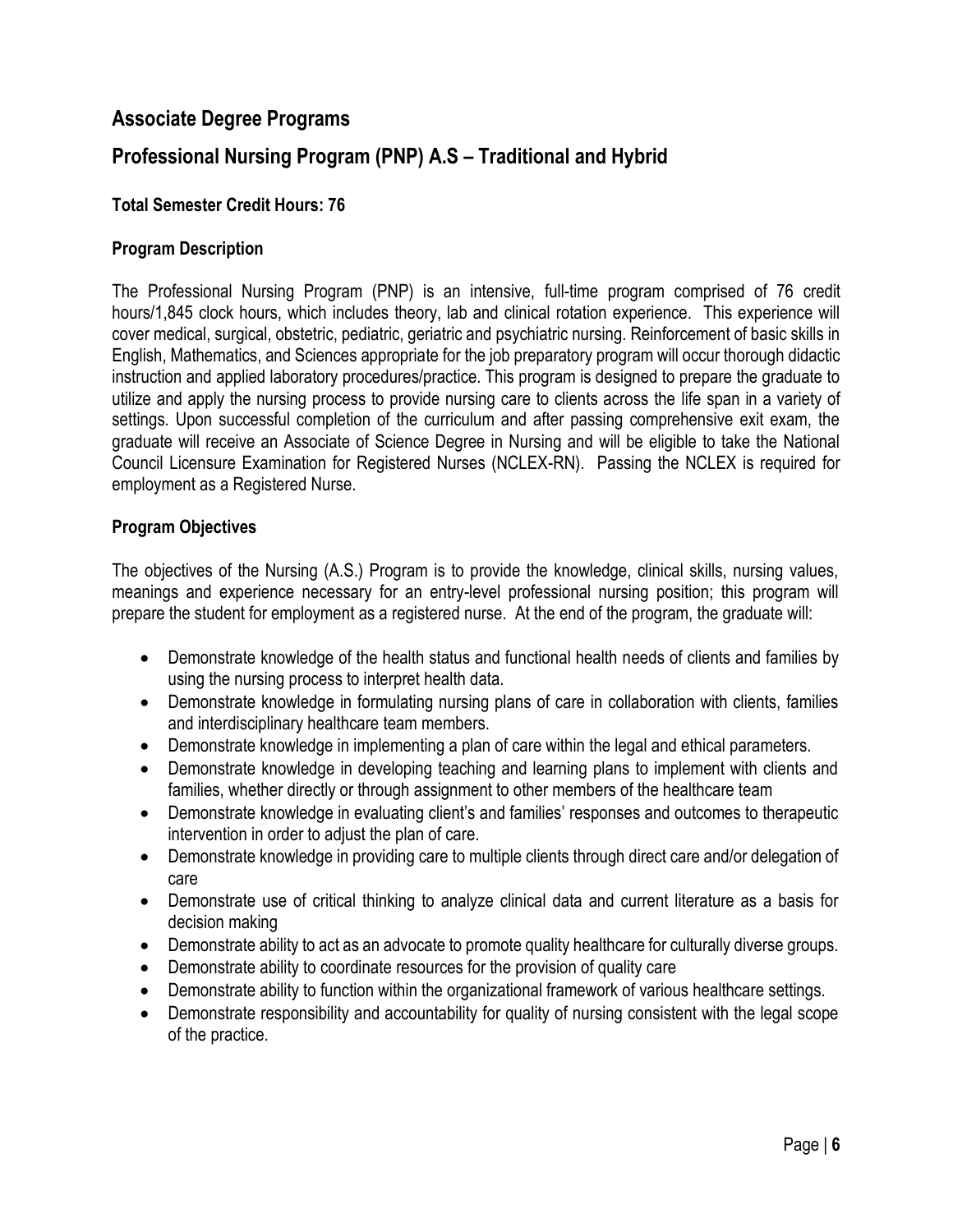## **Entrance Requirements**

In order to be accepted into the Professional Nursing Program, (A.S) an applicant must meet the following requirements:

- Applicant must submit a High School Diploma (or equivalent in their country of origin) or GED.
- Applicant must be 18 years of age.
- The Kaplan (65) is one of SABER's College official entrance exams. The Kaplan exam will be offered no more than 3 times with waiting times as follows: 72 hrs. after the first exam, and 30 days for the third exam. Applicants may be granted acceptance into the nursing program based upon equivalent entrance test scores on other qualifying exams including ACT (18) SAT (1330 prior to 3/5/16), SAT (980 on or after 3/6/2016) and/or HESI A2 Exam (80), TEAS (58) and Kaplan (65).
- Applicant must submit official school transcript documenting any previous work in the United States, with a minimum GPA of 2.0 (C) for each course, when requesting credit for general education courses previously taken at the associate degree level or higher. A student whose scores are below a 2.0 must take the course at SABER. Applicants requesting general education credit from foreign countries must submit an evaluation from Josef Silny & Associates, Inc. which specifies the academic content of the course to be waived. SABER will only waive general education courses that have the same academic content as the ones offered at this institution.
- Applicant must successfully complete a personal oral and written interview with the Program Team of the program in order to evaluate the applicant's ability to communicate satisfactorily as required by the health care delivery system. The interviewer must recommend applicant for admission.
- Student Orientation Orientation of new students is conducted for each academic start. New students will learn about SABER College, including procedures, rules and regulations. Students will receive their program schedule and will get acquainted with the school facilities on the first day of class, when an orientation session will be provided. Catalogs and Handbooks will be provided one week prior to the beginning of class.

For Students who are 16-17 years old, parent or guardian approval is required for enrollment. SABER College designates a properly trained individual to provide each of the following student services: **academic advisement**: provides information to new and continuing students about SABER College services and *academic* educational and career goals. The department also provides information to transfer students, guides students toward an academic pathway, and helps students determine their eligibility to graduate.

**financial aid advisement:** provides information to new and continuing students about SABER College financial services, including loans, grants and methods of payment

**personal advisement**: will be referred to an appropriate professional who can provides information, assistance and guidance to students in resolving personal and social problems and difficulties. They may refer students to community services as needed.

**placement services**: Placement services shall be provided to all graduates without additional charge. No guarantee of placement shall be directly or indirectly implied. Records of initial employment of all graduates shall be maintained.

The extent of these services and the personnel assigned to our students shall be determined by the size of our institution.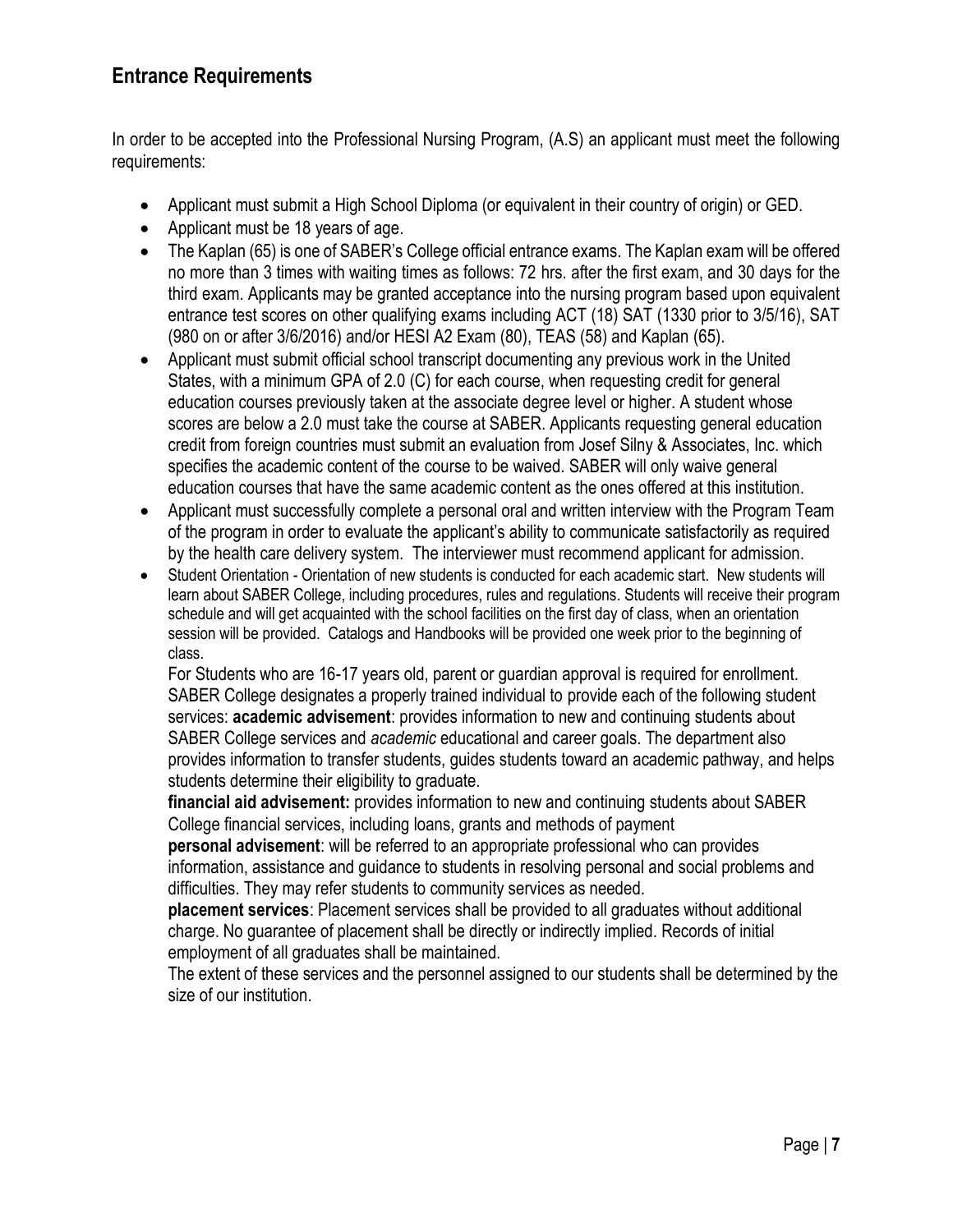- Applicant must undergo a background check. If applicant has a recent history of chemical abuse, or an arrest record indicating the same, he/she will be required to contact the intervention Project for Nurses (IPN). Based on the evaluation results of IPN the applicant may be asked to enter into a contractual agreement for services with IPN. Failure to enter into the stipulated contract and/or to comply with any of the requirements of the contract will result in denial of admission into the program.
- Applicant must meet physical strength and function requirements as required.
- Applicant must meet personal health requirements as stipulated in the SABER Physical Health Form (before starting the third semester).
- Applicant must submit results of a 10-panel drug screening.
- Applicant must submit CPR card endorsed by the American Heart Association (before starting the third semester).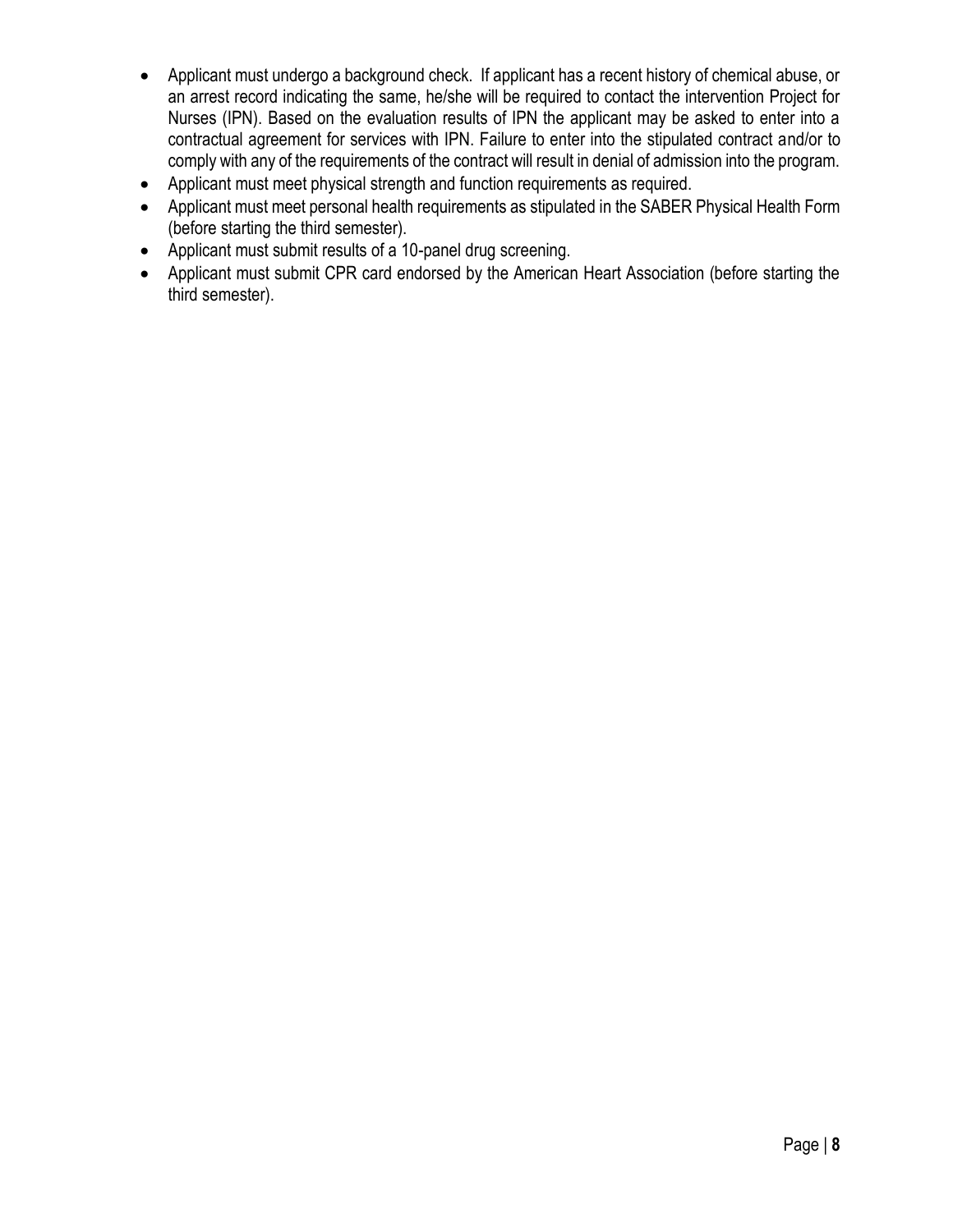#### **Associate of Science in Nursing**

#### **Semester Credit Hours**

| <b>BSC 1001</b> | <b>Human Anatomy and Physiology I**</b><br>This course provides a basic understanding of the human<br>body, its systems and their functions. Students will<br>concentrate on these body systems: skeletal system,<br>integument system, cardiovascular system, muscular system,<br>nervous system, and cells.                             | $\mathbf{3}$   |
|-----------------|-------------------------------------------------------------------------------------------------------------------------------------------------------------------------------------------------------------------------------------------------------------------------------------------------------------------------------------------|----------------|
| <b>BSC 1002</b> | Human Anatomy and Physiology Lab I**<br>This course consists of the laboratory for BSC 1001.                                                                                                                                                                                                                                              | 1              |
| <b>ENG 1001</b> | <b>English Composition I**</b><br>In this course, through a variety of writing projects the student<br>develops competence in writing clear, correct, and effective<br>English prose.                                                                                                                                                     | 3              |
| <b>MAC 1105</b> | College Algebra **<br>This course introduces students to the concept of functions and<br>their graphs. Students will graph linear and quadratic, as well<br>as learn absolute value functions and transformations. Other<br>topics included are: set theory, number theory, geometry,<br>measurements, probability theory and statistics. | 3              |
| <b>PSY 1000</b> | Introduction to Psychology**<br>Study of mental processes and behavior                                                                                                                                                                                                                                                                    | $\mathbf{3}$   |
| <b>BSC 1011</b> | <b>Human Anatomy and Physiology II **</b><br>This course is a continuation of BSC 1001                                                                                                                                                                                                                                                    | $\overline{3}$ |
| <b>BSC 1012</b> | Human Anatomy and Physiology II - Lab**<br>This course if the laboratory for <b>BSC 1011</b>                                                                                                                                                                                                                                              | 1              |
| <b>BSC 2001</b> | Microbiology **<br>This course is an introductory study of the microbial world<br>with emphasis on the nature and behavior of microorganisms,<br>the interrelationships between microbes and the human host in<br>health and disease, and the principles of prevention and control<br>of infectious disease.                              | 3              |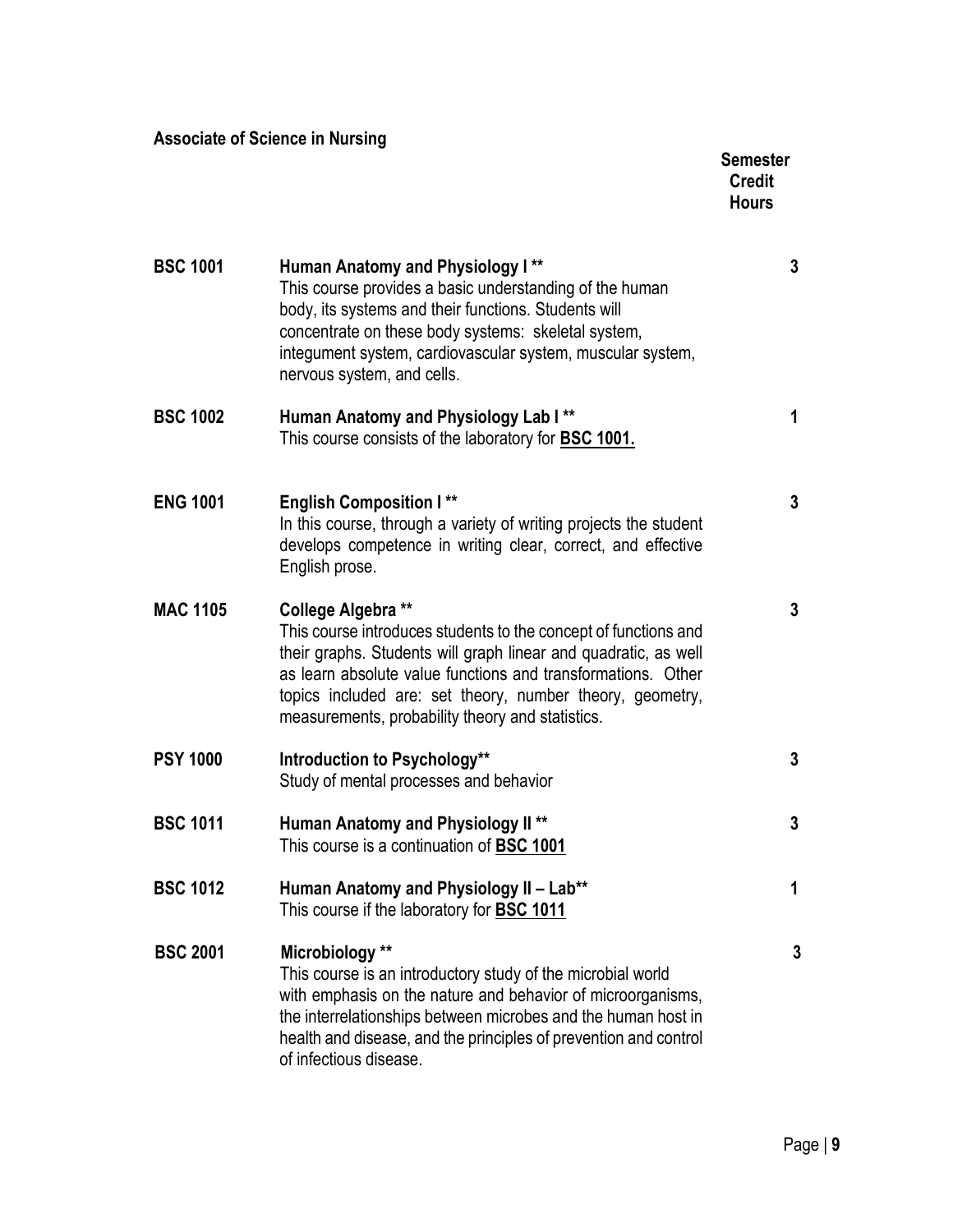| <b>BSC 2002</b>    | Microbiology Lab**<br>This course is laboratory for <b>BSC 2001</b>                                                                                                                                                                                                                                                                                                                                                                                                                                                                                                                                                                                                                                                                                                                                                                                                                                                                                                                 | 1            |
|--------------------|-------------------------------------------------------------------------------------------------------------------------------------------------------------------------------------------------------------------------------------------------------------------------------------------------------------------------------------------------------------------------------------------------------------------------------------------------------------------------------------------------------------------------------------------------------------------------------------------------------------------------------------------------------------------------------------------------------------------------------------------------------------------------------------------------------------------------------------------------------------------------------------------------------------------------------------------------------------------------------------|--------------|
| <b>ENG 1011</b>    | <b>English Composition II**</b><br>In this course, the student will continue to learn and practice the<br>skills of clear, correct and effective English, by means of<br>writings, conversations, and reading of essays, short stories,<br>and poem                                                                                                                                                                                                                                                                                                                                                                                                                                                                                                                                                                                                                                                                                                                                 | $\mathbf{2}$ |
| <b>PSY 1001</b>    | <b>Human Growth and Development**</b><br>This course focuses on the nature of human behavior as a<br>dynamic developmental phenomenon.                                                                                                                                                                                                                                                                                                                                                                                                                                                                                                                                                                                                                                                                                                                                                                                                                                              | 3            |
| <b>NURS 1001</b>   | <b>Fundamentals of Nursing</b><br>This course presents a challenge to students to cultivate the<br>Quality and Safety Education for Nurses (QSEN), critical<br>thinking, blended skills--practiced within the nursing process-<br>to serve patients and the public. Nursing students will be<br>directed to combine cognitive, technical, interpersonal, legal<br>and ethical skills to promote the four aims of nursing.<br>Throughout the course students will be encouraged to identify<br>with their selected profession and share in its rewards by<br>developing caring relationships with patients and being<br>accountable for their actions. Students will also demonstrate<br>legal and ethical responsibilities, including but not limited to: the<br>legal framework of the healthcare occupation, including scope<br>of practice, and explain practices that could result in<br>malpractice<br>liability, negligence, abandonment,<br>false<br>imprisonment and fraud. | 4            |
| <b>NURS 1002</b>   | <b>Fundamentals of Nursing - Clinical Practicum</b><br>This course provides the students an opportunity to apply what<br>they have learned in NURS 1001 at selected clinical<br>experiences.                                                                                                                                                                                                                                                                                                                                                                                                                                                                                                                                                                                                                                                                                                                                                                                        | 3            |
| <b>NURS 1002-L</b> | <b>Fundamentals of Nursing Lab</b><br>This course provides students in the skills laboratory<br>explanation, demonstration and practice of care provider activities,<br>essential to the basic practice of nursing                                                                                                                                                                                                                                                                                                                                                                                                                                                                                                                                                                                                                                                                                                                                                                  | $\mathbf{2}$ |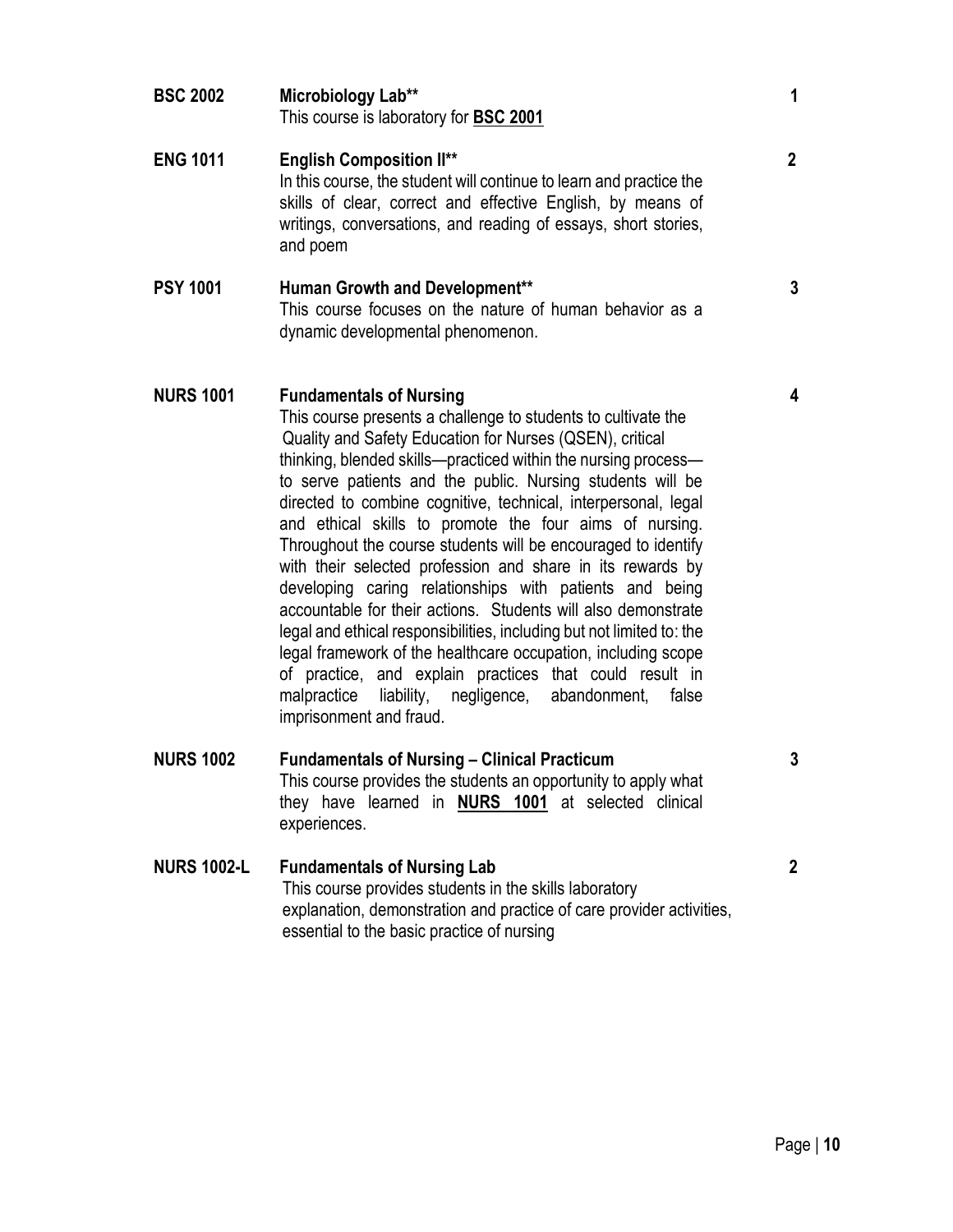| <b>NURS 1100</b> | <b>Nursing Pharmacology</b><br>This course provides an introduction to nursing pharmacology<br>that integrates the concepts of physiology, pathophysiology,<br>chemistry, and nursing fundamentals to build a foundation for<br>administering drug therapy to patients. Students will be able to<br>discuss drug legislation in the United States and explain the<br>legal regulation for drug development, approval and testing.<br>Lifespan considerations, evidence for best practice, patient<br>safety, and critical thinking are integrated throughout the<br>course.                          | 3              |
|------------------|------------------------------------------------------------------------------------------------------------------------------------------------------------------------------------------------------------------------------------------------------------------------------------------------------------------------------------------------------------------------------------------------------------------------------------------------------------------------------------------------------------------------------------------------------------------------------------------------------|----------------|
| <b>NURS 2001</b> | <b>Psychiatric Nursing</b><br>Students will be presented with current knowledge related to<br>care of the mentally ill, including elderly considerations<br>through key points, critical thinking questions, drug alerts,<br>cultural considerations, and application of the nursing process.<br>Students will learn about legal and ethical issues, and<br>emotional concerns related to the mentally ill population.                                                                                                                                                                               | $\mathbf{2}$   |
| <b>NURS 2002</b> | <b>Psychiatric Nursing - Clinical Practicum</b><br>This course provides the student opportunities to apply<br>concepts of psychiatric nursing in a clinical setting.                                                                                                                                                                                                                                                                                                                                                                                                                                 | $\overline{2}$ |
| <b>NURS 3001</b> | <b>Medical-Surgical Nursing I</b><br>This course will address nursing care issues from a<br>physiologic, pathophysiologic, and psychosocial context and<br>provides an understanding of the nurse's role in health and<br>illness within evolving practice environments and across the<br>spectrum of health and illness. Nursing students will develop<br>up-to-date knowledge to apply through critical thinking and<br>clinical reasoning. This course also teaches students about<br>ethical decision making, the nursing process, health<br>education, health promotion, and health assessment. | 4              |
| <b>NURS 3002</b> | <b>Medical-Surgical Nursing I - Clinical Practicum</b><br>This course provides students opportunities to apply what they<br>have learned in <b>NURS 3001</b> at selected clinical experiences.                                                                                                                                                                                                                                                                                                                                                                                                       | 3              |

Page | **11**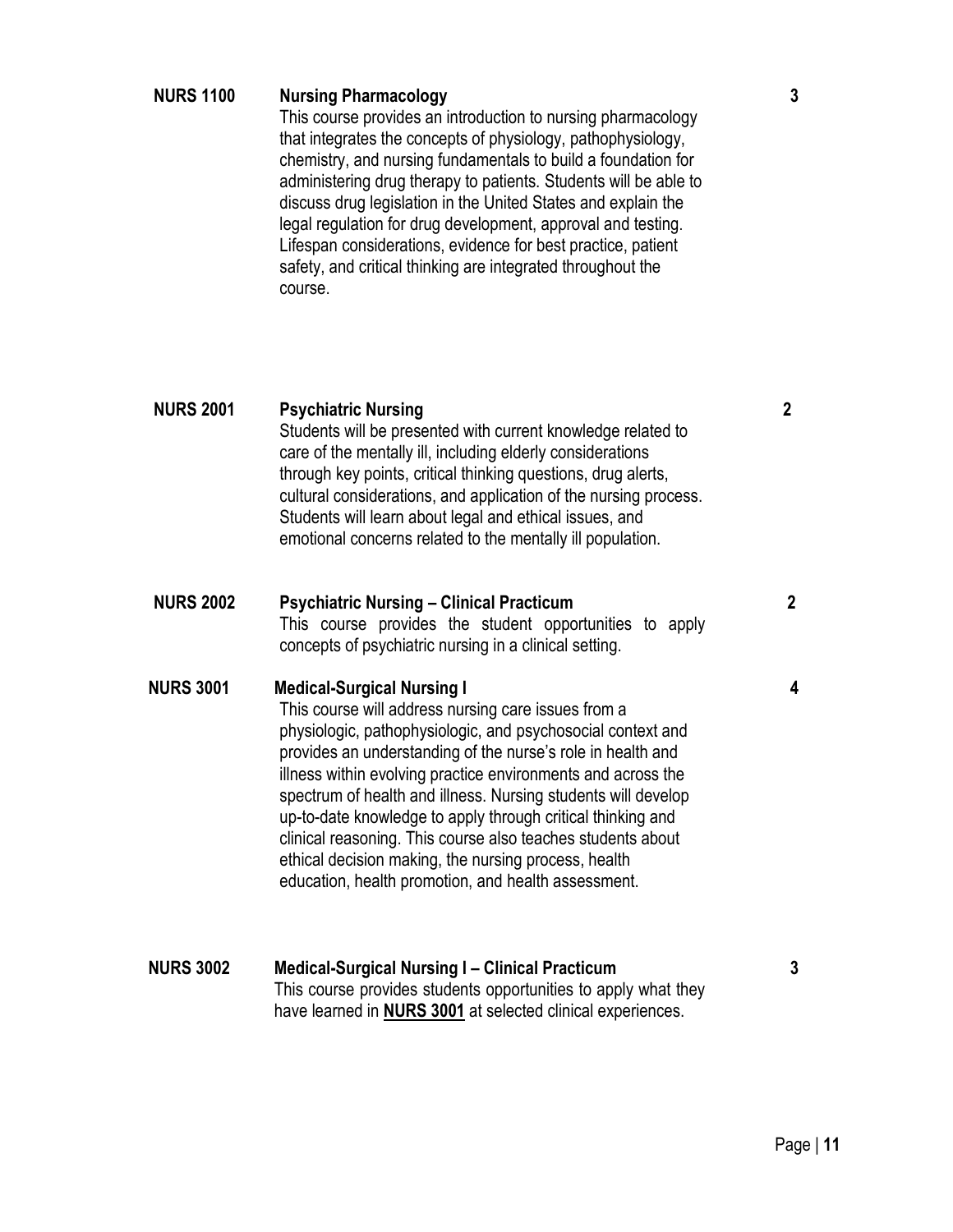| <b>NURS 1111</b> | <b>Nursing Pharmacology II</b><br>This course is a continuation of NURS 1100. It integrates the<br>concepts of physiology, pathophysiology, chemistry, and nursing<br>fundamentals to build a foundation for administering drug<br>therapy to patients. Students will be able to discuss drug<br>legislation in the United States and explain the legal regulation<br>for drug development, approval and testing                                                                                                                                                                                                                                                                                                                                                                              |
|------------------|-----------------------------------------------------------------------------------------------------------------------------------------------------------------------------------------------------------------------------------------------------------------------------------------------------------------------------------------------------------------------------------------------------------------------------------------------------------------------------------------------------------------------------------------------------------------------------------------------------------------------------------------------------------------------------------------------------------------------------------------------------------------------------------------------|
| <b>NURS 3011</b> | <b>Medical-Surgical Nursing II</b><br>This course is a continuation of <b>NURS 3001</b> and addresses<br>nursing care issues from a physiologic, pathophysiologic, and<br>psychosocial context.                                                                                                                                                                                                                                                                                                                                                                                                                                                                                                                                                                                               |
| <b>NURS 3012</b> | <b>Medical-Surgical Nursing II - Clinical Practicum</b><br>This course provides the students an opportunity to apply what<br>they have learned in <b>NURS 3011</b> at selected clinical<br>experiences.                                                                                                                                                                                                                                                                                                                                                                                                                                                                                                                                                                                       |
| <b>NURS 5001</b> | <b>Obstetrics and Pediatrics</b><br>This course builds on the concepts of previous nursing<br>courses with emphasis on utilizing the Nursing Process in<br>dealing with women's health focused during childbearing<br>years, antepartum, intrapartum, and the health of newborns.<br>Students will explore the concepts of health promotion,<br>disease prevention, and alterations in health related to women<br>in these phases and the newborn infant. This course builds on<br>previously mastered medical-surgical content with an<br>application to the pediatric population. It also utilizes critical<br>thinking, role modeling, and creativity to meet the needs of<br>women and newborns with diverse psychosocial, physical, and<br>cultural backgrounds in a variety of settings |
| <b>NURS 5002</b> | <b>Obstetrics and Pediatrics - Clinical Practicum</b><br>This course provides an opportunity to the student to apply what<br>they have learned in <b>NURS 5001</b> at selected clinical<br>experiences.                                                                                                                                                                                                                                                                                                                                                                                                                                                                                                                                                                                       |

 **2**

**3**

**4**

**4**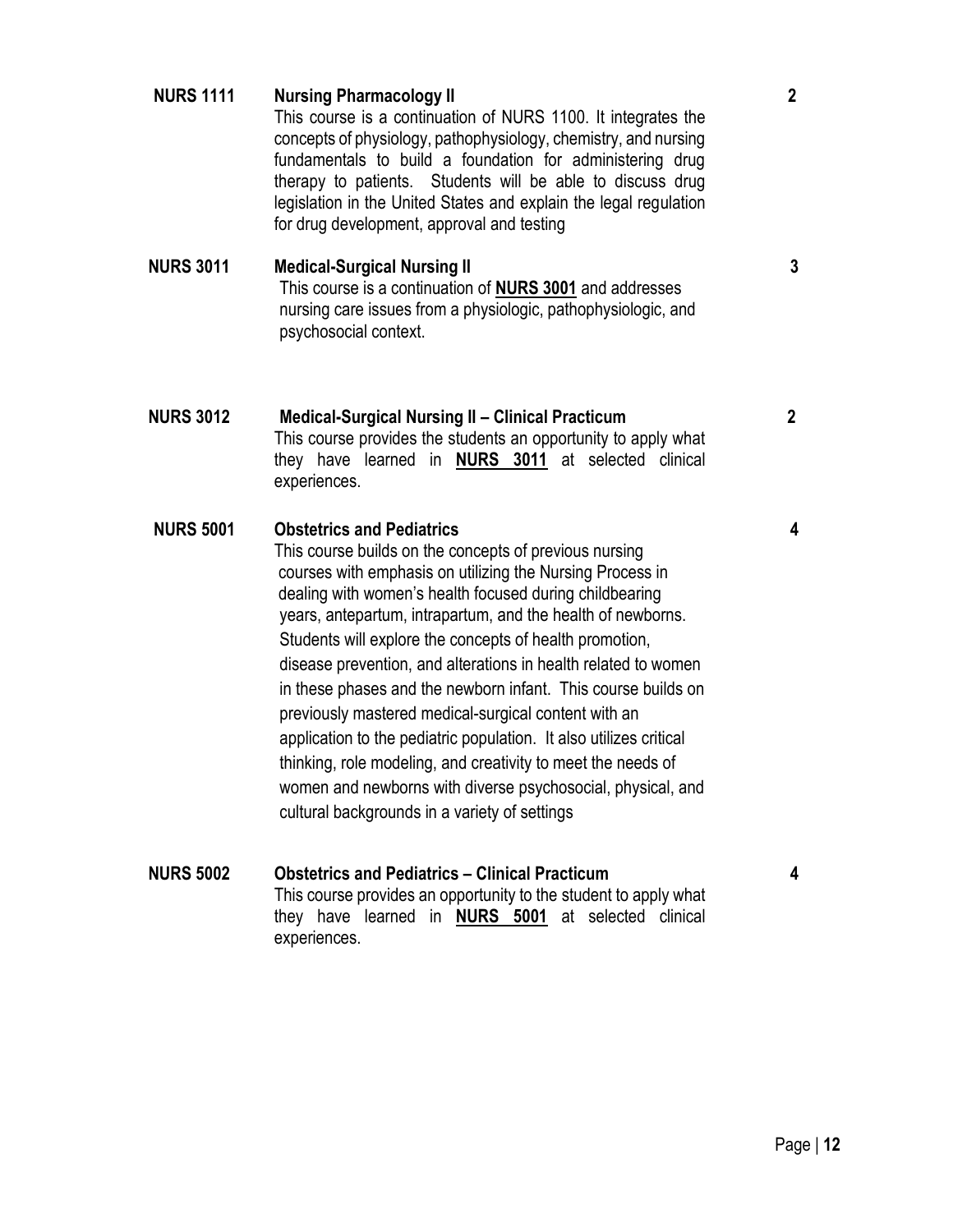#### **NURS 7001 Leadership**

.

This course introduces the leadership roles and management functions of professional registered nurses within the structure of an organization. The management process (planning, organizing, staffing, directing, and controlling) provides the structure of the course. Emphasis is given to organization theory, management theory, and behavioral theory. The legal authority for nursing practice, the impact of political and legislative processes, and ethical issues in management are also discussed. In addition, this course follows the principles of adult learning including a collaborative model of learning, an appreciation of and accommodation for individual life experiences, a fostering of critical reflective thinking, creation of a participative environment, and empowerment of the learner through self-direction of the learning process.

| <b>NURS 7002</b> | <b>Leadership - Clinical Practicum</b><br>This course provides students opportunities to apply what they<br>have learned on NURS 7001 at selected clinical experiences. |
|------------------|-------------------------------------------------------------------------------------------------------------------------------------------------------------------------|
| <b>NURS 8001</b> | <b>NCLEX Review</b><br>This course will prepare students with the opportunity to sit for<br>the NCLEX-RN exam through a series of practice exams,                       |

the NCLEX-RN exam through a series of practice exams, quizzes, and group discussions with an emphasis on critical thinking skills. Nursing students will review how to combine cognitive, technical, interpersonal, legal and ethical skills to promote the four aims of nursing. Mental health will be strongly reviewed with topics such as eating disorders, mood disorders, chemical dependency and dementia.

#### **NURS 8002 Comprehensive Clinical Practicum**  This course provides students opportunities to apply what they have learned in **NURS 8001** at selected clinical experiences.

 **2**

 **3** 

**5**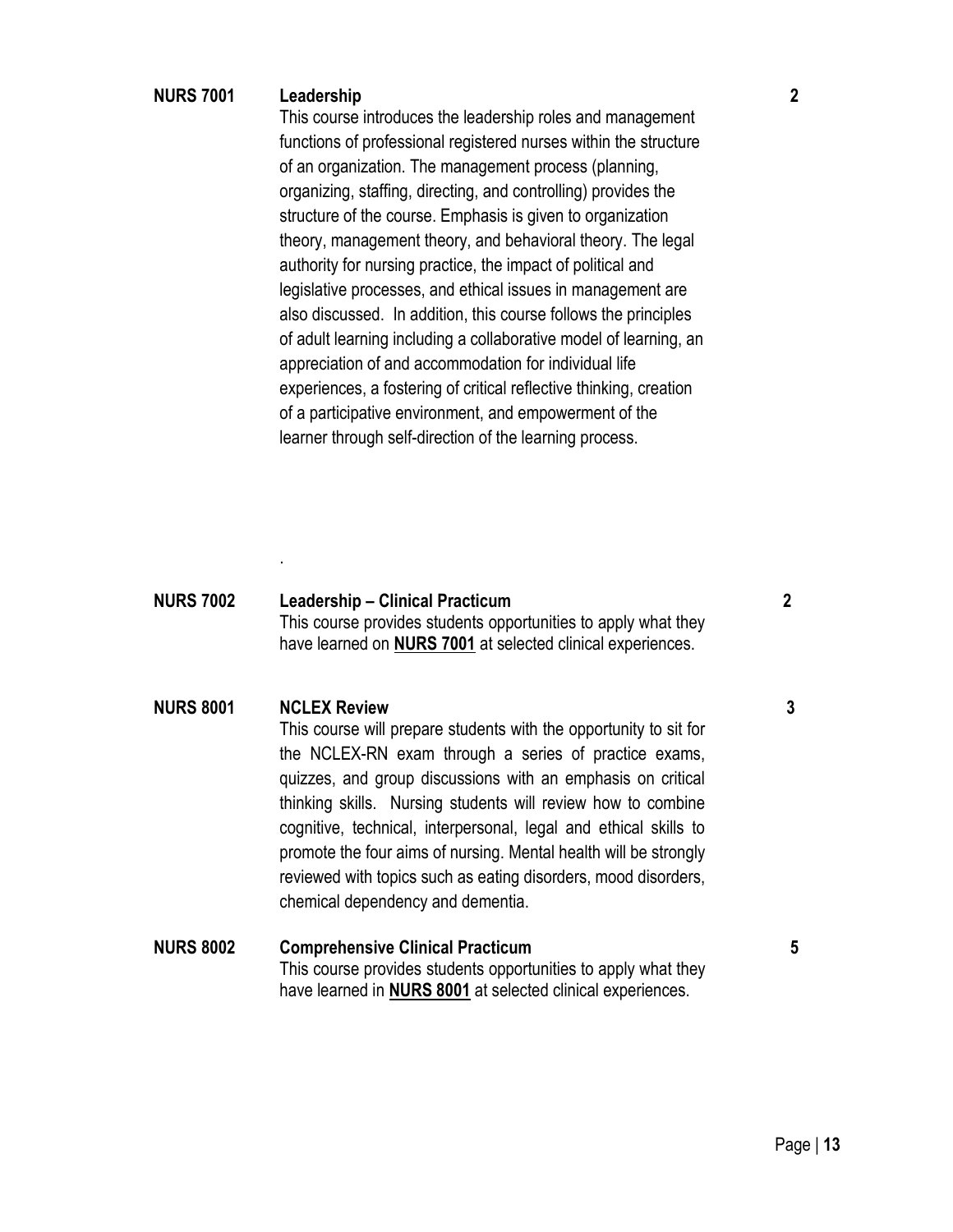#### \*\*General Education Courses Offered Online

Standards of the Associate of Science in Nursing Program:

- 1 Pass the Lippincott Adaptive tests at the completion of each semester. The student will need to repeat the course for the test they did not pass. In cases where a clinical course is failed, the student must repeat the theoretical and clinical components
- 2 Complete the program's core courses with a minimum of 80% or better
- 3 Complete all clinical skills with an evaluation of Satisfactory
- 4 Pass a Cumulative Exit Final Exam with a minimum score of 80%
- 5 Pass the HESI Exit Exam with a minimum score of 900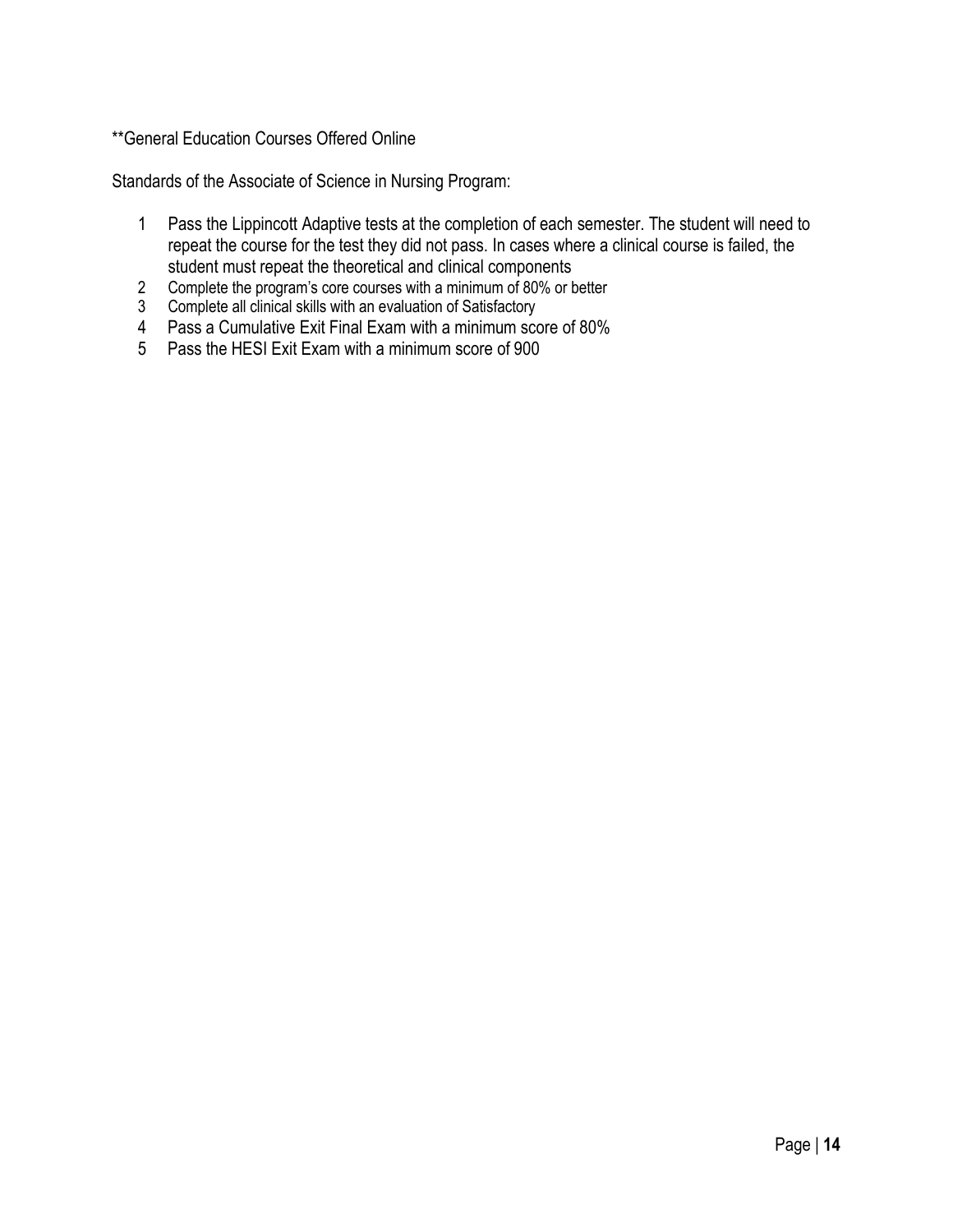## <span id="page-20-0"></span>**Physical Therapist Assistant (AS) – Traditional & Hybrid (Hybrid refers to ONLY General Education courses)**

**Program approved by CIE and COE** – **The PTA Program at SABER College is accredited by the Commission on Accreditation in Physical Therapy Education (CAPTE), 3030 Potomac Ave., Suite 100, Alexandria, Virginia 22305-3085; telephone: 703-706-3245; email[: accreditation@apta.org;](mailto:accreditation@apta.org) website: [http://www.capteonline.org.](http://www.capteonline.org/)**

#### **TOTAL SEMESTER CREDIT HOURS: 76**

#### **PROGRAM MISSION STATEMENT**

To provide quality education that prepares entry-level physical therapist assistants capable of providing safe, ethical, and effective physical therapy services under the direction and supervision of a physical therapist to help meet the healthcare needs of the community in a variety of clinical settings.

#### **PROGRAM GOALS**

1. Graduate competent Physical Therapist Assistants who successfully pass the required credentialing and licensure examinations.

2. To provide the medical community with PTAs qualified to perform and execute physical therapy treatment plans under the direction of a licensed Physical Therapist.

3. To instill in students an understanding of the importance of academic and clinical excellence through lifelong learning.

4. To provide excellent educational experiences designed to prepare students for entering a career as Physical Therapist Assistants.

#### **PROGRAM DESCRIPTION**

The Physical Therapist Assistant Program is comprised of 76 Semester Credit hours (effective 5-2-2016). The PTA program curriculum is designed to provide a combination of theory, skills, and clinical based training for students to develop entry level competency as a physical therapist assistant (PTA). The curriculum includes in-depth study of anatomy, kinesiology, pathophysiology, patient data collection, therapeutic interventions, and patient care. Interwoven in the program design is a clinical education component that provides students with real life learning opportunities in a variety of physical therapy work settings. Upon completion of the program, students are eligible to sit for the National Physical Therapy Examination for PTA and will be prepared to provide care as physical therapist assistant under the supervision of licensed physical therapists.

The PTA program has developed its mission, goals, and objectives to be in synchrony with the mission of SABER, and specific to the professional community that it serves. The program and curriculum are dynamic in order to meet the changing needs of the community and physical therapy profession.

#### **PROGRAM OBJECTIVES/EXPECTED PROGRAM OUTCOMES**

The expected program outcomes were established to ensure consistency and reflect the mission of the program and SABER College.

- 1. 100% of students will attain entry level competency at the end of the terminal clinical experience.
- 2. 60% of students who enter the program will successfully graduate.
- 3. 85% of graduates will pass the National Physical Therapy Examination for the PTA.
- 4. 90% of licensed graduates will be employed as a PTA within 6 months of passing the national exam.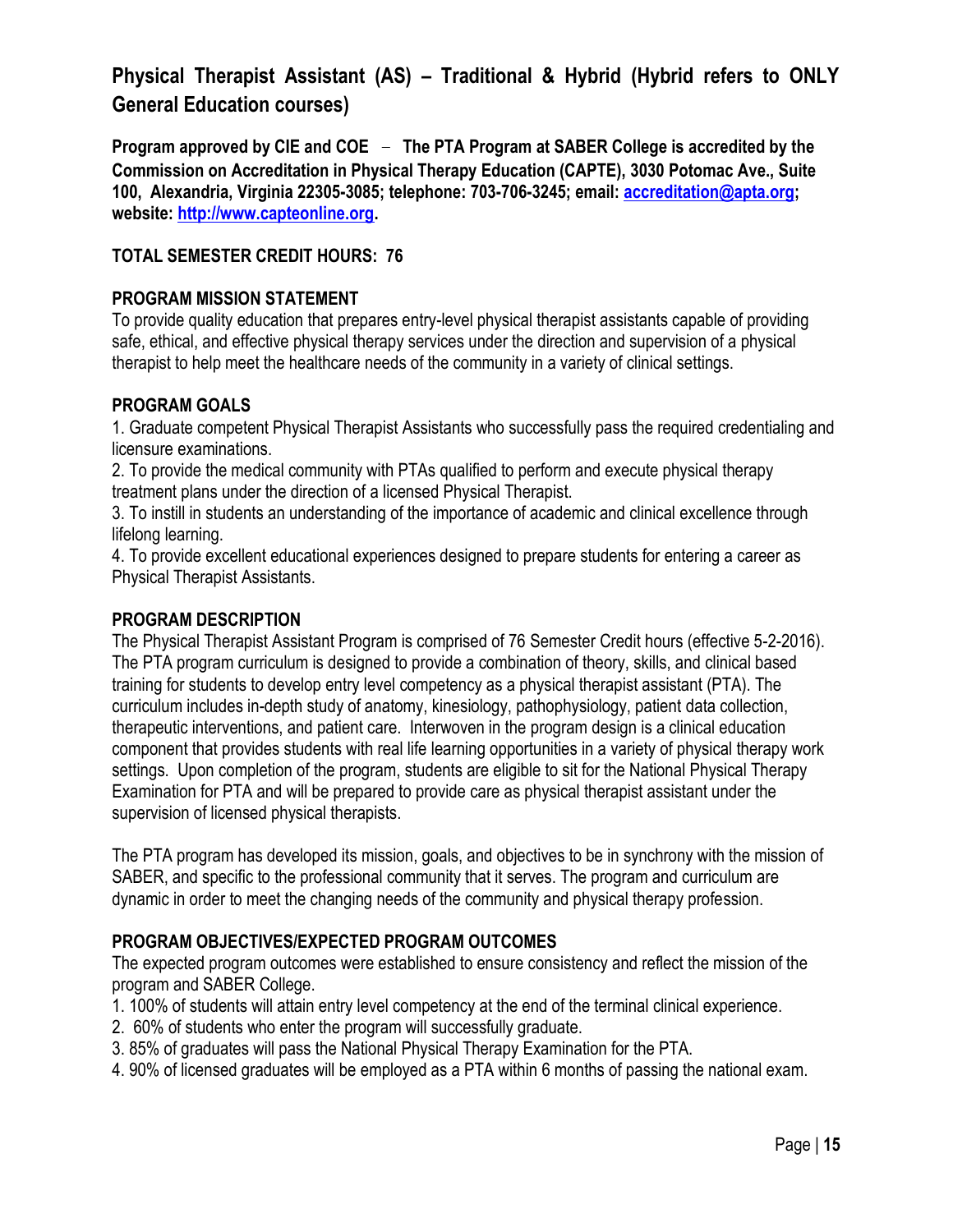5. 90% of responding employers will report the graduate is qualified to perform entry level physical therapy interventions appropriate for a physical therapist assistant.

6. 85% of responding graduates will report participation in professional development activities, belong to a state/national physical therapy professional organization, and/ or engage in continuing education appropriate for a physical therapist assistant.

7. 90% of responding graduates will report satisfaction with the program's curriculum, faculty and facilities in their academic preparation.

8. 90% of responding clinical faculty rate students as prepared for the clinical experience.

9. 90% of students rate the clinical faculty prepared them for entry level competency.

10. 100% of faculty completion of annual professional development plans.

11. Program resources are sufficient to provide excellent educational experiences.

#### **STUDENT LEARNING OUTCOMES/OBJECTIVES**

At the end of the program the graduate will:

Define scope of practice for PTs and PTAs

Describe basic concepts related to the health care delivery system including the role of other health care providers and facilities.

Identify principles of levels of authority and responsibility.

Demonstrate an understanding of and apply wellness and disease concepts

Recognize and respond to emergency situations

Demonstrate knowledge of blood borne diseases, including AIDS

Demonstrate knowledge of disease processes and health conditions commonly encountered in physical therapy practice

Describe anatomical structure, function and dysfunction of the human body related to the practice of physical therapy

Assist the physical therapist with patient data collection

Assist the physical therapist with therapeutic procedural interventions

Interpret and apply a physical therapist's plan of care

Demonstrate use of assistive/supportive devices and specialized equipment

Demonstrate competent patient progression within the physical therapist's plan of care

Demonstrate competency in appropriate documentation of physical therapy treatment

Demonstrate ethical and legal practice as a physical therapist assistant

Demonstrate appropriate communication skills with patients, families, and other healthcare staff

Demonstrate cultural competency in verbal and non-verbal communication

Respond to patient's needs as reflected in the Patient's Bill of Rights

Teach other health care providers, patients and families to perform selected treatment procedures and functional activities

Identify and respond to barriers to a patient's participation in their life role.

Demonstrate commitment to lifelong learning and career development.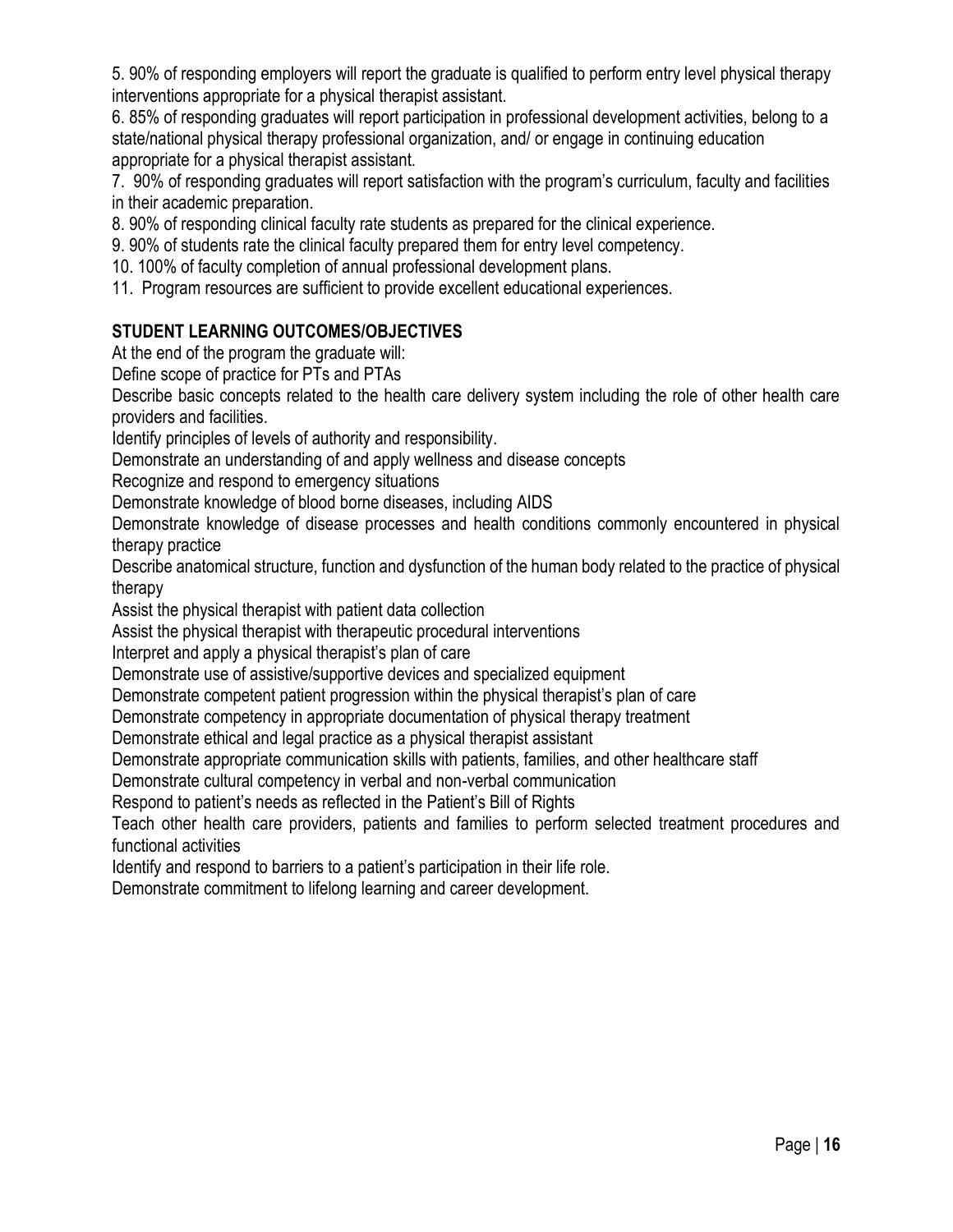#### **PTA Program Philosophy**

The following statements represent the program philosophy of the PTA faculty and Advisory Committee:

- The physical therapist assistant is an integral part of the health care team and provides direct patient care under the direction and supervision of a licensed physical therapist. The physical therapist assistant may be employed in a variety of settings in which his/her role is to actively assist the physical therapist in the treatment of patients with various impairments and functional limitations. The physical therapist assistant is involved in promoting awareness of the profession and an interdisciplinary approach to health through education of the patient, family and community.
- A physical therapist assistant adheres to the Standards of Ethical Conduct of the Physical Therapist Assistant, Guide for Conduct of the Physical Therapist Assistant, and Direction and Supervision of the Physical Therapist Assistant set forth by the American Physical Therapy Association and abides by the laws governing practice. The program is committed to instilling in its students a sense of professionalism and clinical excellence.
- Learning is a life-long process, resulting in changes in knowledge, behavior, values, and attitudes. Learning takes place most readily when concepts are covered in a logical sequence and progress in difficulty from simple to complex. The ability to learn is influenced by individual life experiences and one's potential.
- Education provides opportunities for the acquisition of theoretical knowledge, the development of psychomotor skills, and the refinement of values and attitudes in support of SABER College's workforce productivity effort. The student and the instructor are partners in the learning process. The instructor facilitates learning by constructing experiences to promote the achievement of course/program outcomes. The student acquires significant learning through responsible and active participation. Learning should result in the ability to problem solve and think critically. Student educational achievement is evaluated by measurement of the attainment of course and program outcomes.
- Learning is more likely to occur in an atmosphere in which students feel respected and accepted. Positive feedback and success build confidence in the learner and encourage further learning.
- Physical therapist assistant education responds to the changes in healthcare and incorporates those changes into its curriculum, allowing the graduate to meet the needs of the healthcare consumer. In response to changing health-care patterns, physical therapist assistant education and community agencies collaborate to form partnerships for the education of the entry-level PTA.
- Physical therapist assistant education should provide a curriculum which is broad based, both enriching life and serving as a basis for further study. A scientifically based curriculum coupled with a strong clinical component and emphasizing the humanistic aspects of physical therapy is necessary to give the students the foundation they require to provide quality health care and thereby fulfill the needs of the community. Individuals who meet the educational requirements of the program will be eligible to take the National Physical Therapist Assistant Examination (NPTAE) for Physical Therapist Assistants upon graduation and will be prepared to competently provide interventions within a plan of care at the entry level.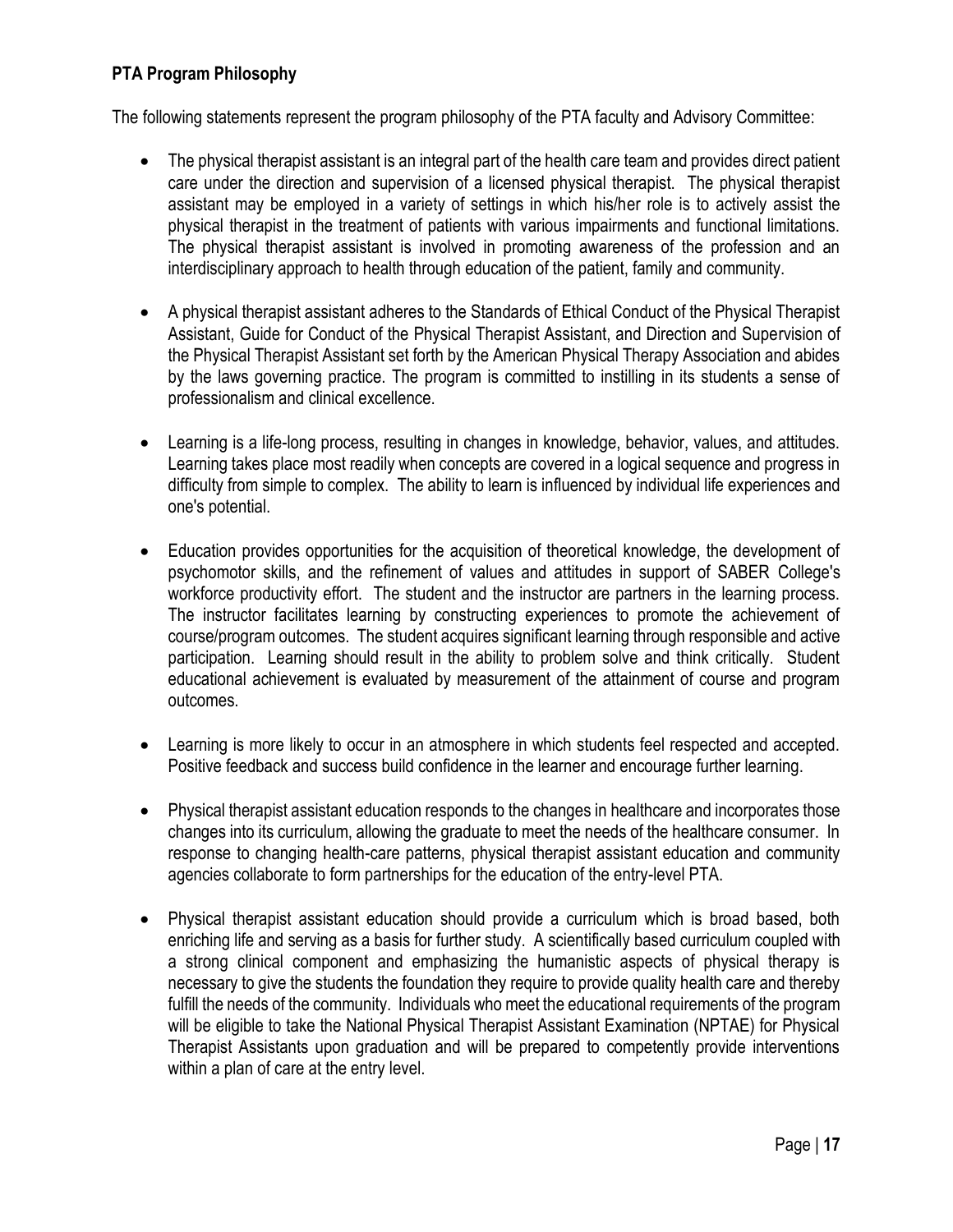• The Physical Therapist Assistant Program is dedicated to utilizing community resources and values active input from the community it serves. The clinical component of the program will provide a variety of clinical experiences that will broaden vocational options and enhance the students' personal, social, cultural, and intellectual growth.

#### **Entrance Requirements**

#### **In order to be accepted into the Physical Therapist Assistant Program, an applicant must meet the following requirements:**

- Applicant must submit a High School Diploma (or equivalent in their country of origin) or GED.
- Applicant must be 18 yrs. of age.
- Applicant must score at the 11.0 level in mathematics, language and reading on the TABE Test. (Students with AA or higher degree of education are exempt)
- Applicant must submit official school transcripts documenting any previous academic work, with a minimum GPA of 2.0 average or better on a 4.0 scale, from an educational institution accredited by an agency that is recognized by the US Department of Education. This will include applicants requesting credit for general education courses previously taken at the associate degree level or higher.
- Applicant must submit a college application including a writing sample
- Applicant must successfully complete a personal oral interview with the Program Director and or an administrative representative of the program in order to evaluate the applicant's ability to communicate satisfactorily as required by the health care delivery system. The interviewer must recommend applicant for admission
- Applicant must submit three letters of recommendation either from a Physical Therapist, Physical Therapist Assistant, previous instructor, or from a current/past employer. Letters must have contact information of person writing recommendation, such as name, signature, phone number and address.
- Applicant must undergo a criminal background check and drug screen.
- Perform and submit proof of 20 observation hours in a Physical Therapy setting

Completion of all application requirements does not guarantee acceptance into the PTA program. Maximum enrollment for each cohort is capped at 24 students. Enrollment into the program is limited and competitive. Final selection for the program is determined by the SABER College PTA Program Director and Admissions Committee based on consideration of all components of the application process. If the criminal background check reveals a felony conviction, you will not be accepted into the program because you will be unable to complete the clinical education portion of the program.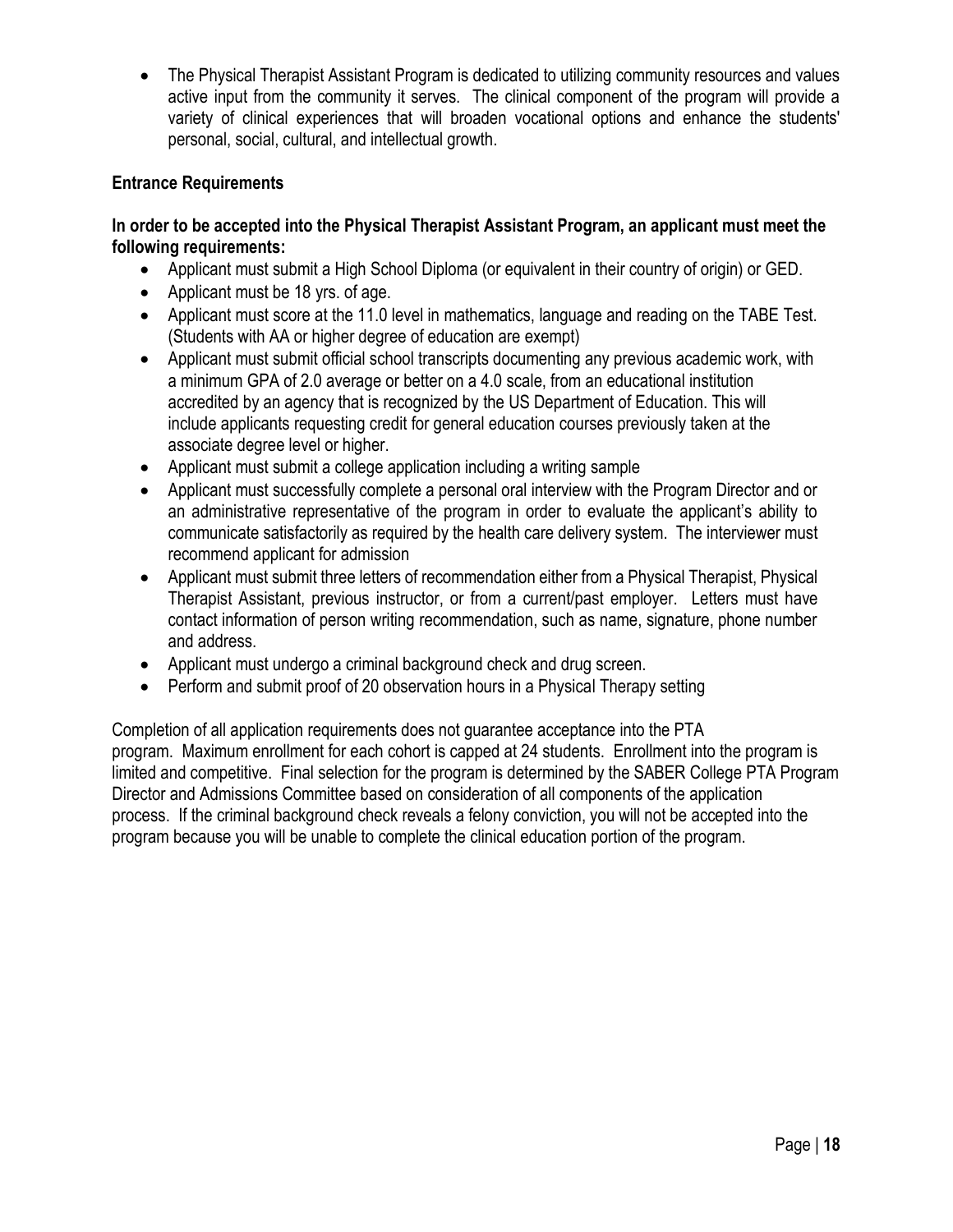| <b>ENG 1001</b> | English $\binom{**}{*}$<br>In this course, through a variety of writing projects<br>the student develops competence in writing clear,                                                                                                    | 3 |
|-----------------|------------------------------------------------------------------------------------------------------------------------------------------------------------------------------------------------------------------------------------------|---|
|                 | correct, and effective English prose.                                                                                                                                                                                                    |   |
| <b>ENG 1011</b> | English $\mathsf{II}^*$ (**)                                                                                                                                                                                                             | 3 |
| <b>MAT 1001</b> | Continuation of English I, emphasis in writing.<br>Applied Mathematics* (**)<br>This course develops student's ability to think<br>logically and quantitatively. Some of the topics<br>included are: set theory, algebra, number theory, | 3 |
|                 | geometry, measurements, graphs, probability                                                                                                                                                                                              |   |
| <b>PSY 1000</b> | theory and statistics.<br>Introduction to Psychology* (**)                                                                                                                                                                               | 3 |
| <b>PSY 1001</b> | Study of mental processes and behavior<br>Developmental Psychology* (**)<br>This course focuses on the nature of human<br>behavior as a dynamic developmental                                                                            | 3 |
| <b>BSC 1001</b> | phenomenon.<br>Human Anatomy and Physiology I*<br>This course provides a basic understanding of the                                                                                                                                      | 3 |
| <b>BSC 1002</b> | human body, its systems and their functions.<br>Human Anatomy and Physiology I - Lab*<br>This course consists of the laboratory for <b>BSC</b>                                                                                           | 1 |
| <b>BSC 1011</b> | 1001.<br>Human Anatomy and Physiology II*                                                                                                                                                                                                | 3 |
| <b>BSC 1012</b> | This course is a continuation of BSC 1001<br>Human Anatomy and Physiology II - Lab*<br>This course if the laboratory for <b>BSC 1011</b>                                                                                                 | 1 |
| <b>HSM 1015</b> | Applied Medical and Healthcare Terminology*<br>Concepts and vocabulary of health disease,<br>disability, causation, prevention treatment and                                                                                             | 3 |
| PTA 1001        | classification.<br>Introduction to Physical Therapist Assistant with<br>Lab<br>Introduction to the history, current practice and<br>future trends of the profession as well as basic                                                     | 5 |
| <b>PTA 1201</b> | <b>Physical Therapy skills</b><br>Therapeutic Procedures I with Lab<br>This course introduces the student to the theories<br>and practical application of physical therapy<br>modalities.                                                | 5 |
| <b>PTA 1210</b> | Therapeutic Procedures II with Lab                                                                                                                                                                                                       | 5 |
| <b>PTA 1301</b> | This course is a continuation of PTA 1201<br>Therapeutic Exercise with Lab<br>Introduces foundational concepts of therapeutic<br>exercise. Use and maintenance of a variety of<br>exercise equipment.                                    | 5 |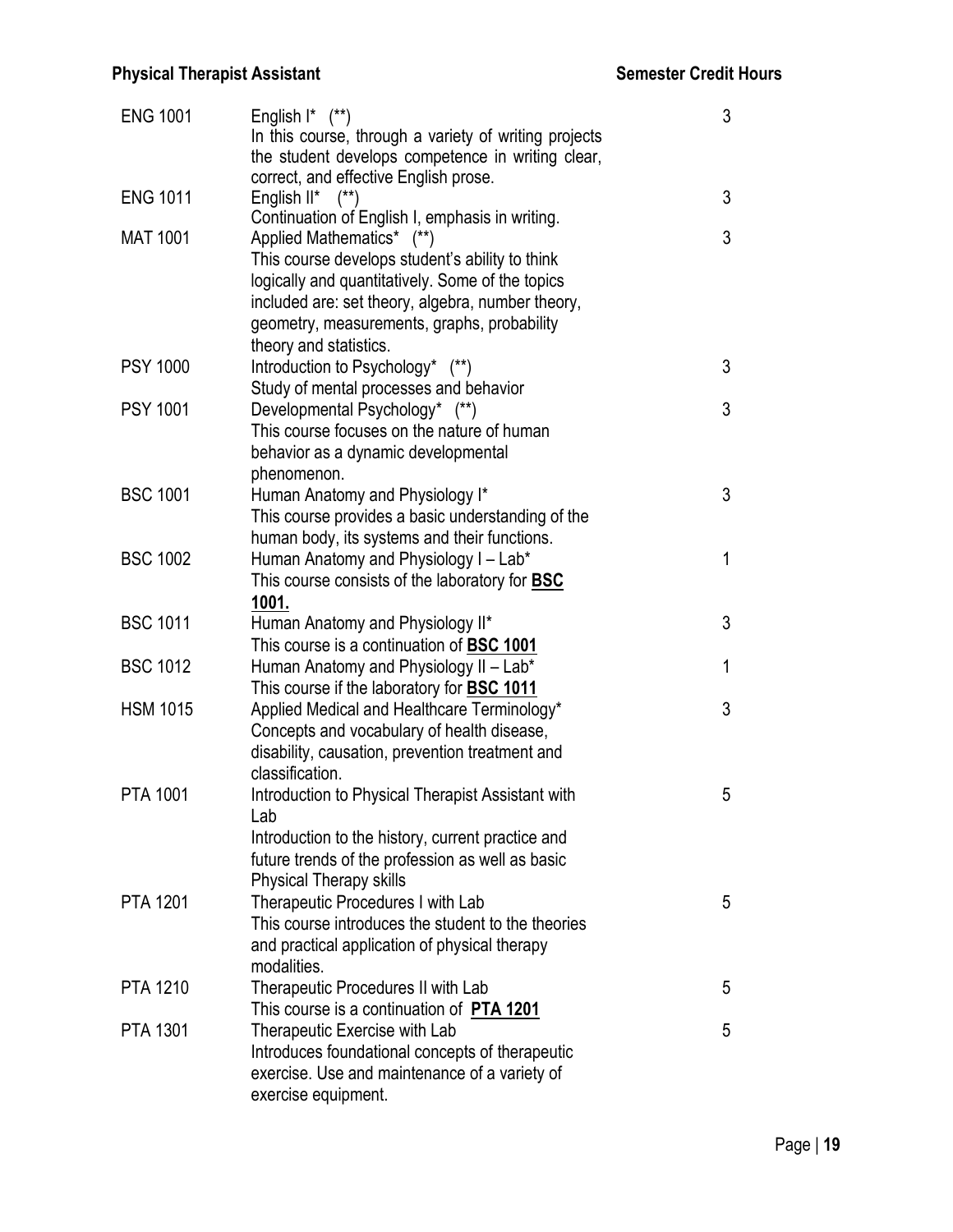| <b>PTA 1401</b> | Applied Anatomy and Kinesiology with Lab<br>This course covers anatomical structures and<br>movements of primary body joints as related to<br>physical therapy procedures                                      | 4 |
|-----------------|----------------------------------------------------------------------------------------------------------------------------------------------------------------------------------------------------------------|---|
| <b>PTA 1501</b> | Test and Measurements with Lab<br>This course focuses on the fundamental<br>examination skills in physical therapy practice                                                                                    | 5 |
| PTA 1601        | Pathophysiology<br>This course introduces the student to disease<br>processes and disorders, placing special emphasis<br>on conditions most commonly treated in physical<br>therapy                            | 3 |
| <b>PTA 1701</b> | Rehabilitation with Lab<br>This course is designed to develop skill in and<br>understanding of the underlying principles of<br>advanced physical therapy plans of care including<br>motor learning principles. | 5 |
| <b>PTA 1901</b> | <b>Clinical Experience I</b><br>Beginning clinical experience in a supervised<br>patient care setting. Introductory experience in the<br>application of skills learned.                                        | 3 |
| <b>PTA 1902</b> | <b>Clinical Experience II</b><br>Intermediate level clinical experience in the<br>application of academically acquired knowledge<br>under the direct supervision of a licensed physical<br>therapist.          | 4 |
| <b>PTA 1903</b> | <b>Clinical Experience III</b><br>Advanced level clinical placement designed to be<br>an in depth experience in the delivery of physical<br>therapy services.                                                  | 5 |
| <b>PTA 2000</b> | <b>Review Course for NPTAE</b><br>This course is a preparation course for the NPTAE<br>and job related skills                                                                                                  | 1 |
|                 | Those courses which reflect an (*) are Gen Ed<br>courses.<br>Those courses which reflect (**) are Online<br>Courses                                                                                            |   |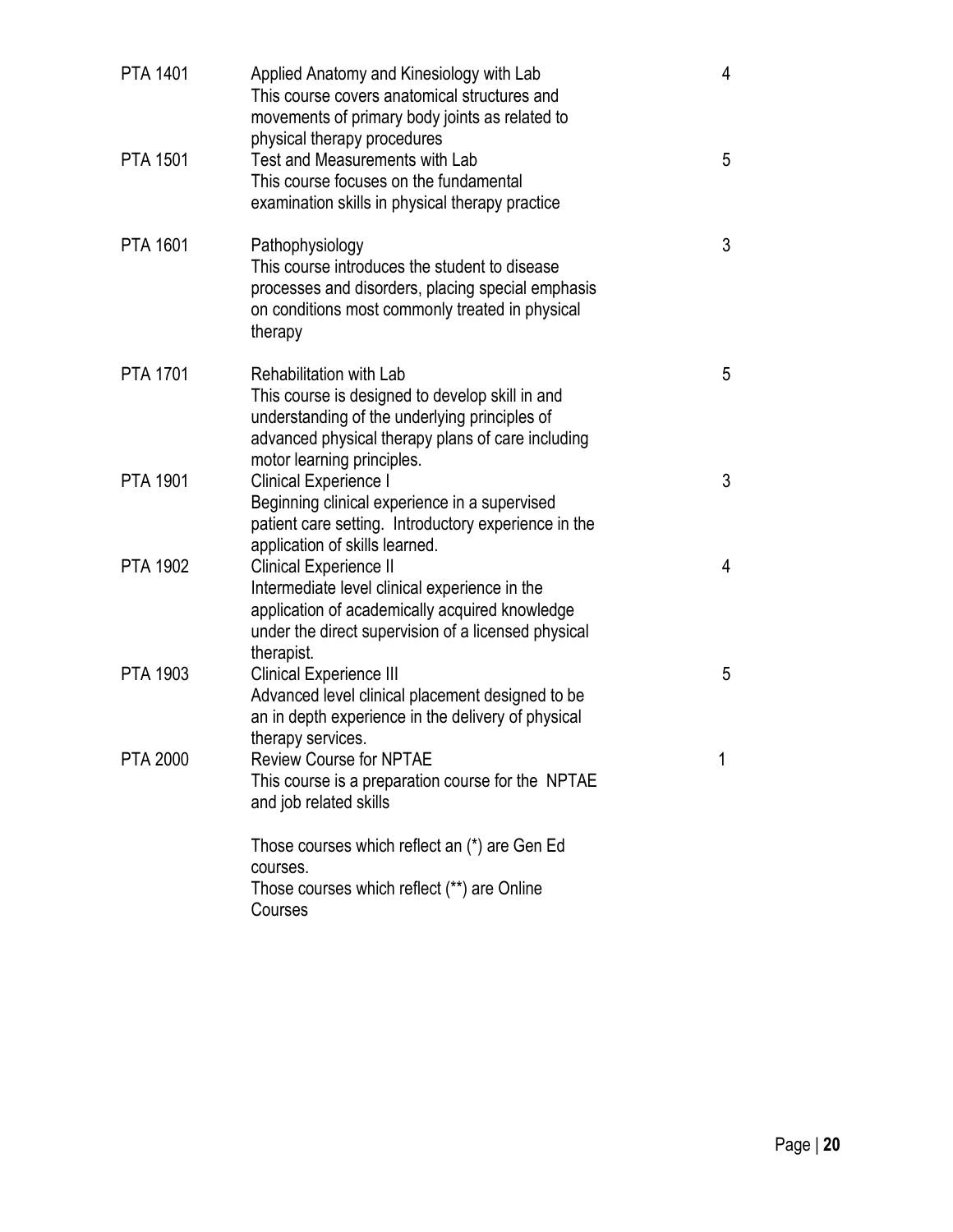## <span id="page-26-0"></span>**Costs of Attending**

## **Associate Degree Programs**

| Nonrefundable Registration Fee<br>Nonrefundable Application Fee<br>Testing Fees - Entrance Exams<br>* Per Semester<br>** Per Exam                        | \$100.00*<br>$$50.00*$<br>$$50.00**$          |
|----------------------------------------------------------------------------------------------------------------------------------------------------------|-----------------------------------------------|
| <b>General Education Courses - Traditional and Hybrid</b><br>Tuition                                                                                     | \$565.00<br>per<br>Semester<br>Credit<br>Hour |
| <b>Physical Therapist Assistant - Traditional and Hybrid</b><br>Professional Nursing Program (PNP) – Traditional and Hybrid                              |                                               |
| Tuition                                                                                                                                                  | \$565 per<br>Semester<br>Credit<br>Hour       |
| <b>Skills Lab Fees</b><br><b>Materials and Supplies</b>                                                                                                  | \$500.00*<br>\$300.00                         |
| <b>OTHER COSTS:</b><br>Uniforms, Liability Insurance, IDs, Lanyards,<br>Water Bottles, etc.                                                              | \$300.00                                      |
| <b>Lippincott Books</b><br><b>Books-</b> May be purchased through the school or directly with the specific vendor<br>(must meet Syllabus specifications) | \$1546.23                                     |

**\*Please refer to each specific program handbook for exact costs.**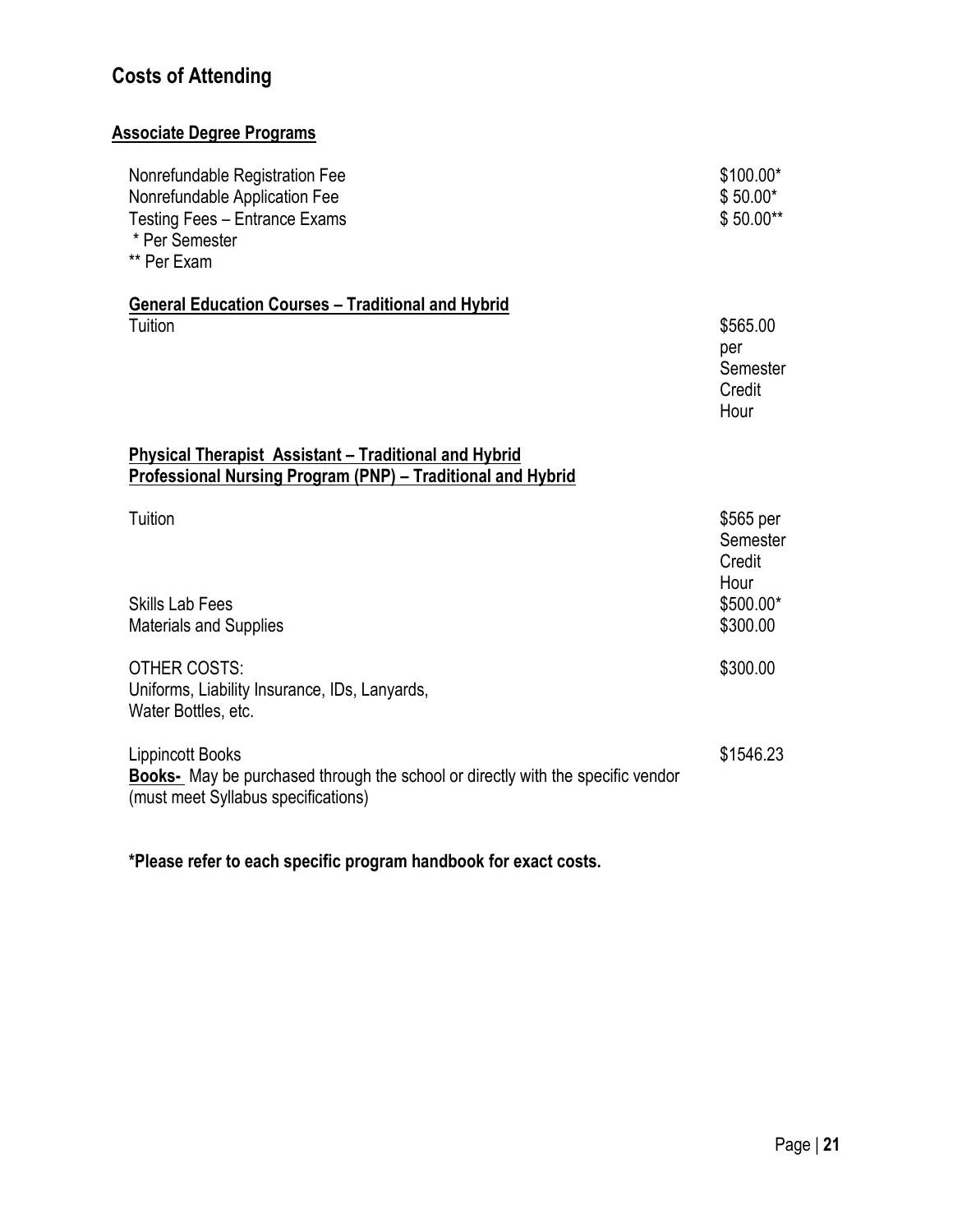## <span id="page-27-0"></span>**Admissions Specifications**

- The institution shall determine with reasonable certainty that each applicant for enrollment is fully informed as to the nature of the training provided. The institution shall advise each applicant prior to admission to ensure that applicant understands the program's responsibilities and demands.
- The institution shall consistently and fairly apply its admission standards as published. It determines that applicants understand such standards and are capable of benefiting from the training offered, and that applicants rejected did not meet such standards. The institution shall ensure that each applicant admitted has the proper qualifications, abilities, and skills necessary to complete the training, and shall ensure, and maintain documentation to demonstrate that each applicant meets all admission requirements.
- SABER College shall not deny admission or discriminate against students enrolled at the institution on the basis of race, creed, color, sex, age, disability, or national origin. Institutions must reasonably accommodate applicants and students with disabilities to the extent required.
- SABER College shall not accept enrollment from a person of compulsory school age, or one attending a school at the secondary level.
- SABER College shall document its reasons for denying admission to any prospective student. Records of denied applicants will be kept on file for at least one year.
- Students who are accepted into the program who are 16 years of age must have parental or guardian approval; with or without a High School Diploma or GED equivalent.
- GED Students wishing to complete a GED will be referred to public schools offering GED preparation and will be advised of the availability of on-line GED courses.
- SABER College may accept transfer students in their Associate of Science programs. These students must come from other educational institutions accredited by a regional or national accrediting agency recognized by the United States Department of Education. SABER College will grant credit for general education (associate degree) courses that are in SABER's curriculum and that the student has completed with a 2.0 (C) average. SABER will not extend credit for nursing courses except in the case of LPNs who have a current, active, unencumbered license as long as they meet the Admission Requirements of the program. SABER may accept transfers within programs in the institution for Associate Degree programs provided the transfer has been reviewed and approved by the program director or Dean of Academic Affairs and entrance requirements have been met. SABER will only grant a maximum of twenty (20) credits.
- SABER College does not have articulation agreements with other institutions for the purpose of transferability of credits to other institutions. Transferability of credits to other institutions is at the discretion of the accepting institution, and it is the student's responsibility to confirm whether or not credits from SABER College will be accepted by another institution of the student's choice.
- All applicants must meet requirements as stipulated in the Entrance Requirements of each Program. The student will be given clock hour and tuition reduction on a pro-rata basis based on the results of the conducted check.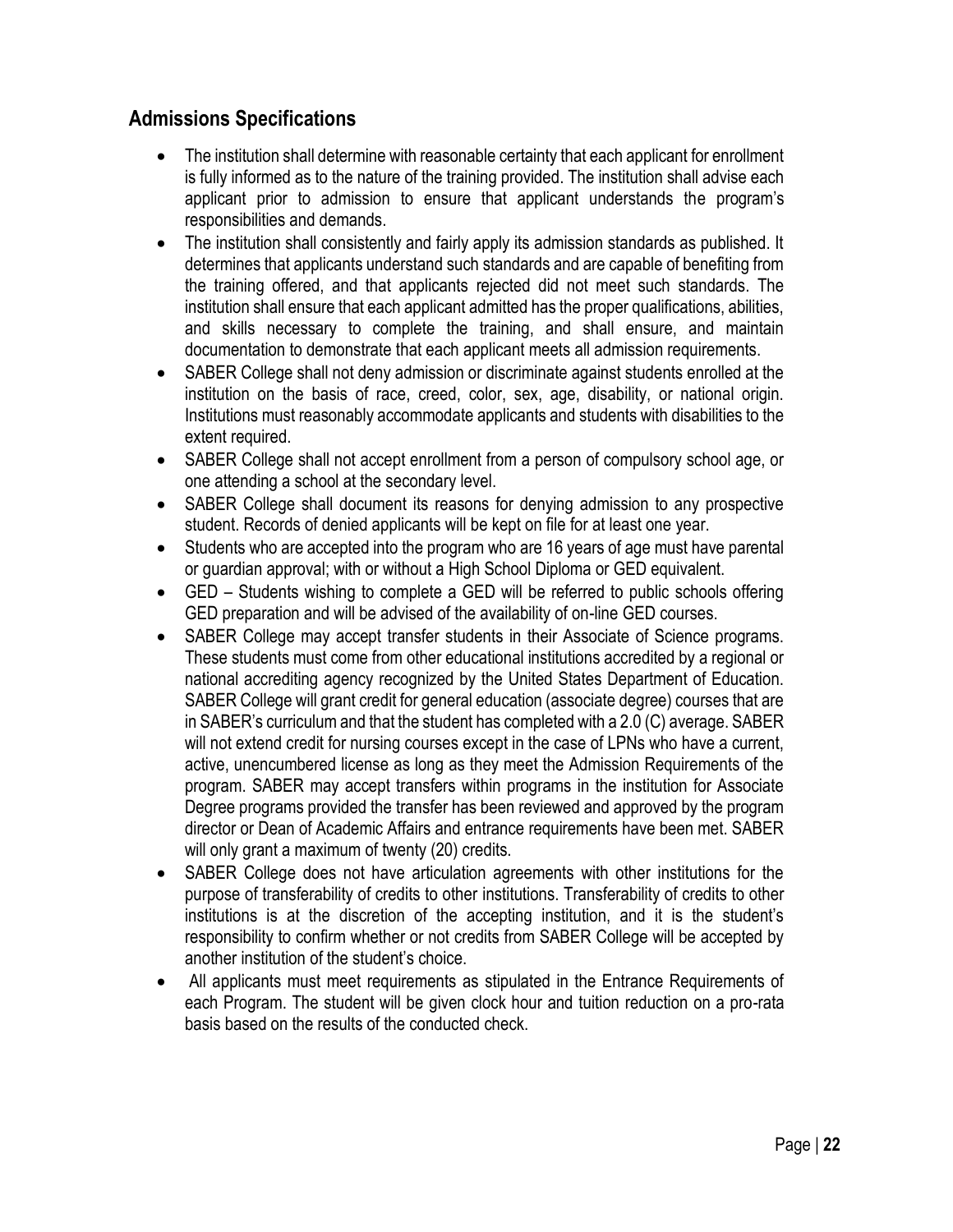- Credit for previous clinical training or experience is not granted for the purpose of accepting transfer students into the programs.
- SABER College does not accept transfer students for their vocational programs, however, SABER may accept transfers within programs in the institution for Associate Degree programs provided the transfer has been reviewed and approved by the program director or Dean of Academic Affairs.

#### **General Guidelines**

- Applicants are interviewed by an admissions specialist to discuss program requirements and content, student's goals and brief overview of manual.
- SABER College may accept students in their Associate of Science program. These students must come from other educational institutions accredited by a regional or national accrediting agency recognized by the United States Department of Education. SABER College may accept transfers within program in the institution for Associate Degree provided the transfer has been reviewed and approved by the program director or Dean of Academic Affairs and entrance requirements have been met. The student will be given tuition reduction on a pro-rata basis based on the results of the administered test.
- Credit will be granted for general education courses that are in SABER's curriculum only, when a student submits an official transcript with a minimum GPA of 2.0 in a 4.0 scale. SABER may grant up to a maximum amount of twenty (20) credits. Institution may not accept more than 25% transfer credits.
- In case a student's lap top is damaged and there is a need by the student to use one, SABER College will be able to provide a lap top with proof that student's lap top is being repaired. This loan will not be longer than fifteen (15) days.

#### **Reduction of Tuition**

A reduction in tuition, fees, or other charges may be implemented when there are specific criteria for student eligibility and selection procedures precisely disclosed within a policy at the institution. All students within the enrollment period that the reduction is offered must be eligible to apply for this reduction under the same circumstance; however there shall be no reduction based upon the timing or method of payment. The institution must maintain verifiable records including detailed and complete data when students are granted a bona fide reduction in tuition or fees. This must include copies of all application records, notes of selection committee meetings, and copies of notices to the student who received the reduction. This information shall be kept on file at the institution.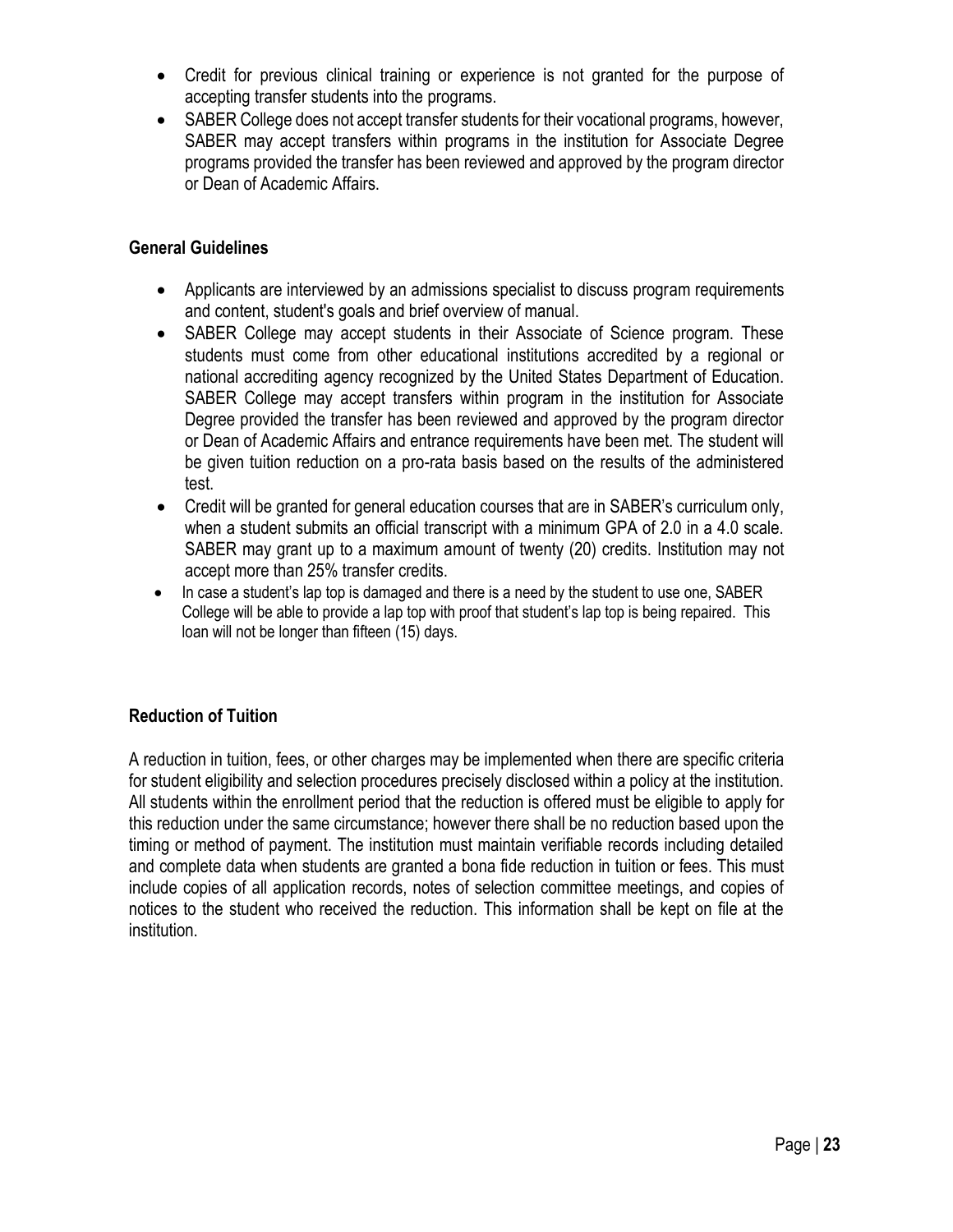## **General School Checklist for Enrollment**.

- The institution shall determine with reasonable certainty that each applicant for enrollment is fully informed as to the nature of the training provided. The institution shall advise each applicant prior to admission to ensure that applicant understands the program's responsibilities and demands.
- The institution shall consistently and fairly apply its admission standards as published. It determines that applicants understand such standards and are capable of benefiting from the training offered, and that applicants rejected did not meet such standards. The institution shall ensure that each applicant admitted has the proper qualifications, abilities, and skills necessary to complete the training, and shall ensure, and maintain documentation to demonstrate that each applicant meets all admission requirements.
- SABER College shall not deny admission or discriminate against students enrolled at the institution on the basis of race, creed, color, sex, age, disability, or national origin. Institutions must reasonably accommodate applicants and students with disabilities to the extent required.
- SABER College shall not accept enrollment from a person of compulsory school age, or one attending a school at the secondary level.
- SABER College shall document its reasons for denying admission to any prospective student. Records of denied applicants will be kept on file for at least one year.
- Students who are accepted into the program who are 16 years of age must have parental or guardian approval; with or without a High School Diploma or GED equivalent.
- Ability to Benefit (ATB) SABER shall assess the applicant's ability to benefit, by means of the Wonderlic Assessment Test for any vocational programs, if the applicant cannot furnish evidence of high school graduation, general equivalency diploma or equivalent.
- GED Students wishing to complete a GED will be referred to public schools offering GED preparation and will be advised of the availability of on-line GED courses.
- SABER College may accept transfer students in their Associate of Science program. These students must come from other educational institutions accredited by a regional or national accrediting agency recognized by the United States Department of Education. SABER College will grant credit for general education (associate degree) courses that are in SABER's curriculum and that the student has completed with a 2.0 (C) average. SABER may accept transfers within the program in the institution for the Associate Degree program provided the transfer has been reviewed and approved by the program director or Dean of Academic Affairs and entrance requirements have been met. SABER will only grant a maximum of twenty (20) credits. Institution may not accept more than 25% transfer credits.
- SABER College does not have articulation agreements with other institutions for the purpose of transferability of credits to other institutions. Transferability of credits to other institutions is at the discretion of the accepting institution, and it is the student's responsibility to confirm whether or not credits from SABER College will be accepted by another institution of the student's choice.
- All applicants must meet requirements as stipulated in the Entrance Requirements of the Program. The student will be given tuition reduction on a pro-rata basis based on the results of the administered test.
- SABER may accept transfers within the program in the institution for the Associate Degree program provided the transfer has been reviewed and approved by the program director or Dean of Academic Affairs.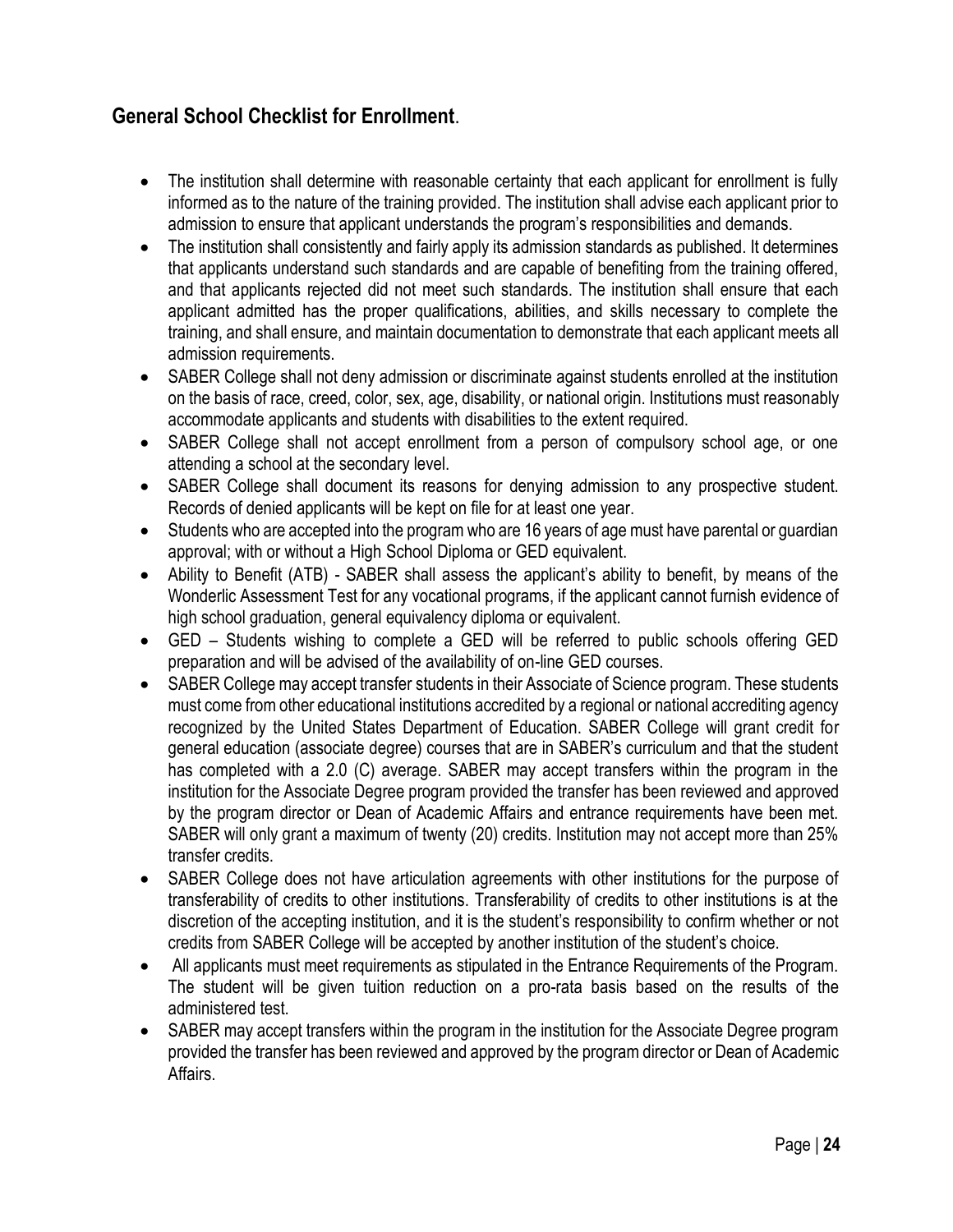A reduction in tuition, fees, or other charges may be implemented when there are specific criteria for student eligibility and selection procedures precisely disclosed within a policy at the institution. All students within the enrollment period that the reduction is offered must be eligible to apply for this reduction under the same circumstance; however there shall be no reduction based upon the timing or method of payment. The institution must maintain verifiable records including detailed and complete data when students are granted a bona fide reduction in tuition or fees. This must include copies of all application records, notes of selection committee meetings, and copies of notices to the student who received the reduction. This information shall be kept on file at the institution for on site review.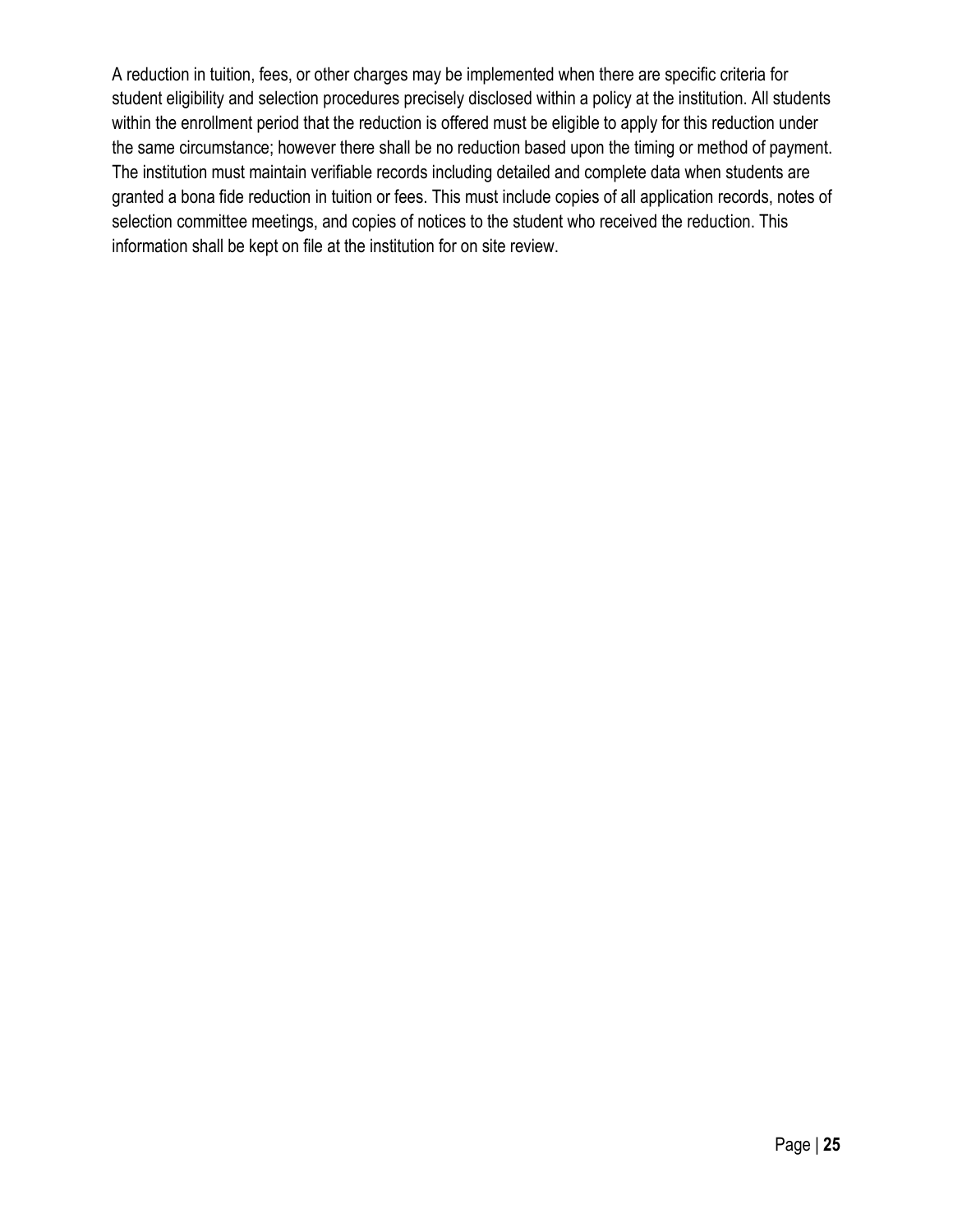## <span id="page-31-0"></span>**Course Descriptions –All Programs**

## **BSC 1001 Human Anatomy and Physiology I \*\*** (Credit Hour 3)

This course provides a basic understanding of the human body, its systems and their functions. Students will concentrate on these body systems: skeletal system, integument system, cardiovascular system, muscular system, nervous system, and cells.

## **BSC 1002 Human Anatomy and Physiology Lab I \*\*** (Credit Hour 1)

This course consists of the laboratory for **BSC 1001.**

## **ENG 1001 English Composition I \*\* (**Credit Hour 3)

In this course, through a variety of writing projects the student develops competence in writing clear, correct, and effective English prose.

## **MAC 1105 College Algebra \*\*** (Credit Hour 3)

This course introduces students to the concept of functions and their graphs. Students will graph linear and quadratic, as well as learn absolute value functions and transformations. Other topics included are: set theory, number theory, geometry, measurements, probability theory and statistics.

## **MAT 1001 Applied Mathematics\*\*** (Credit Hour 3)

This course develops student's ability to think logically and quantitatively. Some of the topics included are: set theory, algebra, number theory, geometry, measurements, graphs, probability theory and statistics.

## **PSY 1000 Introduction to Psychology\*\*** (Credit Hour 3)

This courses focuses on the study of mental processes and behavior.

## **BSC 1011 Human Anatomy and Physiology II \*\*** (Credit Hour 3)

This course is a continuation of **BSC 1001**

## **BSC 1012 Human Anatomy and Physiology II – Lab<sup>\*\*</sup> (Credit Hour 1)**

This course is the laboratory for **BSC 1011**

## **BSC 2001 Microbiology \*\*** (Credit Hour 3)

This course is an introductory study of the microbial worldwith emphasis on the nature and behavior of microorganisms, the interrelationships between microbes and the human host in health and disease, and the principles of prevention and control of infectious disease.

## **BSC 2002 Microbiology Lab\*\*** (Credit Hour 1)

This course is laboratory for **BSC 2001**

## **ENG 1011 English Composition II \*\*** (Credit Hour 2)

In this course, the student will continue to learn and practice the skills of clear, correct and effective English, by means of writings, conversations, and reading of essays, short stories, and poem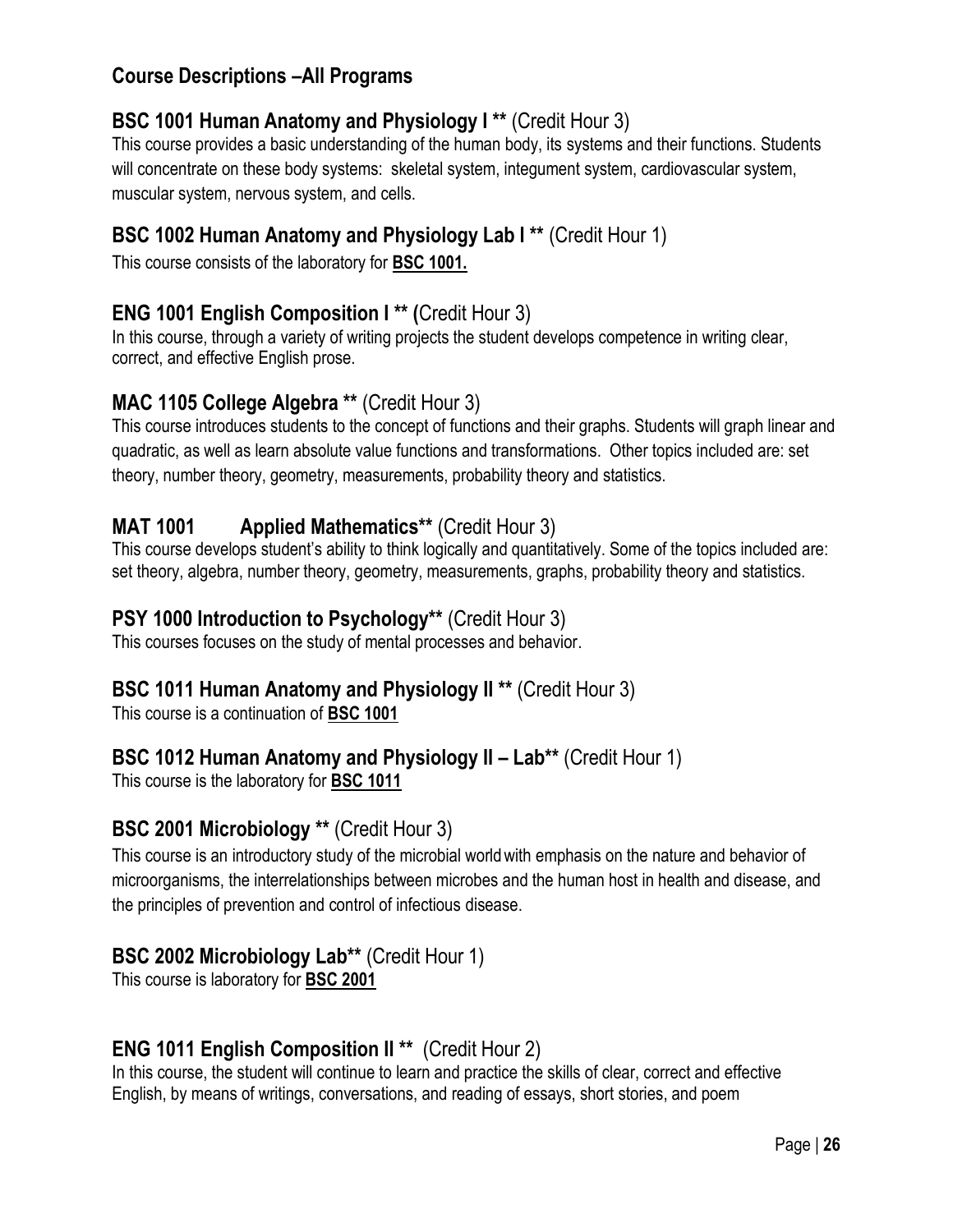## **PSY 1001 Human Growth and Development\*\*** (Credit Hour 3)

This course focuses on the nature of human behavior as a dynamic developmental phenomenon.

## **HSM 1015 Applied Medical and Healthcare Terminology** (Credit Hour 3)

This courses focuses on concepts and vocabulary of health disease, disability, causation, prevention treatment and classification.

## **PTA 1001 Introduction to Physical Therapist Assistant with Lab** (Credit Hours 5)

This course introduces students to the historical background, philosophy and goals of physical therapy as a profession. It incorporates discussion on legal and ethical issues, educational requirements, supervisory relationships between the Physical Therapist and the Physical Therapist Assistant, the role and scope of practice of the Physical Therapist Assistant, and current developments related to physical therapy. Students gain knowledge and develop competency in basic physical therapy skills such as communication, documentation, taking vital signs, infection control, patient positioning and transfers, and safe wheelchair and gait training. Pathology, disease process, and pharmacology of the cardiovascular, respiratory, and hematologic systems is discussed.

## **PTA 1401 Applied Anatomy and Kinesiology with Lab** (Credit Hours 4)

This course is designed as part of a continuum in the application of clinical anatomy and kinesiology to facilitate analysis of functional movements including normal and abnormal posture and gait. The focus is on the relationship between joint and muscle structure and function. Students will gain knowledge and develop competency in assessment of body landmarks, palpation, joint motions, muscle actions, posture, and gait.

## **PTA 1501 Test and Measurements with Lab** (Credit Hours 5)

This course focuses on the fundamental examination skills in physical therapy practice. Students are introduced to data collection and the performance of objective tests and measures for the musculoskeletal, neuromuscular, cardiopulmonary, and integumentary systems. Students develop competency in goniometry, manual muscle testing, sensory testing, upper motor neuron tests, balance and coordination tests, and integumentary, cardiopulmonary, and neurological assessments related to the supervising physical therapist's plan of care.

#### **PTA 1201 Therapeutic Procedures I with Lab** (Credit Hours 5)

This course introduces the student to the theories and practical application of physical therapy modalities. The course explains important concepts including inflammation and healing, pain, muscle tone, and motion restrictions which are the primary reasons for the use of modalities. The physiological effects, indications, contraindications, precautions, types, and parameters of patient care interventions discussed in this course are presented. Students develop competency in commonly used modalities in physical therapy practice such as: superficial heat modalities, cryotherapy, traction, compression, hydrotherapy, and ultrasound and the stages of wound healing. Pathology, disease process, and pharmacology of the integumentary system, as well as infectious diseases, immunology, and oncology is discussed. This course explains important concepts of wound care including wound types and stages of healing. Applications of wound care techniques are included.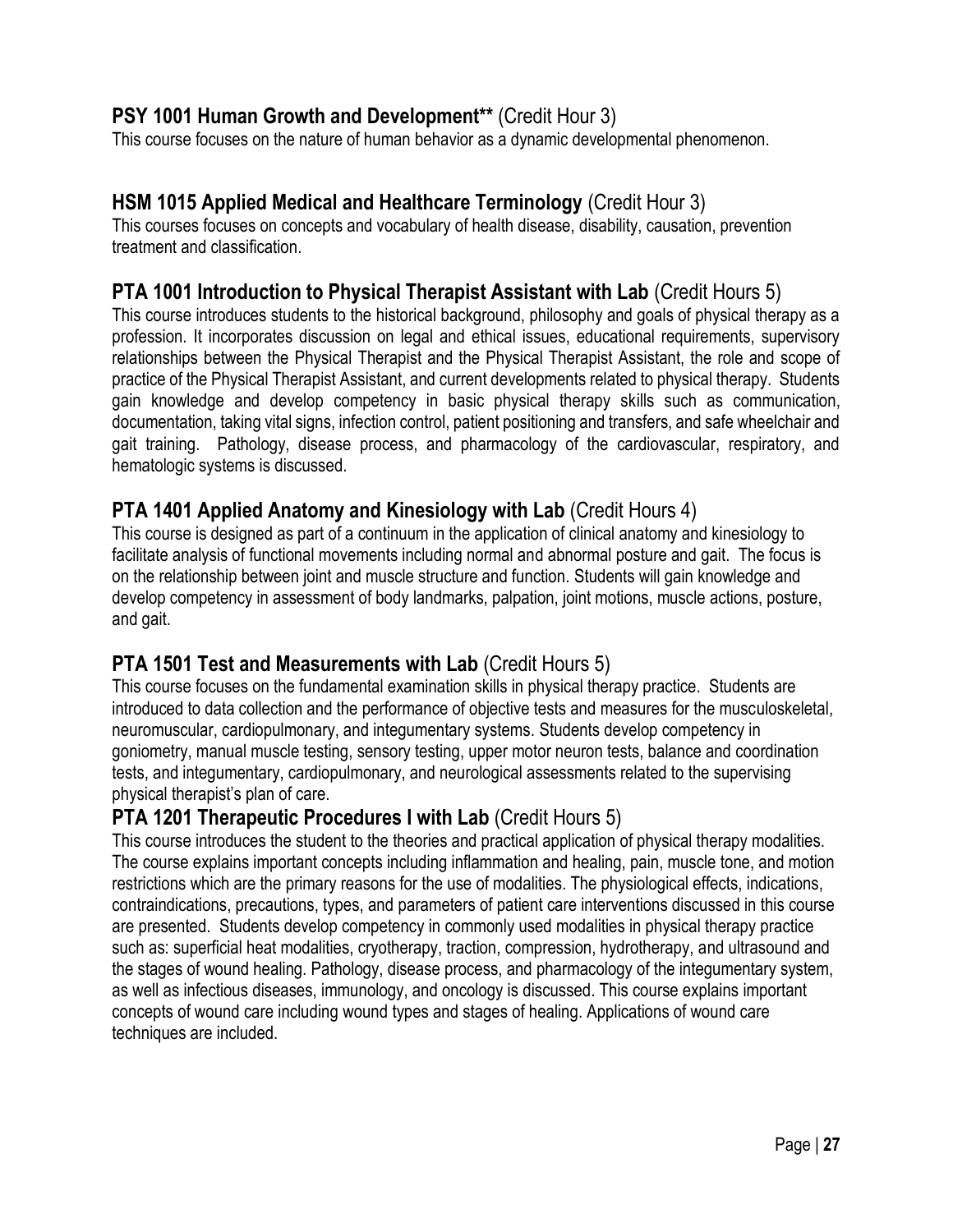## **PTA 1601 Pathophysiology** (Credit Hours 3)

This course reviews signs, symptoms and complications of the most common disease processes encountered in physical therapy practice. The essential nature of diseases and abnormalities of body structure and function are covered. The course focuses on the pathology and disease processes of body systems including endocrine, gastrointestinal, musculoskeletal and neuromuscular systems. Lifespan considerations in the medical management of covered conditions are presented. The student will become familiar with the standardized terminology used in physical therapy. The role of physical therapy and the interaction between the medical, therapy, and family members of the health care team in the lifespan management of patient populations is emphasized. Basic Pharmacology is included which includes instruction about medications commonly encountered in physical therapy and their effects on different body systems. The implications of laboratory lab values, medical equipment and lines, and diagnostic testing in modification and progression of physical therapy is explained. Special considerations regarding physical therapy of the critical patient in acute care is discussed.

## **PTA 1301 Therapeutic Exercise with Lab** (Credit Hours 5)

This course introduces the student to therapeutic exercise as applied to the physical therapy plan of care for patients with various musculoskeletal diagnoses. Content includes principles of exercise interventions, posture, kinesiology, and application of data collection skills to the progression of exercise programs. Students develop competency in stretching and strengthening exercises, orthopedic protocols, aerobic conditioning and reconditioning, and balance and coordination exercises.

## **PTA 1210 Therapeutic Procedures II with Lab** (Credit Hours 5)

This course continues the study of theories and practical application of physical therapy modalities. The physiological effects, indications, contraindications, precautions, types and parameters of patient care interventions are discussed in this course. Students develop competency in commonly used modalities in physical therapy practice such as: electrotherapy, NMES, TENS, laser and light therapy, biofeedback, soft tissue massage, and pulmonary techniques.

## **PTA 1901 Clinical Experience I (Credit Hours 3)**

Clinical Experience I is the first of three clinical experiences in a physical therapy setting. The purpose of this initial experience is to introduce the student to the operations of a PT facility/department including equipment used for treatment, patient flow, and roles and responsibilities of the healthcare team. The focus is on further development of learned skills through application of physical therapy treatment to patients under the direct supervision of a licensed PT and/or PTA. Basic patient care skills, therapeutic exercise, selected data collection techniques, and treatment modalities are emphasized.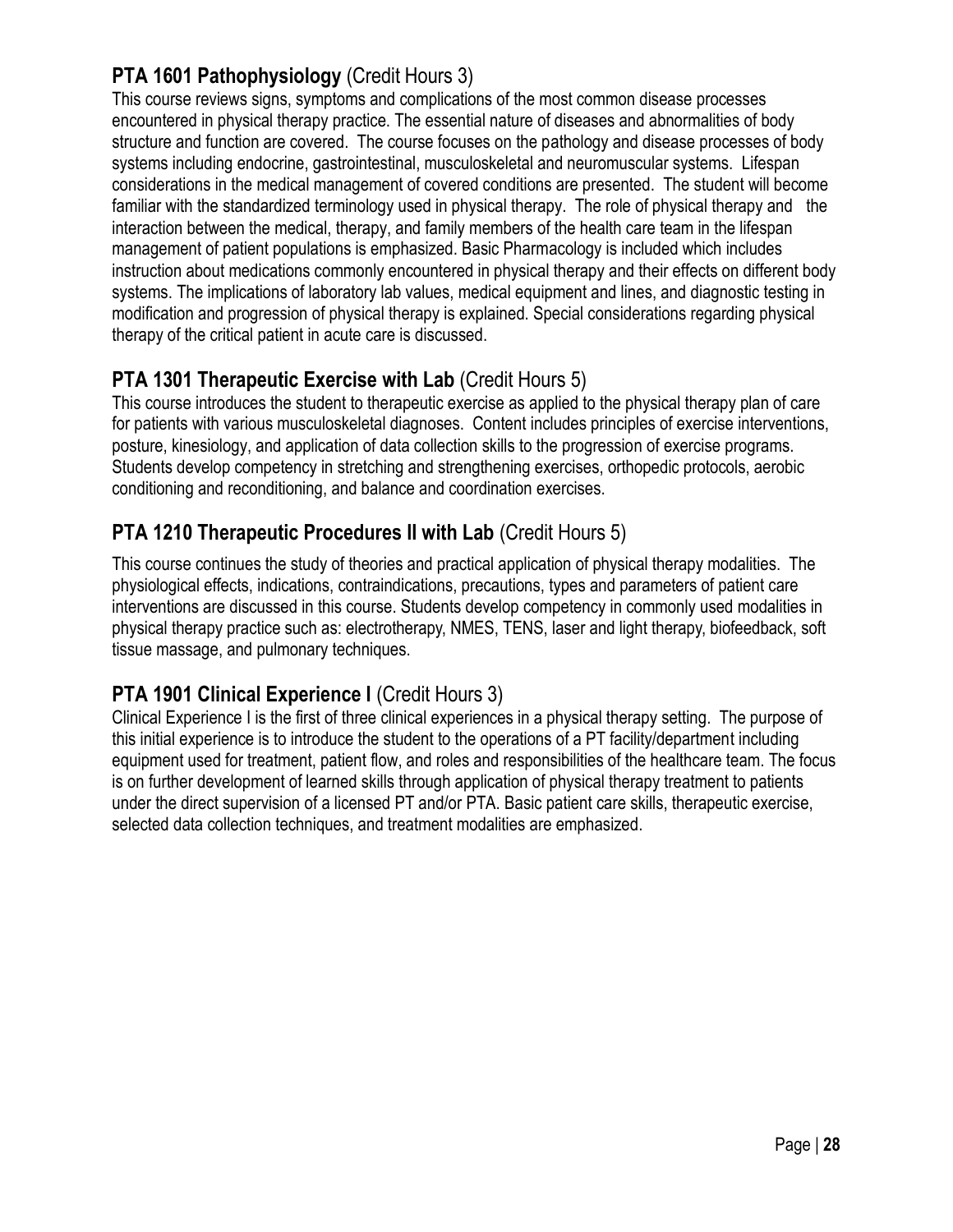## **PTA 1701 Rehabilitation with Lab** (Credit Hours 5)

Rehabilitation integrates previously learned and new skills/techniques into the comprehensive rehabilitation of selected conditions implementing a physical therapist's plan of care. Patient conditions covered include but are not limited to traumatic brain injury, spinal cord injury, cerebral palsy, genetic disorders, developmental disorders, vestibular disorders, burns, and amputations. This course is designed to develop skill in, and understanding of, the underlying principles of complex physical therapy plans of care including motor learning principles. This course includes techniques in therapeutic exercise programs for the covered conditions and neuro-rehabilitation techniques such as proprioceptive neuromuscular facilitation (PNF) and neurodevelopmental treatment (NDT). Topics in prosthetic and orthotic management as well as general methods of facilitating rehabilitation of the patient are presented and discussed. Students develop competency in developmental activities, functional mobility training with neurological patients, prosthetics and orthotics training, use of gravity assisted devices, and balance and coordination exercises.

## **PTA 1902 Clinical Experience II** (Credit Hours 4)

Clinical Experience II is the second of three clinical experiences in a physical therapy setting. The purpose of this experience is to integrate and competently apply all previously learned clinical skills through application of physical therapy treatment to patients under the supervision of a licensed PT and/or PTA. Implementation of rehabilitation techniques for more complex patients within an established plan of care is emphasized.

## **PTA 1903 Clinical Experience III** (Credit Hours 5)

Clinical Experience III is the final clinical experience in a physical therapy setting. The purpose of this experience is to integrate and competently apply all previously learned clinical skills through application of physical therapy treatment to patients under the supervision of a licensed PT and/or PTA at entry-level. The emphasis of this experience is to integrate special topics, clinical management and current health care issues into the delivery of a comprehensive physical therapy treatment program.

## **PTA 2000 Review Course for NPTAE** (Credit Hour 1)

This course is designed to prepare program graduates for the National Physical Therapy Assistant Examination. It will serve as a review of essential and important physical therapy concepts. Students will take practice examinations and learn test taking skills. Job preparation skills such as resume development, interview skills, professionalism in the workplace, and the requirements for life-long learning are also included.

## **NURS 1001 Fundamentals of Nursing** (Credit Hour 4)

This course presents a challenge to students to cultivate the Quality and Safety Education for Nurses (QSEN), critical thinking, blended skills—practiced within the nursing process—to serve patients and the public. Nursing students will be directed to combine cognitive, technical, interpersonal, legal and ethical skills to promote the four aims of nursing. Throughout the course students will be encouraged to identify with their selected profession and share in its rewards by developing caring relationships with patients and being accountable for their actions. Students will also demonstrate legal and ethical responsibilities, including but not limited to: the legal framework of the healthcare occupation, including scope of practice, and explain practices that could result in malpractice liability, negligence, abandonment, false imprisonment and fraud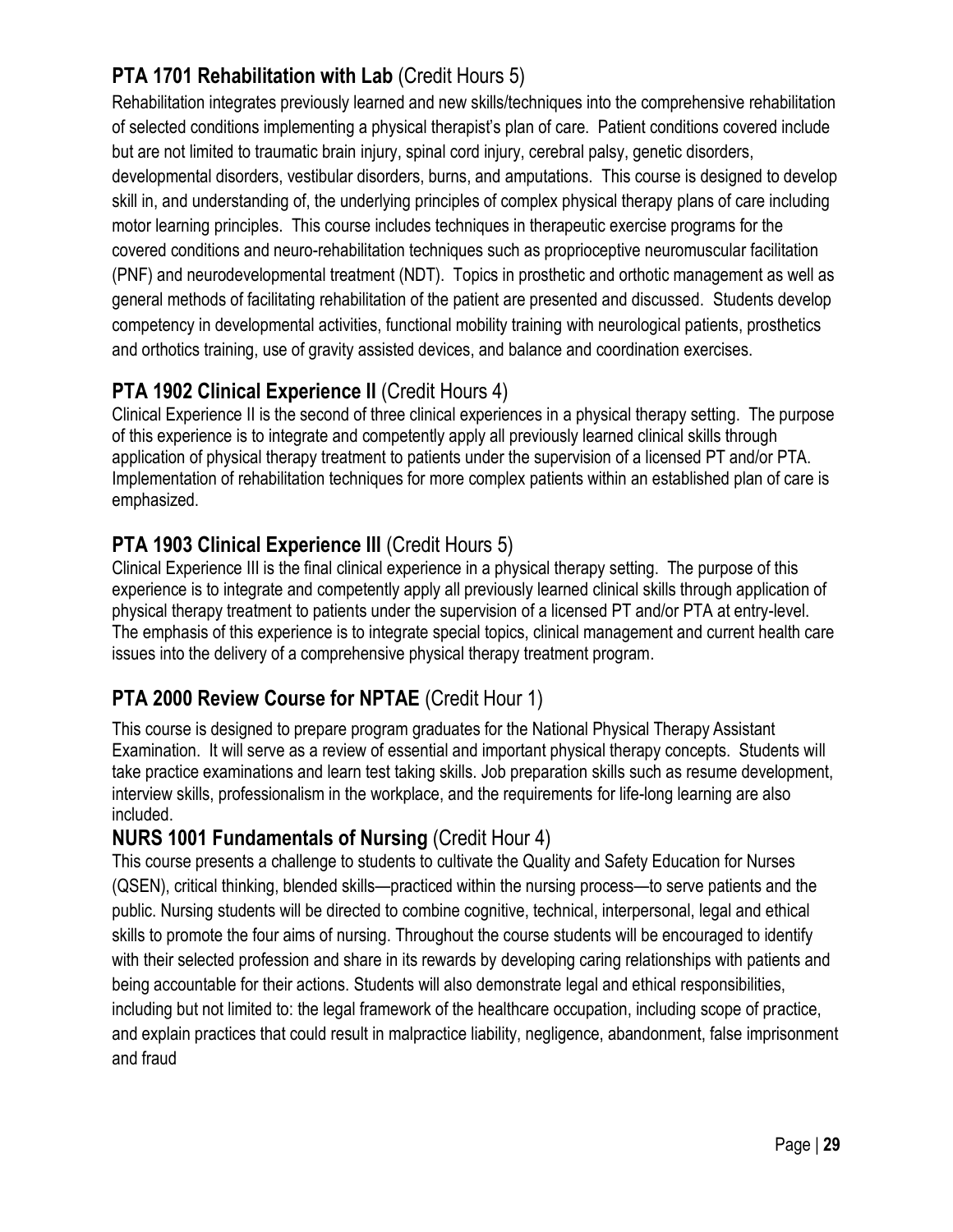## **NURS 1002 Fundamentals of Nursing – Clinical Practicum** (Credit Hour 3)

This course provides the students an opportunity to apply what they have learned in **NURS 1001** at selected clinical experiences

## **NURS 1002-L Fundamentals of Nursing Lab** (Credit Hour 2)

This course provides students in the skills laboratory explanation, demonstration and practice of care provider activities, essential to the basic practice of nursing.

## **NURS 1100 Nursing Pharmacology** (Credit Hour 3)

This course provides an introduction to nursing pharmacology that integrates the concepts of physiology, pathophysiology, chemistry, and nursing fundamentals to build a foundation for administering drug therapy to patients. Students will be able to discuss drug legislation in the United States and explain the legal regulation for drug development, approval and testing. Lifespan considerations, evidence for best practice, patient safety, and critical thinking are integrated throughout the course.

## **NURS 2001 Psychiatric Nursing** (Credit Hour 2)

Students will be presented with current knowledge related to care of the mentally ill, including elderly considerations through key points, critical thinking questions, drug alerts, cultural considerations, and application of the nursing process. Students will learn about legal and ethical issues, and emotional concerns related to the mentally ill population.

## **NURS 2002 Psychiatric Nursing – Clinical Practicum** (Credit Hour 2)

This course provides the student opportunities to apply concepts of psychiatric nursing in a clinical setting.

## **NURS 3001 Medical-Surgical Nursing** (Credit Hour 4)

This course will address nursing care issues from a physiologic, pathophysiologic, and psychosocial context and provides an understanding of the nurse's role in health and illness within evolving practice environments and across the spectrum of health and illness. Nursing students will develop up-to-date knowledge to apply through critical thinking and clinical reasoning. This course also teaches students about ethical decision making, the nursing process, health education, health promotion, and health assessment.

## **NURS 3002 Medical-Surgical Nursing – Clinical Practicum** (Credit Hour 3)

This course provides students opportunities to apply what they have learned in **NURS 3001** at selected clinical experiences.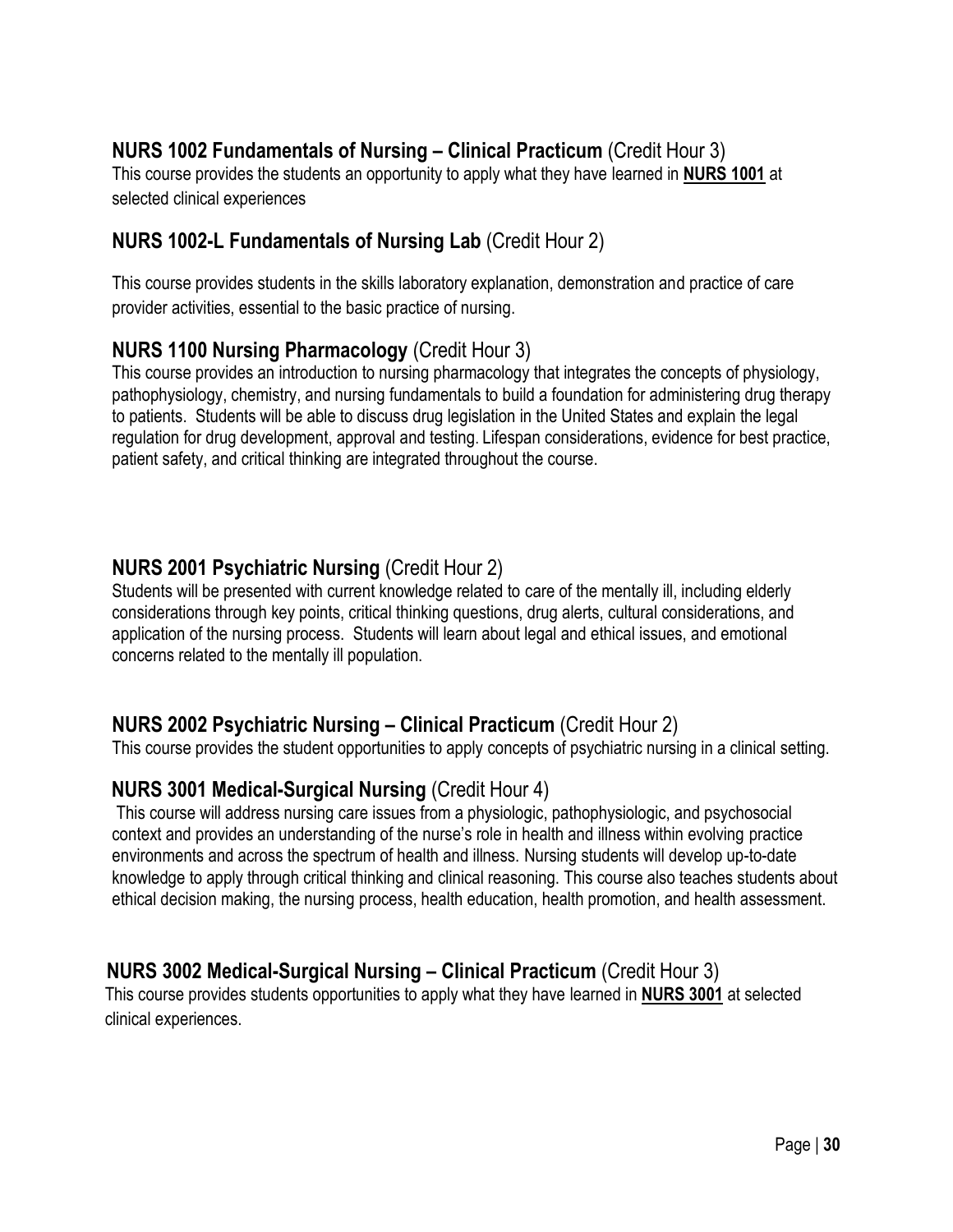# **NURS 1111 Nursing Pharmacology II** (Credit Hour 2)

This course is a continuation of NURS 1011. It integrates the concepts of physiology, pathophysiology, chemistry, and nursing fundamentals to build a foundation for administering drug therapy to patients. Students will be able to discuss drug legislation in the United States and explain the legal regulation for drug development, approval and testing

## **NURS 3011 Medical-Surgical Nursing II** (Credit Hour 3)

This course is a continuation of NURS 3001 and addresses nursing care issues from a physiologic, pathophysiologic, and psychosocial context.

## **NURS 3012 Medical-Surgical Nursing II – Clinical Practicum** (Credit Hour 2)

This course provides the students an opportunity to apply what they have learned in **NURS 3011** at selected clinical experiences.

# **NURS 5001 Obstetrics and Pediatrics** (Credit Hours 4)

This course builds on the concepts of previous nursing courses with emphasis on utilizing the Nursing Process in dealing with women's health focused during childbearing years, antepartum, intrapartum, and the health of newborns. Students will explore the concepts of health promotion, disease prevention, and alterations in health related to women in these phases and the newborn infant. This course builds on previously mastered medical-surgical content with an application to the pediatric population. It also utilizes critical thinking, role modeling, and creativity to meet the needs of women and newborns with diverse psychosocial, physical, and cultural backgrounds in a variety of settings

# **NURS 5002 Obstetrics and Pediatrics – Clinical Practicum** (Credit Hours 4)

This course provides an opportunity to the student to apply what they have learned in **NURS 5001** at selected clinical experiences.

# **NURS 7001 Leadership** (Credit Hours 2)

This course introduces the leadership roles and management functions of professional registered nurses within the structure of an organization. The management process (planning, organizing, staffing, directing, and controlling) provides the structure of the course. Emphasis is given to organization theory, management theory, and behavioral theory. The legal authority for nursing practice, the impact of political and legislative processes, and ethical issues in management are also discussed. In addition, this course follows the principles of adult learning including a collaborative model of learning, an appreciation of and accommodation for individual life experiences, a fostering of critical reflective thinking, creation of a participative environment, and empowerment of the learner through self-direction of the learning process.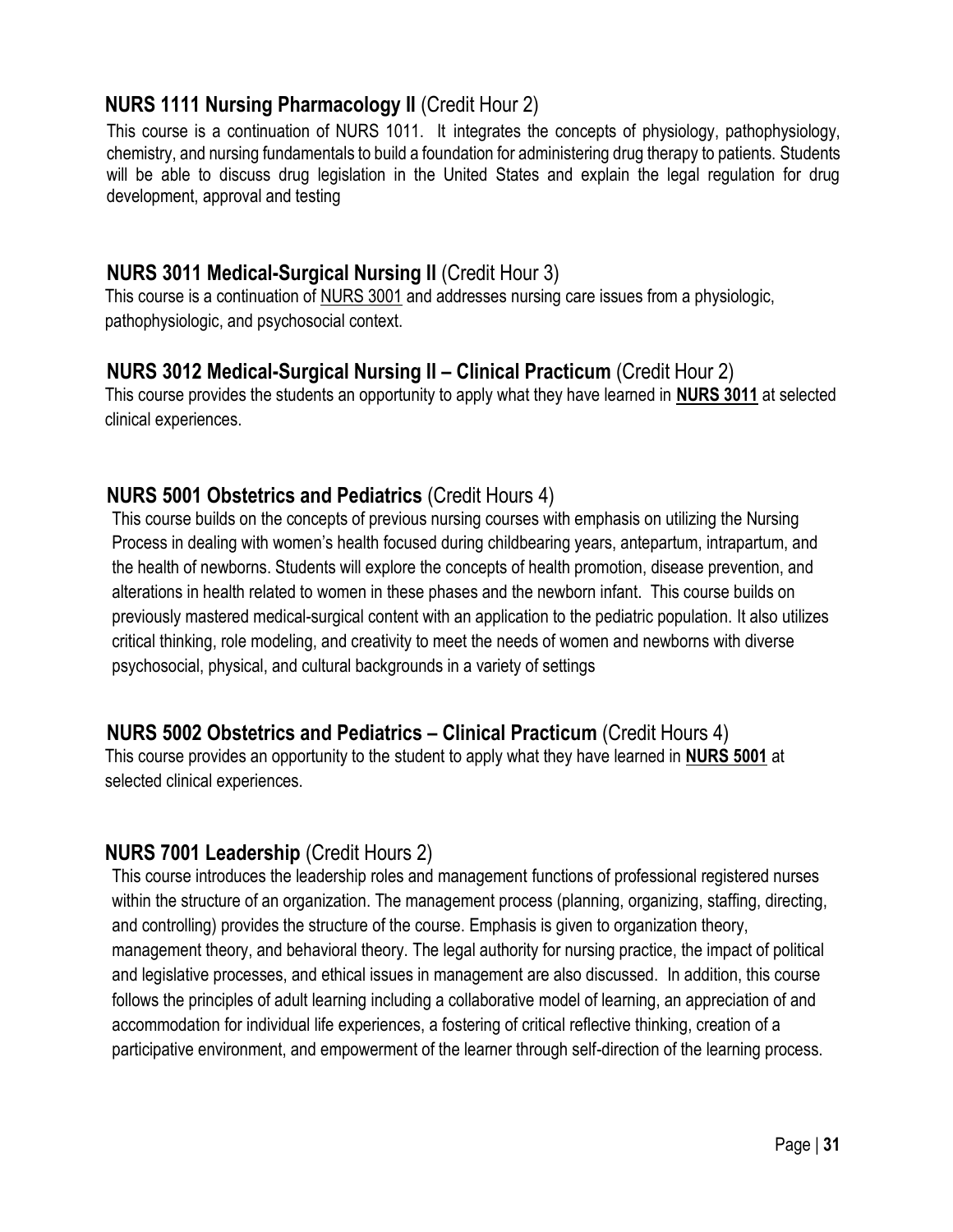# **NURS 7002 Leadership – Clinical Practicum** (Credit Hours 2)

This course provides students opportunities to apply what they have learned on NURS 7001 at selected clinical experiences.

## **NURS 8001 NCLEX Review** (Credit Hours 3)

This course will prepare students with the opportunity to sit for the NCLEX-RN exam through a series of practice exams, quizzes, and group discussions with an emphasis on critical thinking skills. Nursing students will review how to combine cognitive, technical, interpersonal, legal and ethical skills to promote the four aims of nursing. Mental health will be strongly reviewed with topics such as eating disorders, mood disorders, chemical dependency and dementia.

# **NURS 8002 Comprehensive Clinical Practicum** (Credit Hours 5)

This course provides students opportunities to apply what they have learned in NURS 8001 at selected clinical experiences

# **Class Starting and Ending Dates**

School is in session throughout the year except for holidays and vacations listed in the calendar.

Associate Degree Program will adhere to a Semester Schedule.

Program hours reflected in this Catalog represent instructional time. The student must take into consideration holidays/vacations listed in the school calendar when planning their time.

SABER College works on a lock-step cohort and based curriculum. When students matriculate, they choose a morning or evening schedule. From here, classes and schedules are set for all six terms. This encompasses start and end date for each term as well as eliminating the need for registration or open enrollment periods. The school ensures that there are sufficient seats for all classes required for the students to complete the entire form program from day one.

# **Clock Hour / Credit Hour Ratios**

A semester credit hour is equivalent to the following: one semester credit for 15 clock hours of lecture, 30 clock hours of laboratory, or 45 clock hours of clinical or work-based activities. Once clock hour is equivalent to 50 minutes of lecture and a 10 minute break.

# **Academic Year / Hours of Operation**

The school's academic year runs from July 1<sup>st</sup> through June  $30<sup>th</sup>$  of the following year. Academic Year will consist of a minimum of 900 clock hours or 24 credit hours.

Business office will be open from 9:00 a.m. to 4:00 p.m. Evening students will have to make the necessary arrangements.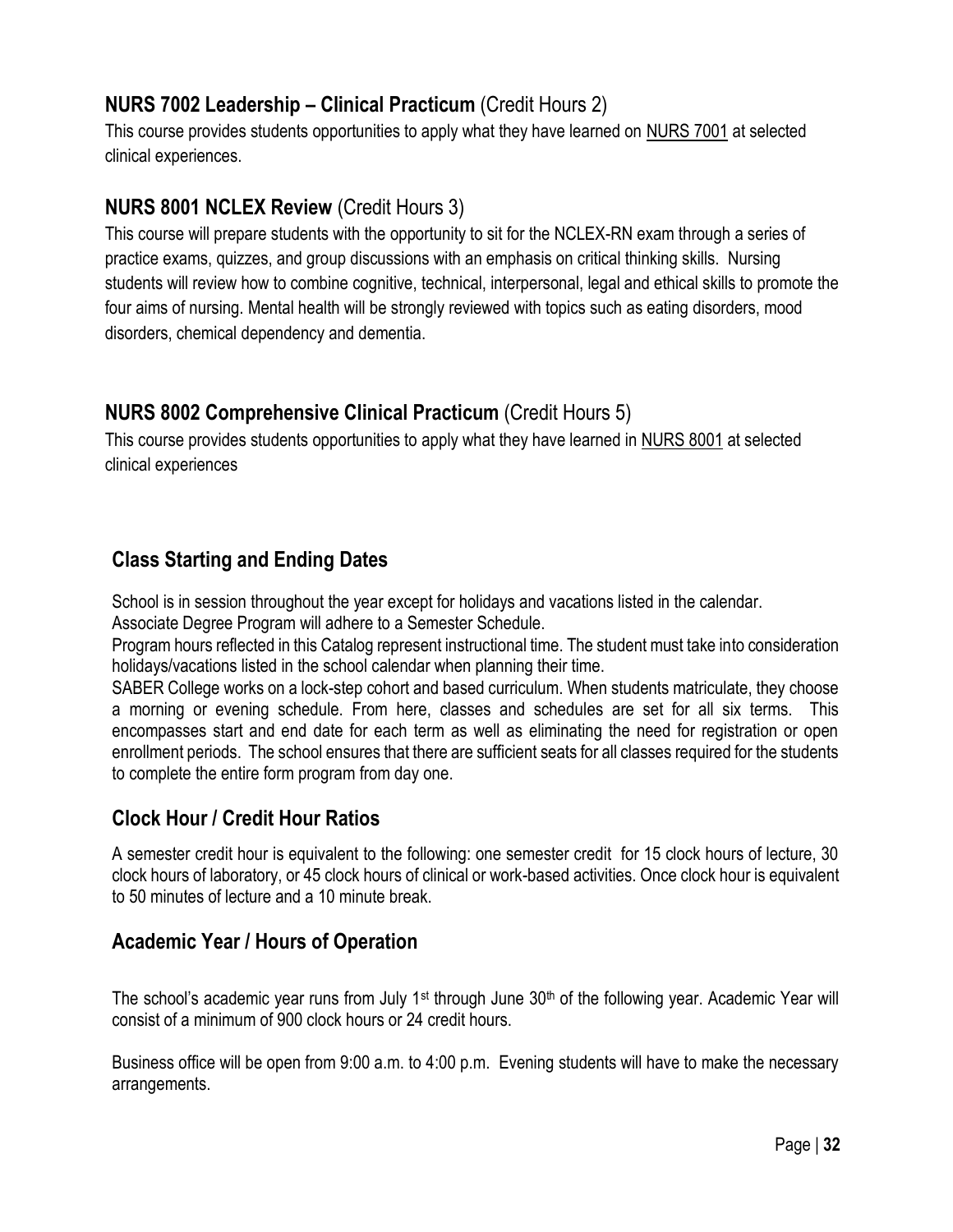Classes will be in session Monday through Friday starting at 9:00 a.m. Length will vary according to each individual course.

**Morning classes** are scheduled within the hours of 9:00 a.m. to 1:00 p.m. **Afternoon classes** are scheduled within the hours of 1:30 and 5:30 **Evening Classes** are scheduled within the hours of 6:00pm to 10:00 pm

SABER College is open every day except those days stated in "Holidays" Chart. If for any reason there are problems due to weather or in case of an emergency, students, faculty, and employees are informed of the situation by meetings, e-mail, phone, fax, or verbally. If classes are in session, Dean of Academic Affairs notifies teachers and students of decision that has been made. After school is closed, it is the students' responsibility to call the school at 305-443-9170 and listen to the recording letting them know if classes have been cancelled.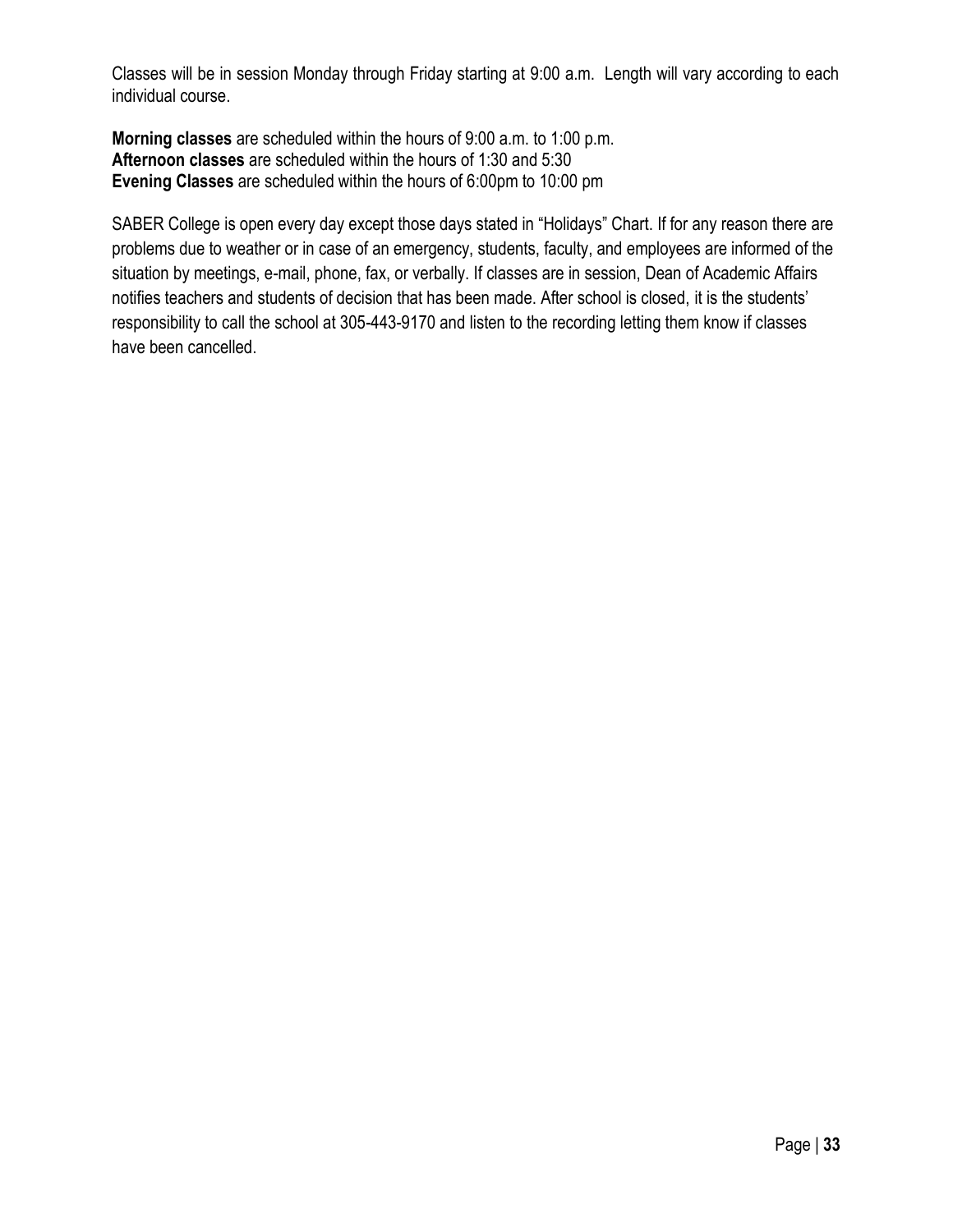# **Calendar**

.

| 2022               |                        |
|--------------------|------------------------|
| January 3          | Classes Begin          |
| January 17         | Martin Luther King Jr. |
| February 21        | President's Day        |
| April 14-15        | Spring Break           |
| May 30             | Memorial Day           |
| July 4             | Independence Day       |
| August 1 to 7      | Summer Break           |
| September 5        | Labor Day              |
| October 10         | Columbus Day           |
| November 11        | Veteran's Day          |
| November 24-25     | Thanksgiving           |
| December 21        | Last Day of Class      |
| December 22        | Winter Break Begins    |
| 2023               |                        |
| January 4          | Classes Begin          |
| January 16         | Martin Luther King Jr. |
| February 20        | President's Day        |
| April 6-7          | Spring Break           |
| May 29             | <b>Memorial Day</b>    |
| July 4             | Independence Day       |
| August 7 to 13     | Summer Break           |
| September 4        | Labor Day              |
| October 9          | Columbus Day           |
| November 10        | Veteran's Day          |
| November 23-24     | Thanksgiving           |
| December 20        | Last Day of Class      |
| December 21        | Winter Break Begins    |
| 2024               |                        |
| January 8          | Classes Begin          |
| January 15         | Martin Luther King Jr. |
| February 19        | President's Day        |
| <b>March 28-29</b> | Spring Break           |
| May 27             | <b>Memorial Day</b>    |
| July 4             | Independence Day       |
| August 5 to 11     | Summer Break           |
| September 2        | Labor Day              |
| October 14         | Columbus Day           |
| November 11        | Veteran's Day          |
| November 28-29     | Thanksgiving           |
| December 20        | Last Day of Class      |
| December 21        | Winter Break Begins    |
| 2025               |                        |
| January 6          | Classes Begin          |
|                    |                        |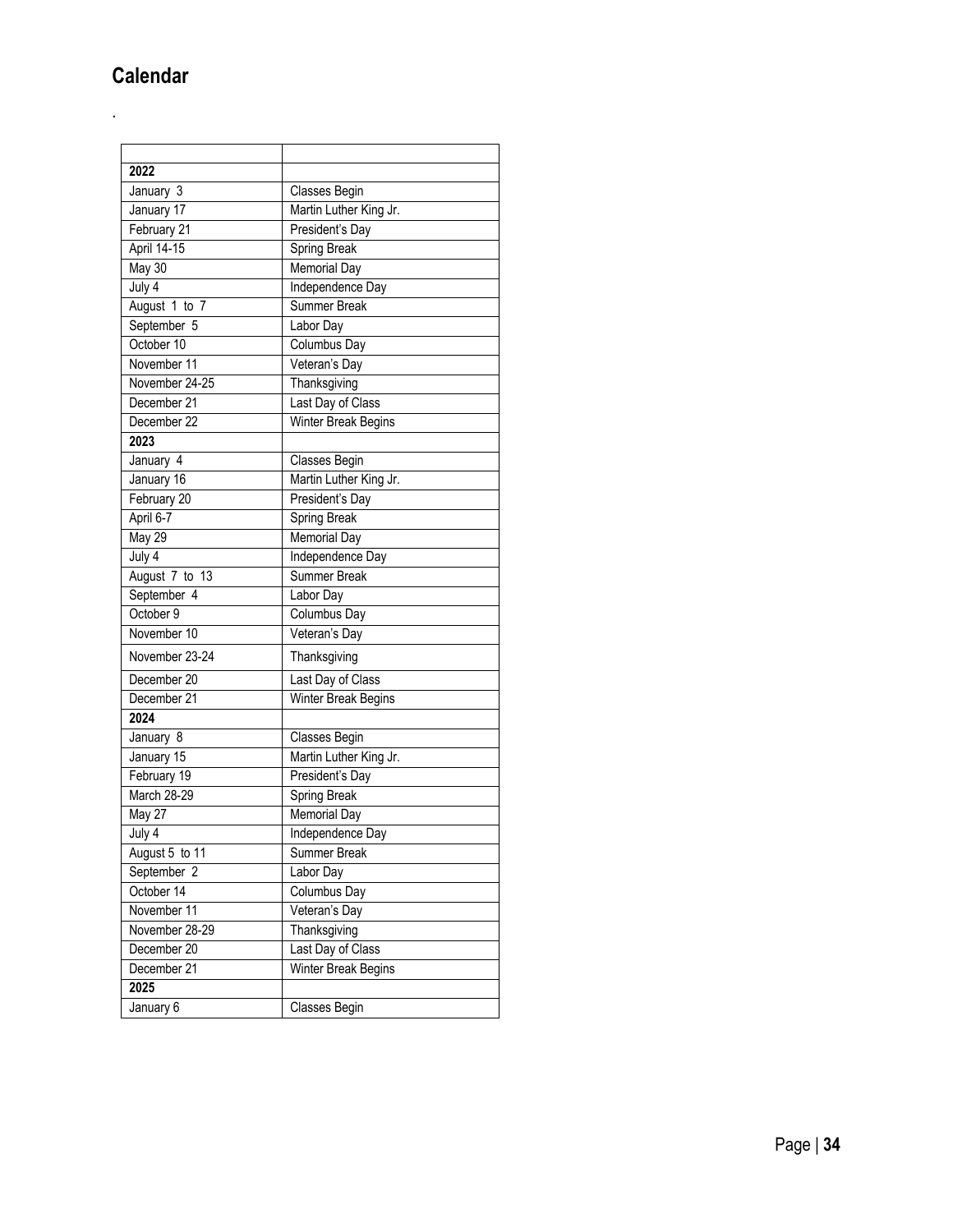# **GRADUATION REQUIREMENTS**

Upon successful completion of the program and meeting all of the course requirements, a **degree**, including transcripts and information sent to board for examination, is presented to the student that has:

- 1. Successfully achieved a passing grade.
- 2. Met required hours (minimum 90% rate) \*\*
- 3. Fulfilled all monetary obligations to the school and to the Department of Education (Exit Counseling).
- 4. Adhere to the requirements as listed in the Handbook.

# **EXCUSED ABSENCES**

- A student can be absent up to 10% of the clock hours in the payment period for the program without having to make up the hours, as long as the absence is an excused absence.
- Any absences over 10% must be made up.
- All unexcused absences must be made up.

# **Satisfactory Academic Progress (SAP)**

In order to demonstrate SAP, a student must maintain a 2.00 CGPA and must progress through the program at a specific minimum pace to ensure that the student does not exceed 150% of the published length of the Program ("Maximum Timeframe").

SAP is evaluated at the end of every semester in order to reestablish a student's eligibility to continue receiving federal financial aid funds for the next semester. The following abbreviations are used throughout this policy:

- (SAP) Satisfactory Academic Progress
- (CGPA) Cumulative Grade Point average

#### **There are two standards that must be met:**

The **qualitative** standard for each program requires that a student achieve a minimum CGPA of 2.00 or better for each semester in the program. At completion of the program, every student must have a CGPA of at least 2.00 in order to graduate.

The **quantitative** standard requires students to complete the Program within the Maximum Timeframe of the program. Transfer credits that are accepted by Saber College for credit toward the Program are included in the calculation of the Maximum Time Frame. The required minimum pace of completion percentage (Completion Rate) is derived by dividing the number of earned credits by the number of credits attempted. In this calculation, transfer credits are counted as both attempted and earned credits. Students must successfully maintain a Completion Rate of at least 77% by the end of the first Semester and maintain a 77% minimum Completion Rate in all following semesters.

The courses withdrawn during the add/drop period are not included in the Completion Rate as either attempted or completed credits. However, if a student withdraws from a course after the add/drop period has expired, the credits for that course will be included as credits attempted in the Completion Rate.

#### **\*For the Professional Nursing Program (RN) please refer to the student handbook where the passing rate is 80%**

**\* For the Physical Therapist Assistant (PTA) Program please refer to the student handbook where the absenteeism rate is 7%.**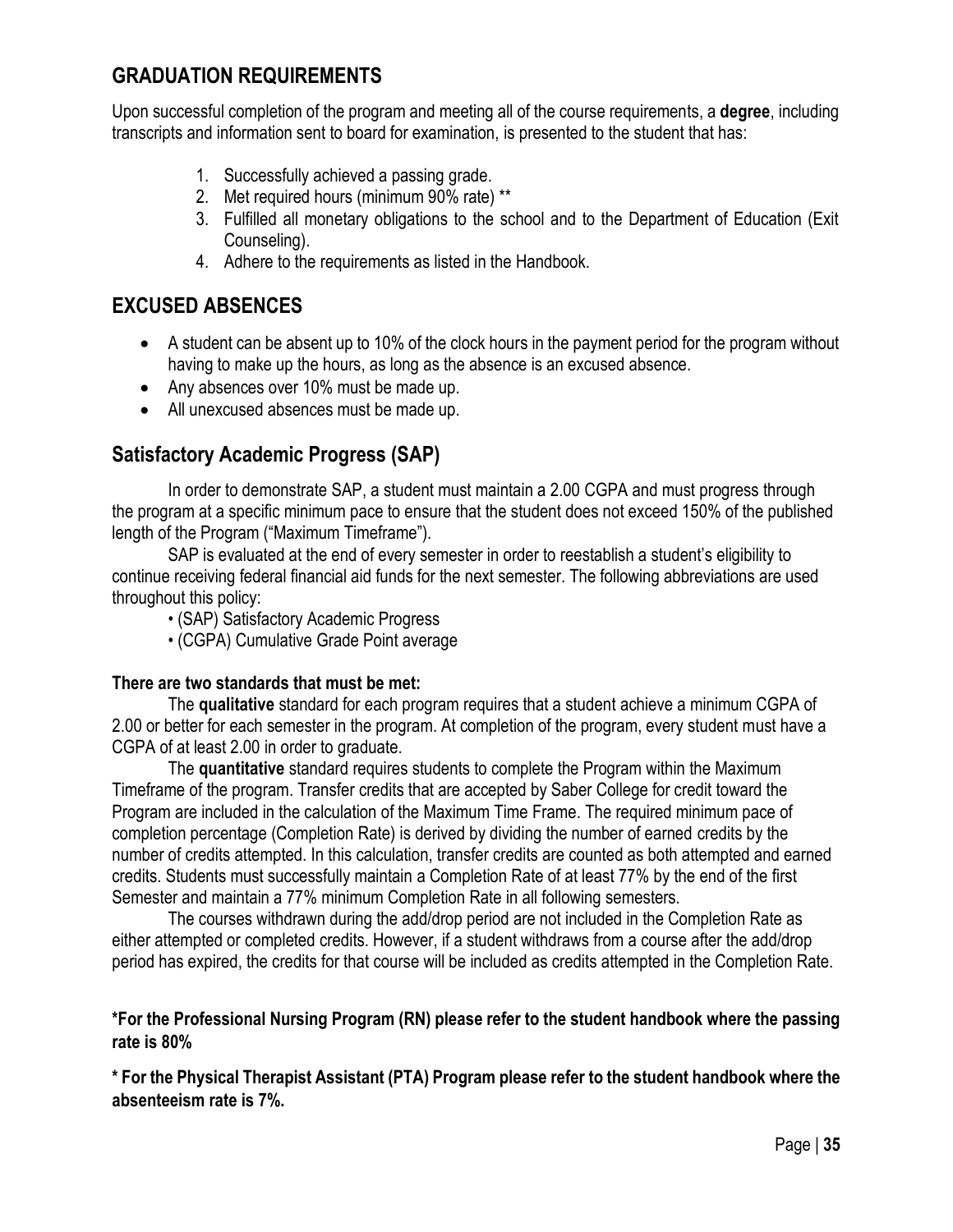# **Minimum CGPA Achievement**

Each student must achieve the minimum cumulative grade point average of 2.00 at the time of the evaluation in order to remain as a regular student.

Students' learning will be assessed using the developed set of competencies for each training area.

A series of quizzes will be administered throughout the school term in order to assess student progress. A written examination will be given at the completion of each course. The written portion of the examination will be graded based on the following scale:

Scholastic Standards: Quantitative requirements will be measured in terms of grades. Academic grades for students shall be "A", "B", "C", "D", "F", WF, "I" or "NP".

A brief explanation of grades will follow:

- A grade of "A" (90-100% 4.0) indicates that the student has demonstrated excellent achievement in the subject and/or the skills area.
- A grade of "B" (80-89.99% 3.0) indicates that the student has demonstrated good but not outstanding achievement in the academic area.
- A grade of "C" (77-79.99% 2.0) indicates satisfactory academic achievement and is the minimum level of acceptable performance in this program.
- A grade of "D" (69-76.99% 1.0) indicates a level of academic performance that is unsatisfactory. Course failed.
- A grade of "F" (68.99% or below 0.0) indicates that course was completed but student failed to achieve course objectives.
- A grade of "WF" indicates that course was not completed; student stopped attending/ limited class participation.
- A grade of "I" indicates that the performance is insufficient to permit an evaluation. Students in this category may have their grade adjusted upon presentation of the required assignments. This period may not exceed 60 days. For this grade to be awarded, the extenuating circumstances must be approved by the Dean of Academic Affairs or Director. **If a student does not provide the required documentation to receive a final grade for a course within the prescribed timeframe the grade of "I" shall be changed to a grade of "F". This can have a significant impact on a student's academic progress.**
- A grade of "NP" (NOT PASSING) indicates that the student has not met the score required for passing selected courses, however the student has still achieved a minimum grade of C or higher. The student will be required to retake the course to meet the program minimum grade requirement. Once the student achieves the course minimum grade requirement the original grade will be replaced and a note will be made to the transcript of the course retake.

**\*For the Professional Nursing Program (RN) please refer to the student handbook where the passing rate is 80%.**

**\*The Programs' Student Handbooks supersede rules and regulations found in this catalog**.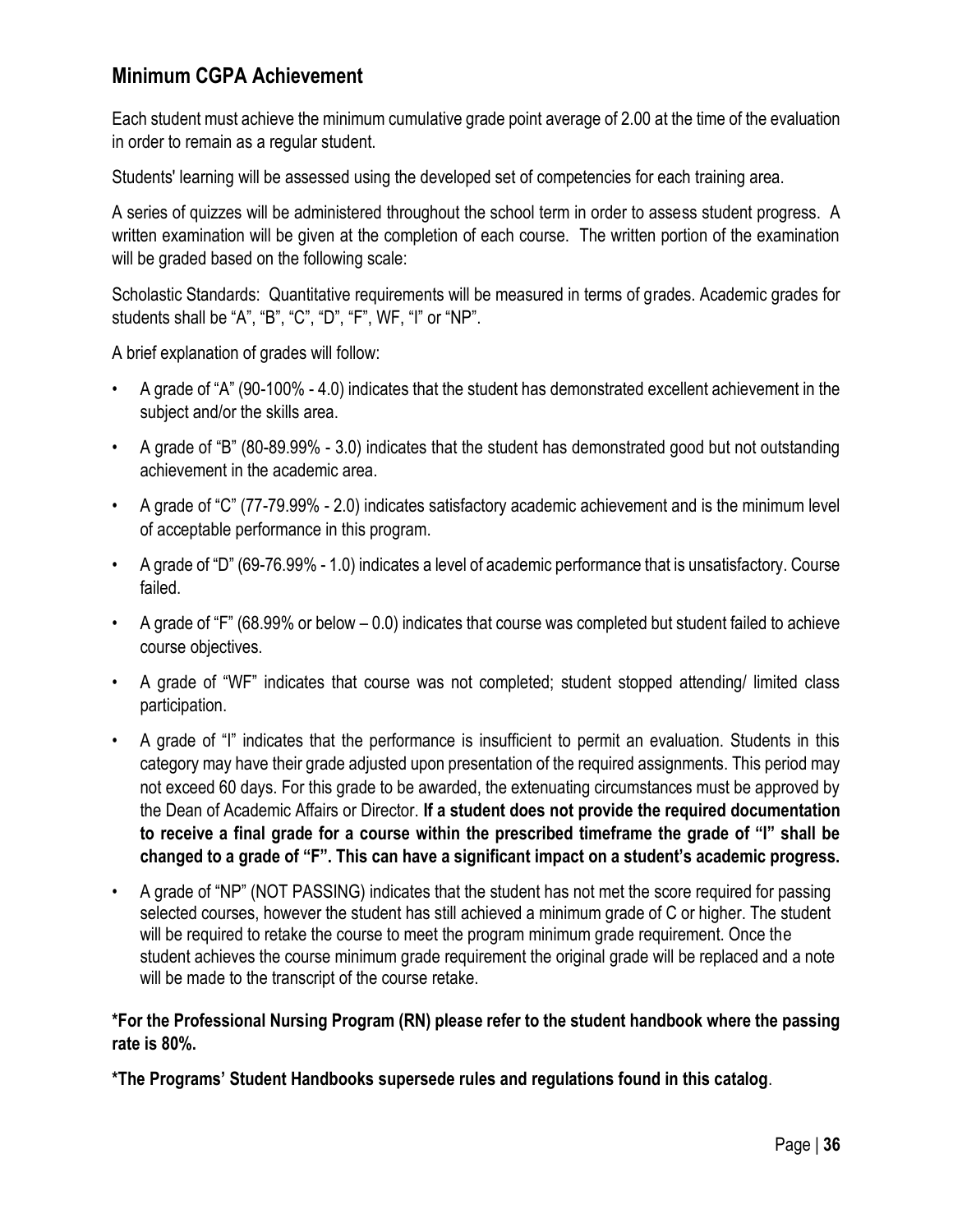Students that do not successfully pass periodic quizzes will be encouraged to complete additional work for practice and may be placed on probation (see below section "Probation"). If a student fails the final exit examinations, student will be allowed to re-take exams as long as he/she is attending the review sessions offered by the school. If he/she fails to pass the exam on the third attempt, student will not be awarded a diploma. Students must adhere to the requirements as listed in the Handbooks.

**For those students in the Professional Nursing Program, please refer to Student Handbook for value of grades. Those students must pass their Nursing core with a grade of 80%.**

**For Title IV purposes, Satisfactory Academic Progress will be reviewed by the Program Director at the calendar point of the payment period. At this point the student must have successfully completed 80% of the contact hours and maintain a minimum of a 2.00 GPA. Even if this is the case, by school policy, if a student fails two core courses during the program he/she will not have made SAP and will be unable to continue in the program.**

### *Impact of Withdraws, Termination*

**Students who fail to make satisfactory academic progress will be placed on probation until the end of each course at which time they will be re-evaluated. Students, who fail to make satisfactory academic progress at the end of a course, will be terminated from the program. Students terminated from a program of study can attempt re-entry. The final decision for re-entry will be determined by the Program Director.**

**Students who withdraw from the program will receive a grade of "W". The last date of attendance will be the point where the refund policy will initiate. Students will receive a W on their progress report and will be required to repeat the course. If the student has already repeated two courses they will not be able to continue in the program from the last point of completion.**

**SABER College does not award non-punitive grades, or remedial course work.**

**Students will remain eligible for Title IV while on probation.** 

**Students must adhere to grading requirements as stated in their Handbooks.**

### **Successful Rate of Progression**

1. Each student must meet minimum successful rate of completion at the evaluation periods in order to remain as a regular student.

2. A program may not be longer than 150% of its published length. At SABER, courses required for each program are offered with sufficient frequency for the student to complete the program within the publicized time frame.

3. For Title IV purposes, Satisfactory Academic Progress will be reviewed by the FA office at the calendar point of the payment period. At this point the student must have successfully completed 60% of the clock/credit hours.

4. Students who fail to make satisfactory academic progress will be placed on probation until the end of each course at which time they will be re-evaluated.

5. Students will remain eligible for Title IV while on probation for one payment period.

6. Students must adhere to grading requirements as stated in their Handbook. These standards are in force for all students regardless of whether they receive financial aid.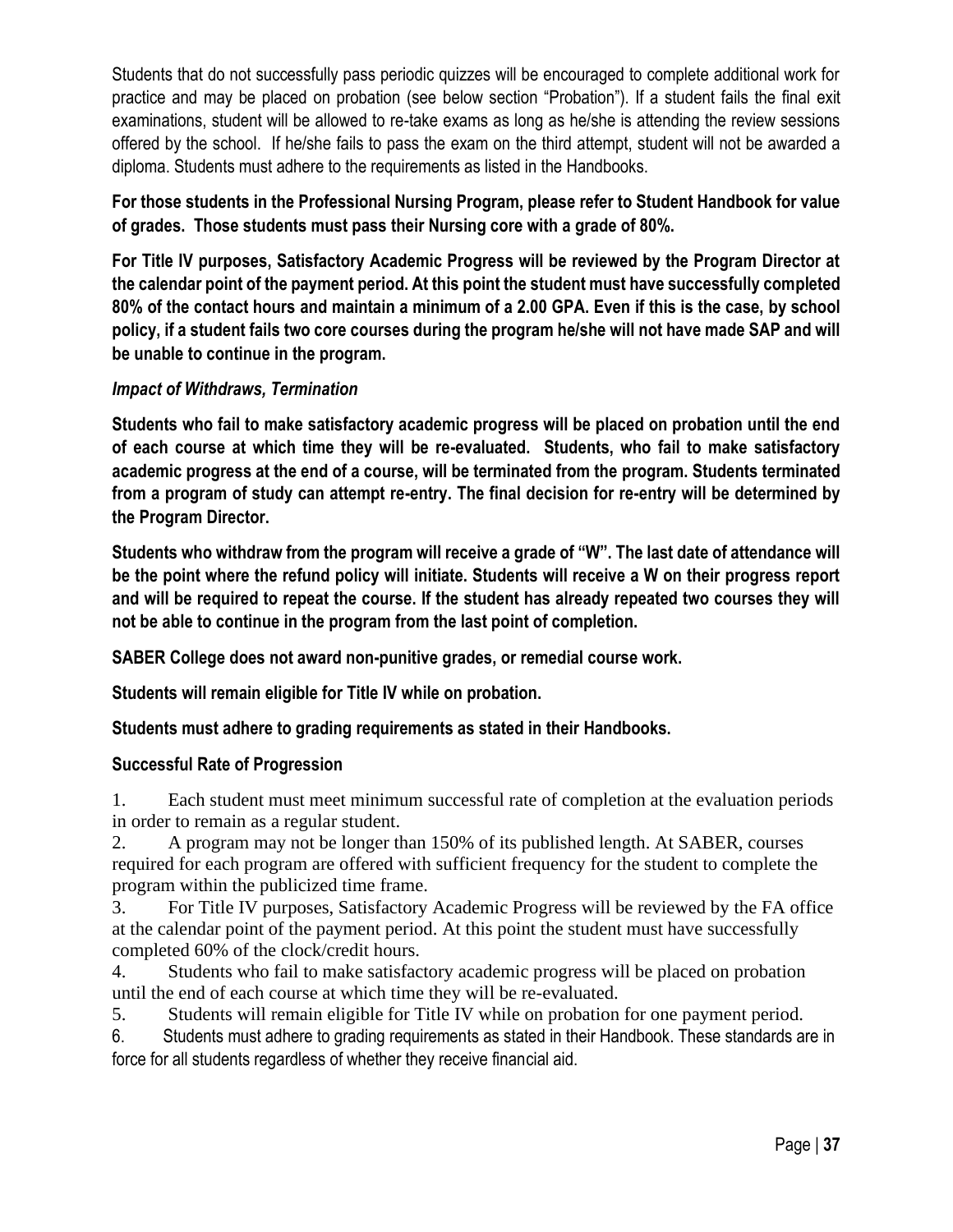# **Repeat Courses**

Students who fail a course may repeat the course once. Students only have two opportunities to repeat a course throughout the course of a program. Students must be mindful of the impact the initial failure will make on a student's satisfactory academic progress. Because of pre-requisite course work, a student who fails a nursing course will not be able to advance to the following semester until all the nursing courses for that semester have been passed. We will accept credit for courses passed. Students will not be allowed to continue in the program if they have to repeat more than two courses during a semester. Student must pass all general education courses in order to pass to the nursing core component of program.

### **Failure to meet SAP**

#### **Warning**

This is the status assigned to a student who fails to make SAP at the end of any given payment period. A standard payment period is 15 weeks or 12 credits. However, a payment period may be fewer credits depending on a student's standing in their program and the remaining credits left to be earned in his/her last term. The student will be notified of warning status in writing. The College encourages the student to seek academic advisement to regain regular status prior to the end of the next payment period. A "regular student" is defined as one who is achieving SAP. A student on warning status may receive FSA for one term/payment period despite the determination the student is not maintaining SAP. No appeal is necessary. A student who does not achieve SAP requirements by the end of the warning period will be dismissed unless he or she files an appeal and the appeal is granted (see SAP Appeal Process below). Students whose appeals are granted are placed in probation status.

## **Veterans Policy on Satisfactory Academic Progress**

Students receiving VA educational benefits must maintain a minimum cumulative grade point average (CGPA) of 2.00 each semester. A VA student whose CGPA falls below 2.00 at the end of any semester will be placed on academic probation for a maximum of two consecutive terms of enrollment. If the VA student's CGPA is still below 2.00 at the end of the second consecutive term of probation, the student's VA educational benefits will be terminated.

A VA student terminated from VA educational benefits due to unsatisfactory progress may petition the school to be recertified after attaining a CGPA of 2.00.

## **Transfer of Credit**

SABER College may accept transfer students in their Associate of Science program. These students must come from other educational institutions accredited by a regional or national accrediting agency recognized by the United States Department of Education. SABER College will grant credit for general education (associate degree) courses that are in SABER's curriculum and that the student has completed with a 2.00 (C) average. SABER may accept transfers within the program in the institution provided the transfer has been reviewed and approved by the program director or Dean of Academic Affairs and entrance requirements have been met. SABER will only grant a maximum of twenty (20) credits. A minimum of 25% of credits must be earned at SABER in order to earn a degree. Institution may not accept 25% transfer credits.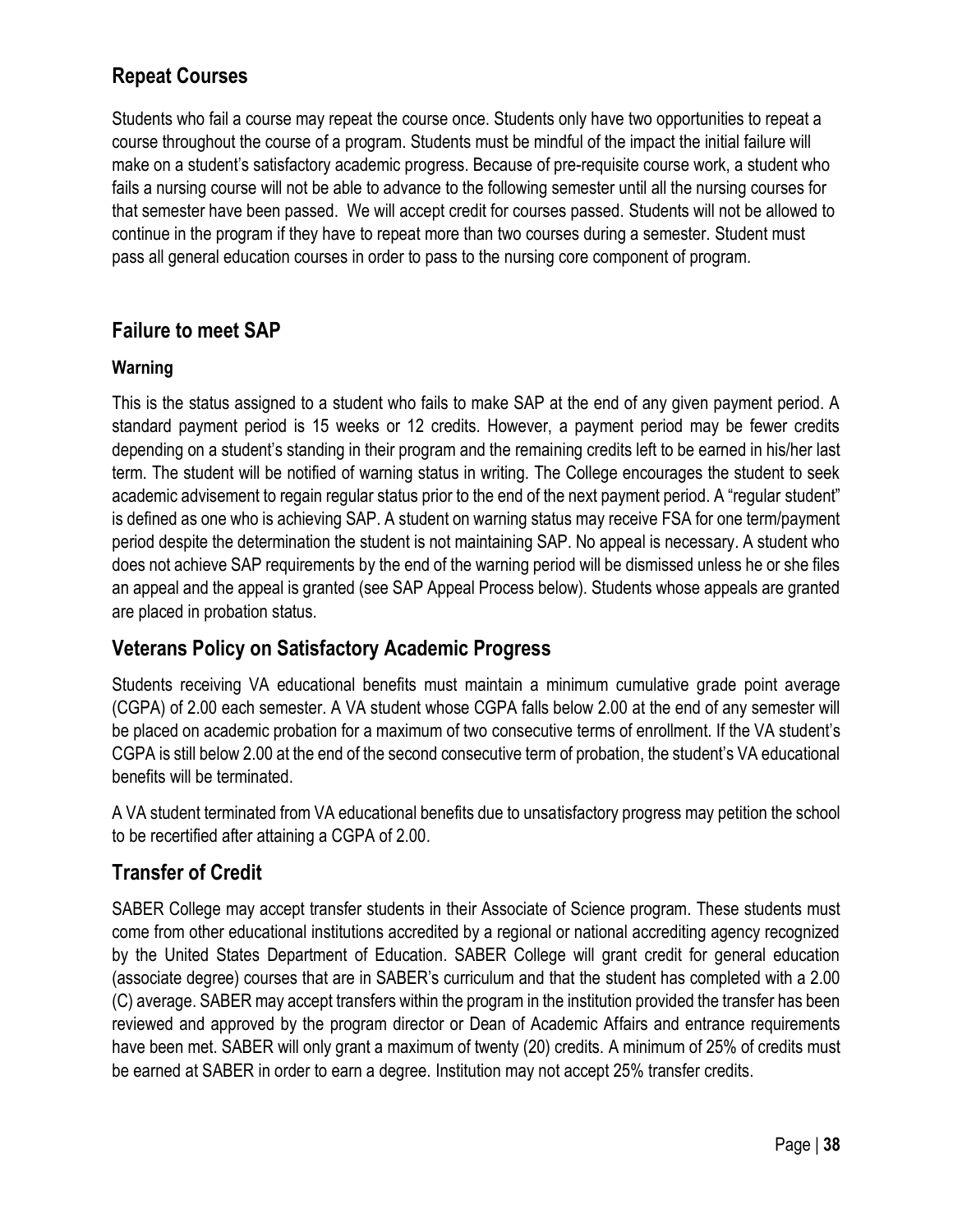SABER College does not have articulation agreements with other institutions for the purpose of transferability of credits to other institutions. Transferability of credits to other institutions is at the discretion of the accepting institution, and it is the student's responsibility to confirm whether or not credits from SABER College will be accepted by another institution of the student's choice.

# **Probation**

This is the status assigned to a student who fails to make SAP in the payment period following the payment period in which the student was placed on warning status and who has successfully requested an appeal. If a student is granted an appeal, the student will be placed on probation status for one additional payment period or until a student is able to meet SAP standards by a specific point as outlined in the student's academic plan. A student on probation status is eligible to receive FSA. Failure to make SAP by the next payment period or to comply with the academic plan designed by the College will result in the student's dismissal from the College as a regular student.

# **SAP Appeal Process**

A student who is not making SAP and who believes that there are mitigating or extenuating circumstances that led to the failure to maintain satisfactory progress may appeal by written request to the Program Director for a review of the situation. Mitigating circumstances may include injury or illness, the death of a relative, or other special circumstances. The written appeal must be submitted to the Program Director within three (3) business days after notification. The appeal should be accompanied by supporting documentation regarding why the student failed and what changed in the student's situation that will allow him/her to make SAP at the next evaluation. When the College grants a student's appeal for unusual and/or mitigating circumstances, it is not eliminating or disregarding any grades or credits attempted in the calculation of a student's SAP standing. The student's credits attempted, CGPA, and SAP standing will remain the same. When an appeal is granted, the College is accepting only that, because of the circumstances identified in the appeal, the student will continue to receive FSA for which he or she is otherwise eligible even though he or she falls below the published SAP standard in the Probation status.

The appeal process will also consider if the student will meet SAP standards after the subsequent payment period or the academic plan with the student will ensure that the student meets SAP standards by a specific point in time. The Program Director and the Executive Director will conduct the review of the appeal and will make the final determination on approving or denying the appeal. Should the appeal be granted, the student will receive one additional payment period in which to regain SAP OR meet the requirements as specified in the student's academic plan. If at the end of that period the student is still not making SAP, the student will be dismissed. Any decision resulting from the review of a mitigating circumstances appeal is final and may not be further appealed. The result of the appeal (approved or denied) will be provided to the student in writing and cataloged in the Student Information System. A student may be granted more than one probation period.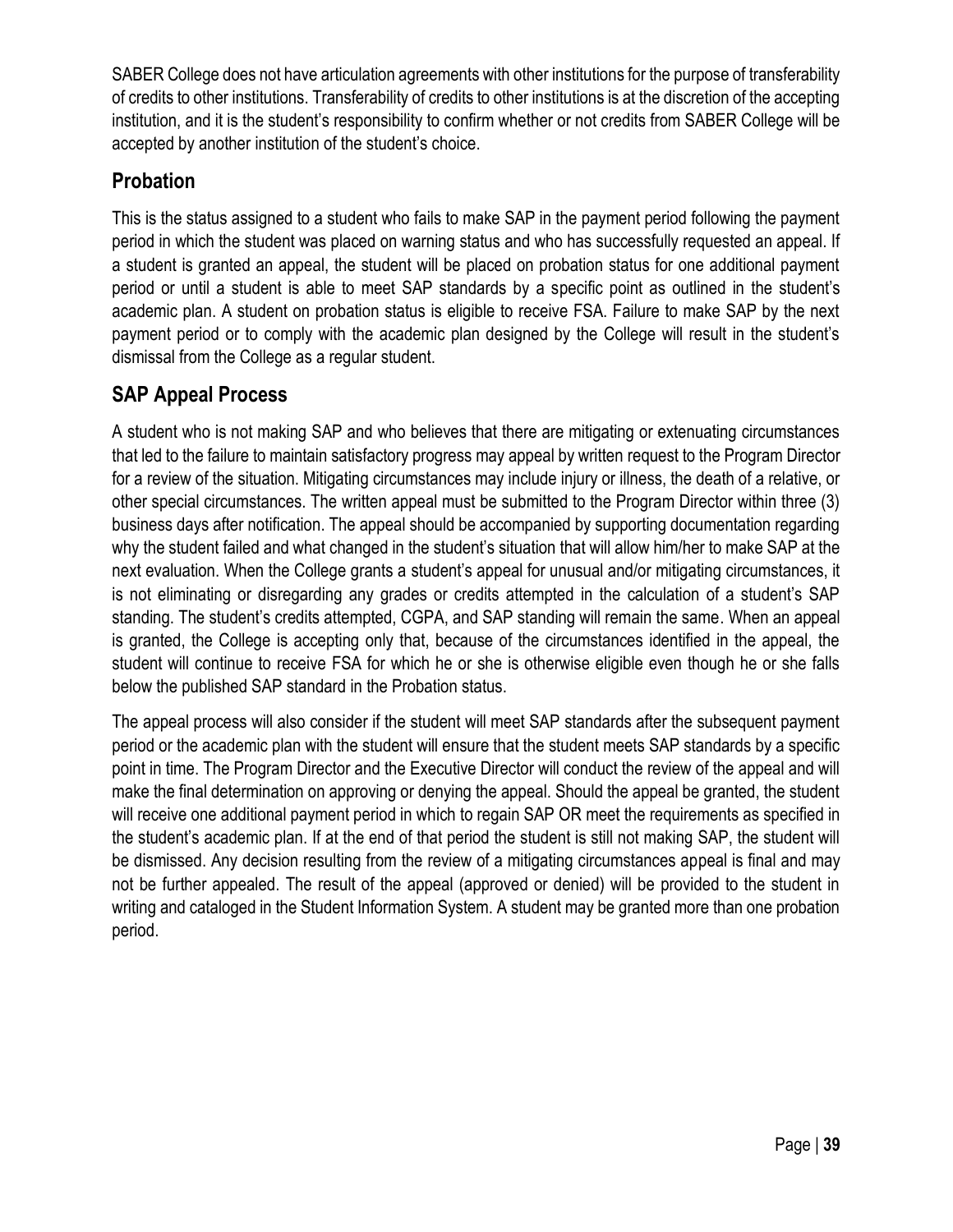# **Academic Plan**

Once a student is placed on probation an Academic Plan will be put into place. The Academic Plan will serve as a road map to guide a student toward meeting his/her SAP goal within a specified time and method. The plan will be designed by the Program Director and communicated to the student in writing. The plan that is implemented will be regularly evaluated and refined as internal and external developments warrant. While on an Academic Plan, the student is required to attend academic advising sessions. An Academic Plan may span multiple pay periods, so long as the Academic Plan allows for graduation from the program within the Maximum Time Frame (MTF) and the student stays in compliance with the objectives of the Academic Plan.

## **Extended Enrollment Status**

Students who have been dismissed due to failure to maintain the qualitative or quantitative minimums outlined above may apply to continue their studies at the College in an Extended Enrollment Status. During this time, the student is not eligible to receive FSA and must attempt to improve the deficient areas that led to the dismissal. The student will be responsible for all costs incurred while in Extended Enrollment Status. At the completion of this term/payment period(s), a student who has established satisfactory academic progress in accordance with the SAP requirements may apply to the College to return to a regular student status and reinstate their eligibility for FSA. A meeting will be scheduled between the Program Director and the student applying for re-establishment to determine if the student has the academic ability and desire to successfully continue in the program. If reinstated, the student will be placed on FA Warning for one term/payment period and will regain eligibility for FSA.

# **Specific Program SAP Requirements**

In addition to maintaining satisfactory academic progress, students enrolled in specific programs are required to maintain the minimum program standards as mentioned within the Admissions section or as stated in each program's handbook. Students who fail to maintain specific program requirements will not be permitted to continue their program of study. Additional Degrees For students who seek to earn additional degrees, only those credits from the prior degree or program that apply to the new degree or program are considered in calculating the student's progression toward maximum completion time restrictions. All courses taken while at SABER College, regardless of program, will be considered when calculating the student's cumulative GPA and minimum quantitative completion percentage.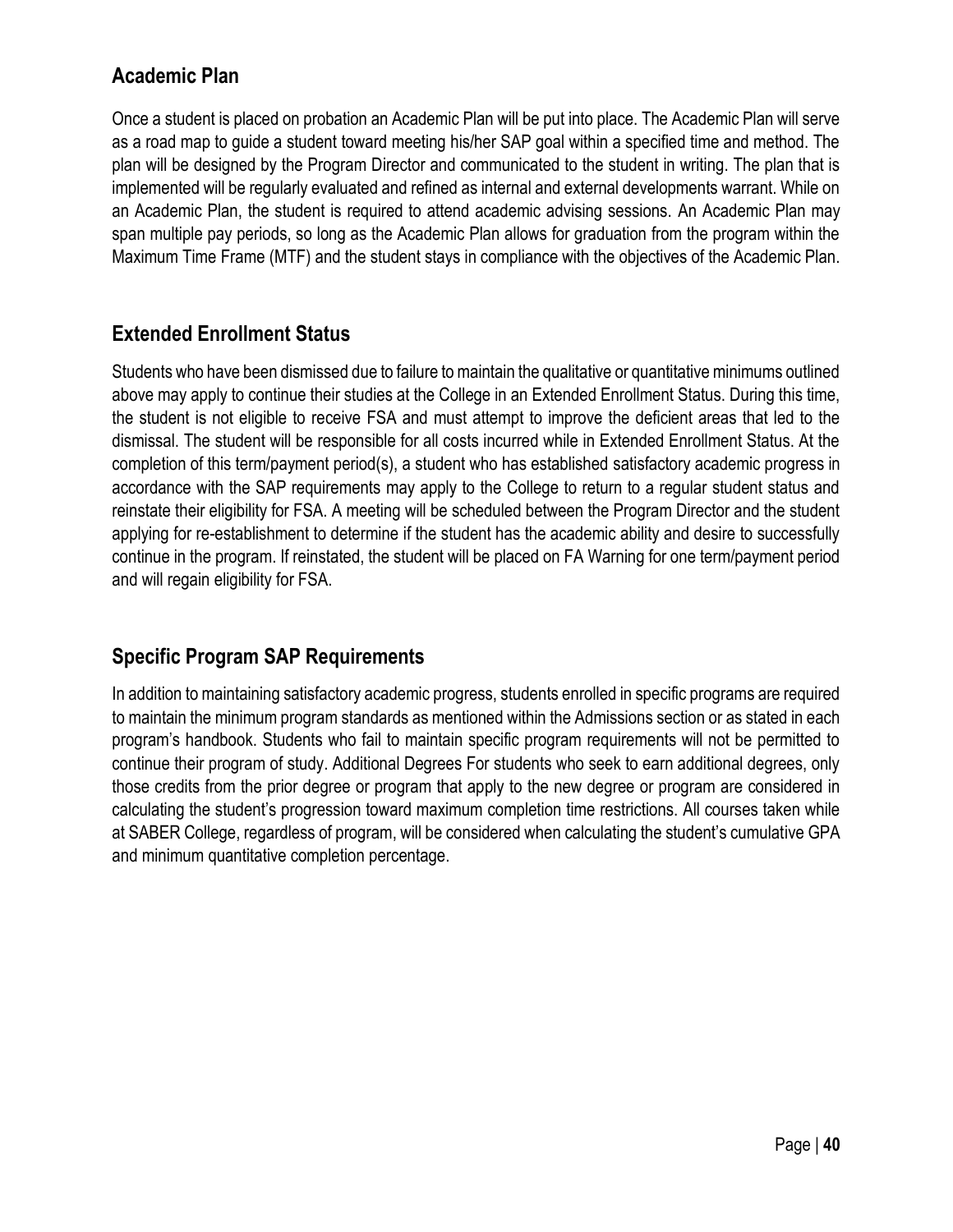# **Re-Establishing SAP**

Once a student on probation improves their CGPA at or above the minimum 2.00, the student will be removed from probation and returned to regular active status, with all of the responsibilities and privileges therein. The student must meet with their student advisor and change their status. SAP establishment will be confirmed by the Program Director who will communicate the change in status to the financial aid department.

**\*For the Professional Nursing Program (RN) please refer to the student handbook where the passing rate is 80%.**

## **Non-Credit and Remedial Courses**

SABER College does not offer non-credit courses or remedial courses at the campus.

## **Academic Freedom**

SABER College is dedicated to the transmission and advancement of knowledge and understanding. Academic freedom is essential to the achievement of these purposes. Academic freedom is the particular freedom of instructors within the College to pursue knowledge, speak, and write without unreasonable restriction. Programs have academic freedom to design and teach an appropriate professional curriculum, and are able to determine the mechanisms for student evaluation and academic progression in the program. SABER administrators support those decisions made by program faculty. Instructors are entitled to freedom in the classroom in discussing their subject, but they should be careful not to introduce controversial material into their teaching which has no relation to their subject. Instructors must carry out their responsibilities in a professional and ethical manner. As professional educators, instructors must be accurate, exercise appropriate restraint, show respect for the opinions of others, and make every effort to indicate they are not speaking for the institution. The principles of academic freedom shall not prevent the College from making the proper efforts to ensure the best possible instruction for all students in accordance with the mission and objectives of SABER College and/or the Program of study. Any instructor who believes that he/she has been denied academic freedom should follow SABER College's complaint and grievance procedures.

## **Academic Governance**

The faculty of SABER College shall participate in the administration of academic policy, ensuring that all policies students and faculty must adhere to are followed. Faculty are responsible for ensuring that all outlined learning objectives are delivered in the academic process. Faculty shall perform post course assessment to ensure that all objectives were delivered and that policy related to administering academic delivery were met. Faculty shall participate in the development and revision of programming they shall have prevue in the process in the areas they teach. Faculty involvement is a critical element of programmatic and student success. Inasmuch, faculty shall participate in the development or selection of course materials including text, reference, equipment, supplies, resources, and any ancillary reading or tools that shall be administered to students.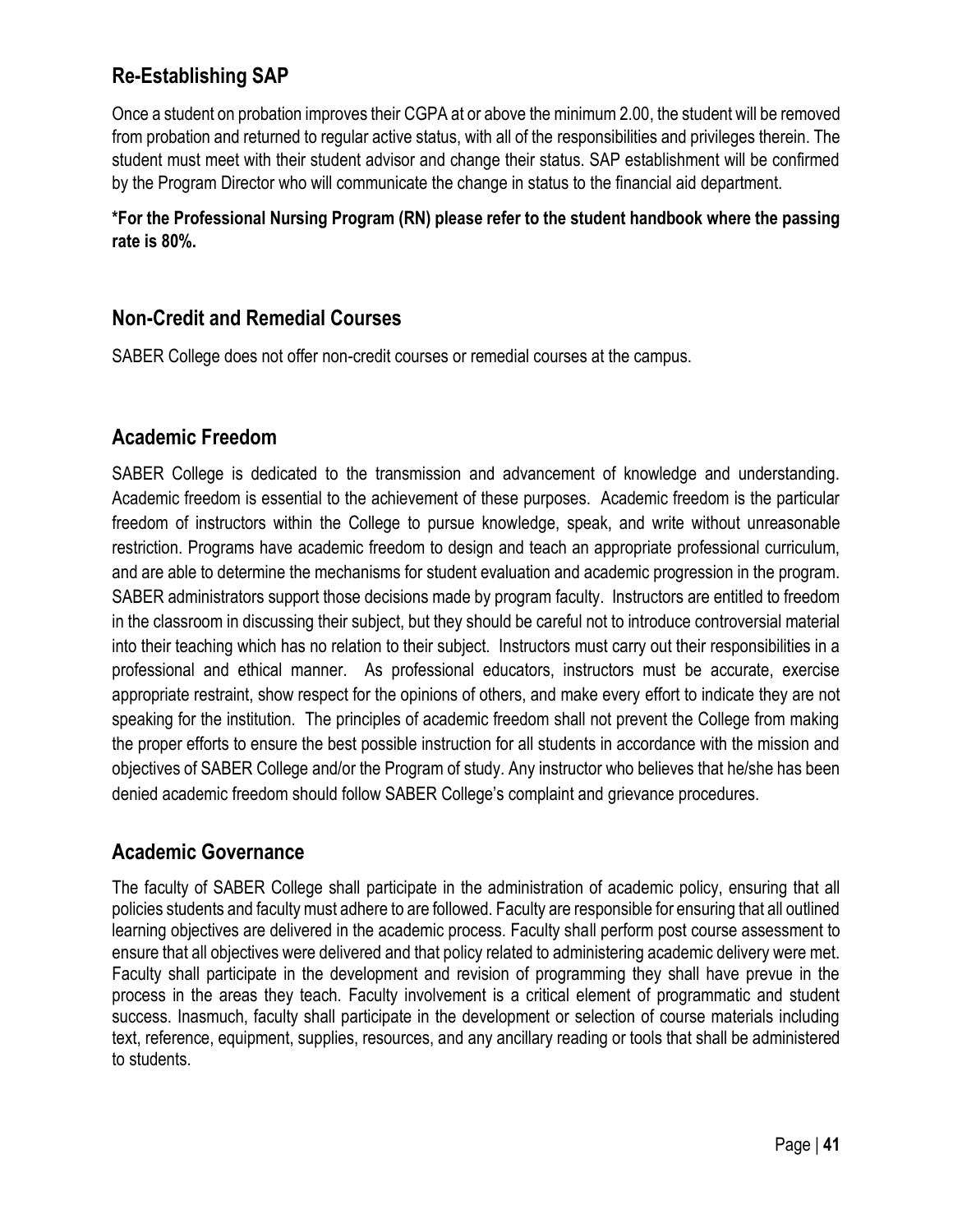Faculty shall participate in a systematic evaluation and revision of the curriculum annually. They shall meet with program staff and administration to discuss the curriculum, present data and information concerning changes in the career of study if any changes exist) and shall explain the rationale for the changes recommended.

Faculty shall participate in the assessment of student learning outcomes, and shall play a pivotal role in the process of executing plans for institutional effectiveness. Program Directors shall include all faculty to participate in the aforementioned processes.

## **Constitution Day Policy**

Constitution Day Background – Senator Robert C. Byrd, and the United States Congress unofficial constitutional scholar, believes that American primary, secondary and post-secondary students lack significant knowledge regarding the United States constitution.

"It is important to remember the wisdom and bravery of the 39 men that signed the Constitution in 1787." And it is important to reflect on how our lives are affected everyday by the principles preserved in this document."

The legislation requires that all educational institutions that receive federal funds implement educational programs relating to the United Stated Constitution on September  $17<sup>th</sup>$  of each year. This is the day that was selected as the date for celebration due to the fact that on September 17, 1787, the delegates to the Constitutional Convention met for the last time to sign the united State Constitution. When the 17<sup>th</sup> falls on a weekend date, Constitution Day will be celebrated on the Friday prior to the 17<sup>th</sup>.

In commemorate of Constitution Day, SABER College will sponsor educational activities. A displayed exhibit includes copies of the US Constitution. Books and other educational materials are displayed to help the students, faculty, staff learn about and appreciate the US Constitution and its special place among the world's great achievements.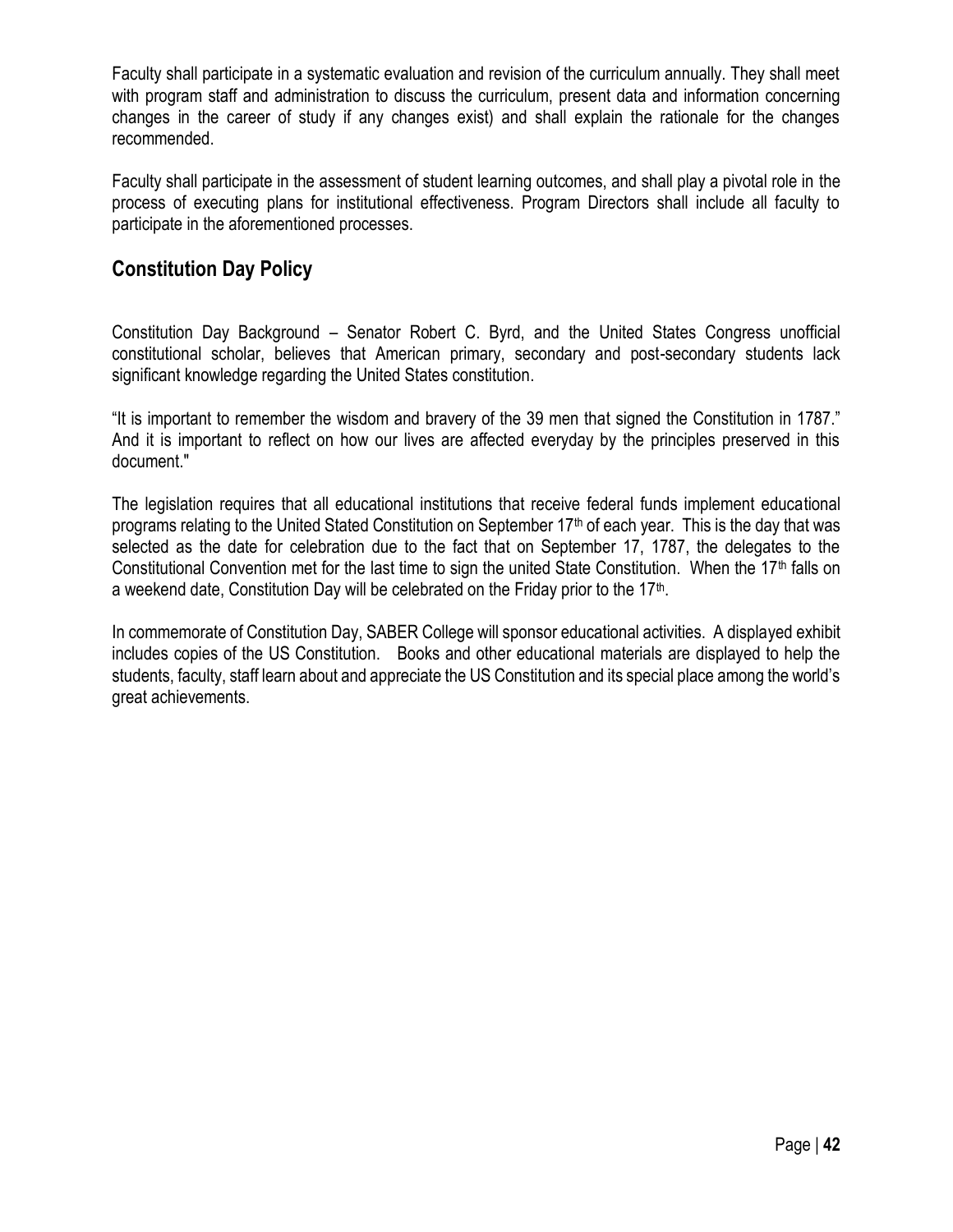## **Student Services**

## **Housing**

SABER College does not provide housing to students. Assistance with local housing information will be provided to students upon request

## **Student Records**

Student records are retained by the school permanently after graduation. They are available to students upon individual request. All information held in student's record is confidential. Students have the right to review their education records, to request amendment of records, to consent to disclosures of personally identifiable information and to file complaints with the Department of Education, the Commission for Independent Education and the Council on Occupational Education.

FERPA gives parents certain rights with respect to their children's records. These rights end when the student reaches the age of 18, or is enrolled in a post-secondary program unless parents can provide parental evidence that the student is a dependent of the parents as defined in Section 152 of the Internal Revenue Code, 1954. Students have the right to make any request for information concerning his/her records, according to Statute 20, United States Code, section 123g.

SABER College employees are required to maintain the **confidentiality** of information regarding students. Information regarding students shall not be exchanged or released without the individual's written consent. Access to coursework, testing and records shall be restricted to program staff with the need to know and to government agencies governing, licensing and/or accrediting the programs. SABER will not release student record information except as permitted under the Family Educational Rights Privacy Act (FERPA) of 1974. FERPA is a Federal Agency that protects the privacy of student educational records. The law applies to all schools that receive funds under an approved program of the U.S. Department of Education. Student records are maintained in fireproof safe cabinets and are backed up electronically; records of students who have graduated are kept electronically. If a student wants to see his or her file she/he must notify school staff/administrators, which will be glad to share his/her file with them. Each student and the student only will have access to their file.

If a student asks for transcripts they can be provided within a timeframe of no more than 5 working days from the date of request. Student's transcripts contain the program of study, grades, and time they attended class. In order to obtain a transcript the student must send a written request with his/her signature on the document.

# **Library**

The library is 500 sq. ft., and is located on the  $2^{nd}$  floor of the school. This library contains audio/visual resources, books and subscriptions to journals, as well as a library working area which contains 30 laptops with internet access. Student groups will have access to scheduled library time, and on line periodical search. The library is open Tuesdays and Thursdays from 11:00 am to 4:00 pm and is accessible by appointment every Wednesday. SABER has a librarian, who has a Master's of Science degree in Library Studies. SABER is a member of the Library Information Resources Network, Inc. (LIRN), which is an electronic library that provides access to electronic research resources to all SABER students. The library has a sitting capacity of 30 students.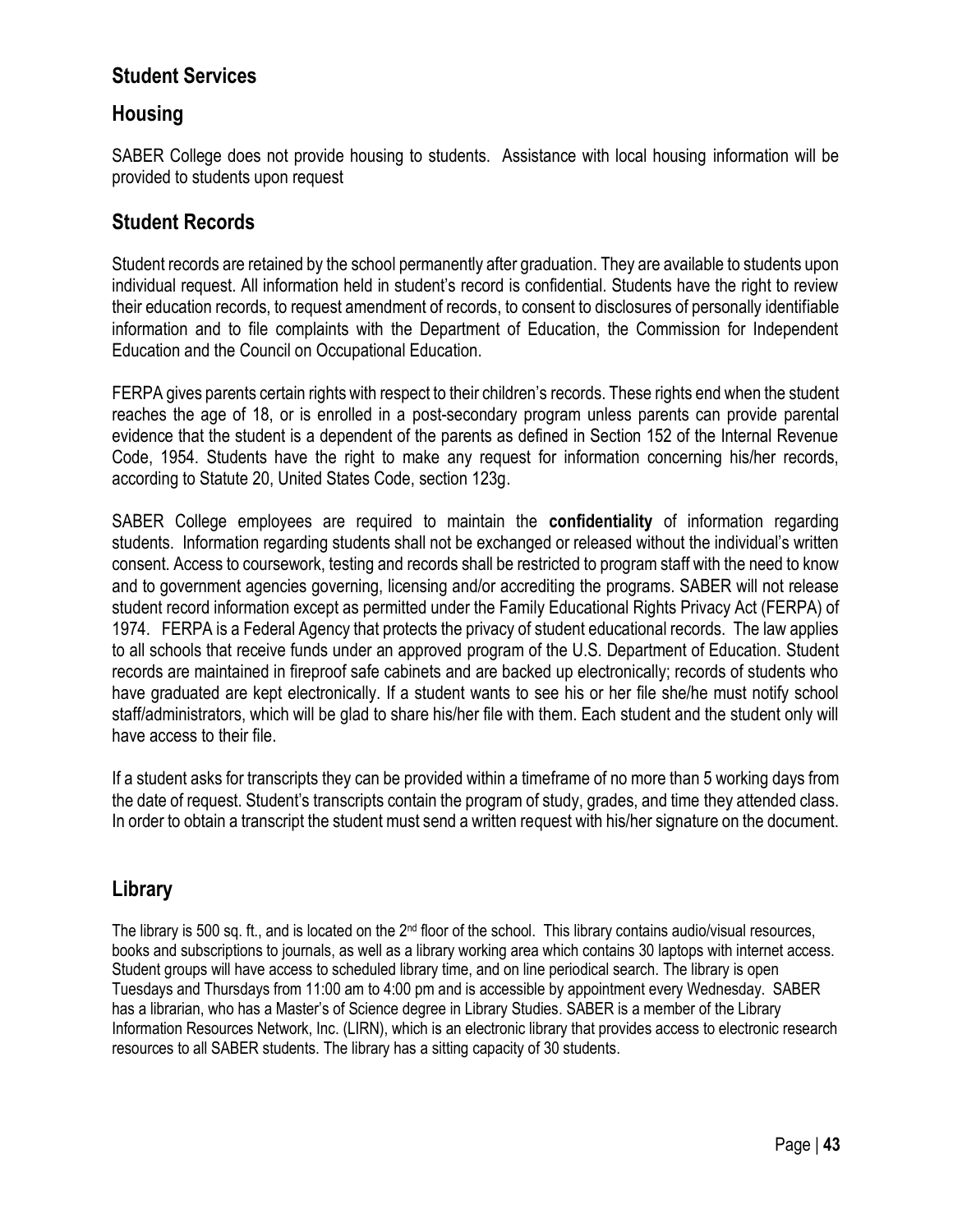## **Student Placement**

All graduates will be assisted by the student advisors with placement services at no additional charge. There is no guarantee, made or implied, of placement at the end of training, for any students. Records of initial employment of all graduates shall be maintained. Our institution reports its placement rate with each license renewal. Placement Services are available to all students without an additional charge. Although the school does not guarantee employment, school will make every effort to assist each graduate find a position suited to his/her training and needs.

### **Retention Improvement Plan**

SABER College reports its retention rate with each license renewal. If the retention rate falls below one standard deviation from the Florida average as computed for that year, SABER College will develop a retention improvement plan, approved by the Commission, which consists of retention personnel, retention activities, and additional data as approved by the Commission to show the effectiveness of the Retention Improvement rate. A progress report shall be filed with the Commission after the period designated by the Commission.

### **The School Catalogue**

Catalogues are available upon enrollment, online at www.sabercollege.edu and throughout the school year, upon request.

### **Voter Registration Forms**

SABER College makes available to all students who are at least 18 years of age and US citizen's voter registrations forms. Students can obtain the form at the Administrative office, or they can go to the web of the Florida Division of Election [\(http://election.dos.state.fl.us/\)](http://election.dos.state.fl.us/). You must be a registered voter in order to cast a ballot in the General Elections. SABER encourages all eligible students to register to vote.

### **Student Orientation**

Orientation of new students is conducted for each academic start. New students will learn about SABER College, including procedures, rules and regulations. Students will receive their program schedule and will get acquainted with the school facilities on the first day of class, when an orientation session will be provided. Catalogs and Handbooks will be provided one week prior to the beginning of class.

SABER College designates a properly trained individual to provide each of the following student services: **academic advisement**: provides information to new and continuing students about SABER College services and academic educational and career goals. The department also provides information to transfer students, guides students toward an academic pathway, and helps students determine their eligibility to graduate.

**Financial aid advisement:** provides information to new and continuing students about SABER College financial services, including loans, grants and methods of payment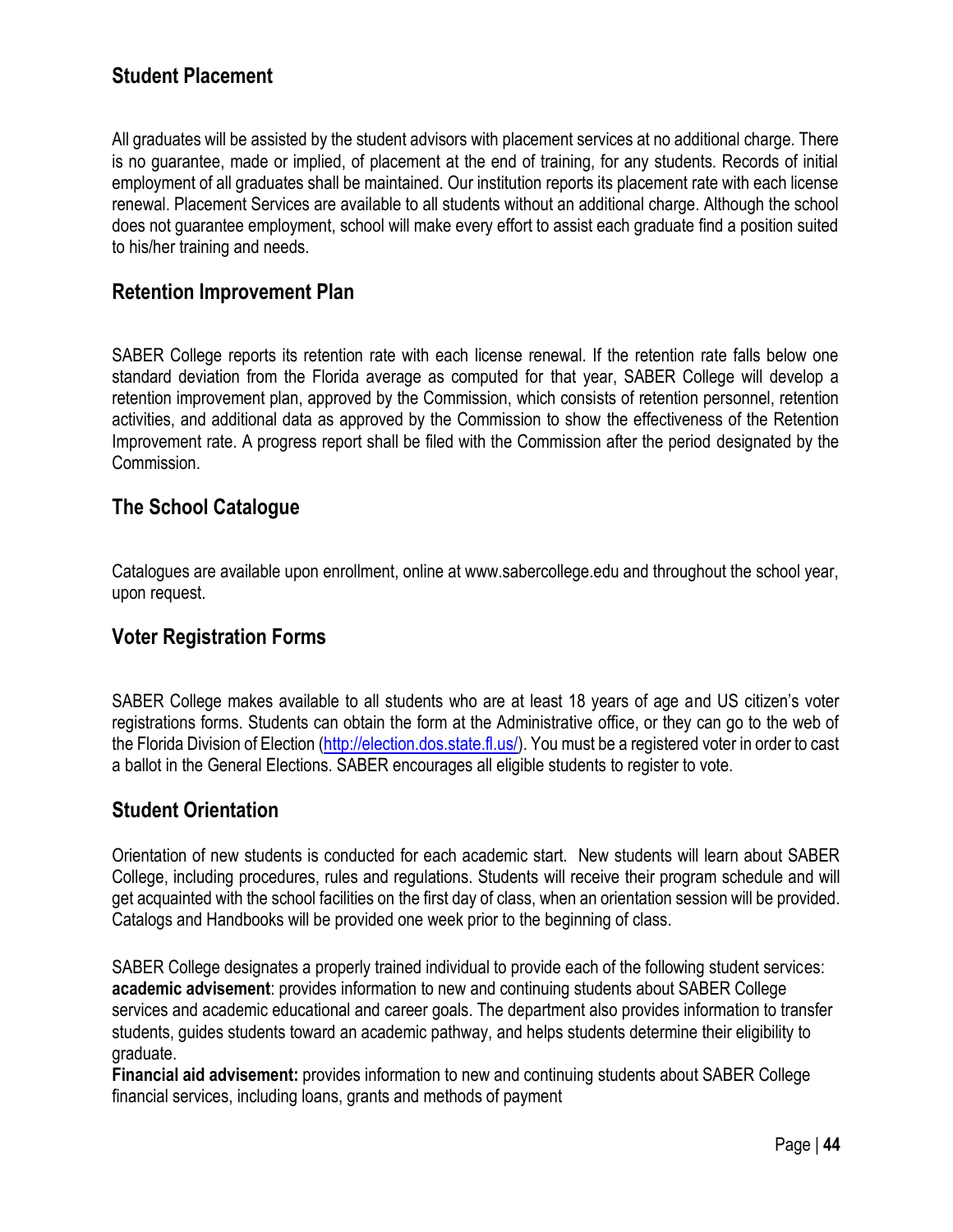**Personal advisement**: will be referred to an appropriate professional who can provides information, assistance and guidance to students in resolving personal and social problems and difficulties. They may refer students to community services as needed.

**Placement services**: Placement services shall be provided to all graduates without additional charge. No guarantee of placement shall be directly or indirectly implied. Records of initial employment of all graduates shall be maintained.

The extent of these services and the personnel assigned to our students shall be determined by the size of our institution.

# **Covid-19 Return To Campus Protocols**

At SABER College, it is our priority to keep our students and their families healthy, especially in the midst of the COVID-19 pandemic. We will abide by governmental guidelines when possible as we strive to balance public health concerns with the needs of our college. This document details how we plan to reopen our organization and still keep all of our students safe to every extent possible. This plan, which pulls from Centers for Disease Control and Prevention (CDC) and Occupational Safety and Health Administration (OSHA) guidance, highlights the responsibilities of faculty, staff, and students, and outlines the steps we are taking to address COVID-19. While we will implement various protocols to ensure your safety, it's up to all of us, faculty, staff and students to execute these protocols daily. By releasing this return to campus protocol, we hope to clearly communicate our plans moving forward, highlight campus protocols in place to protect your safety and establish a level of comfort for all of our students as we ask you to return to campus. We understand that every student's situation is different and encourage those with specific risks or concerns to reach out to their program director, dean or student advisor to discuss alternate arrangements, should they be necessary.

#### *Protocols to Follow When Returning to Campus*

SABER College has implemented various protocols designed to preserve the health and safety of our students as they return to campus. This section further explains these protocols. For additional information, please reach out to your program director, dean, or student advisor. Keeping students safe is our priority. To accomplish this task, we have created various procedures for screening students who return to campus, dealing with exposure to COVID-19 and responding to a confirmed case of COVID-19, reporting transparency, keeping social distancing, and student and employees health and safety protocols.

#### *Student Screening Protocols*

In order to comply with CDC recommendations, SABER College will measure students' body temperatures before allowing them to enter the campus. Any student screening will be implemented on a nondiscriminatory basis, and all information gathered should be treated as confidential medical information—specifically, the identity of students exhibiting a fever or other COVID-19 symptoms should only be shared with members of the administration with a true need to know. All individuals reporting to campus will be screened for symptoms of COVID-19 and have their body temperature taken as a precautionary measure to reduce the spread of COVID-19. Every person will be expected to have read the posted screening questions, which have also been sent to all employees and students, attesting that they do not have any symptoms or are at high risk for being exposed to COVID-19. All will have their temperature taken before being permitted to enter the campus premises. Individuals should report to the designated site for screening prior to entering any other areas of SABER College property. Anyone with a temperature in excess of 100.4 degrees will be prohibited from coming onto campus. The College will designate a specific person(s) to perform the COVID-19 screening. Personal Protective Equipment (PPE) will be provided to this person to protect against exposure. Confidentiality will be protected during the screening process.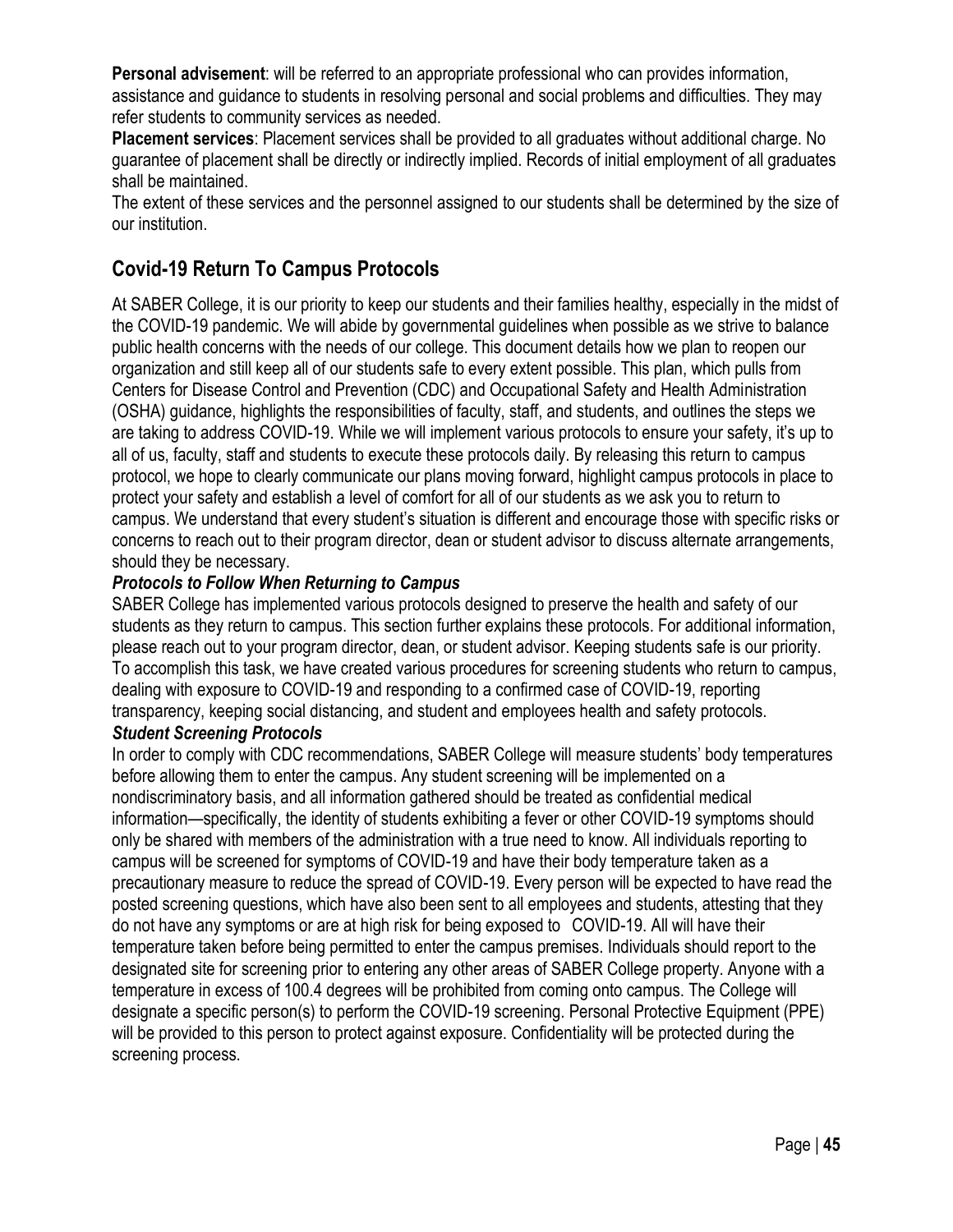#### *Student Health and Safety Protocols*

The success of our return to campus protocol relies on how well our students and staff follow social distancing and health and safety protocols. In general, the more closely you interact with others and the longer that interaction, the higher the risk of COVID-19 spread. As such, the following protocols have been implemented to ensure your health and safety. Please bring any concerns regarding the following protocols to your program director immediately.

Specifically, students are asked to:

• Use face coverings or masks on campus at all times, to prevent common area surface contamination from droplets.

• Keep these items on hand when returning to campus: a mask, tissues, and hand sanitizer with at least 60% alcohol, if possible.

- Avoid tasks that require face-to-face work with others when possible.
- Avoid physical contact with others whenever possible (e.g., handshakes).
- Avoid touching surfaces that may have been touched by others when possible.
- Distance yourself from anyone who appears to be sick.

• Avoid gathering when entering and exiting the facility. Students should also only enter and exit designated areas.

- Follow any posted signage regarding COVID-19 social distancing practices.
- Disinfect your classroom space often.
- Avoid touching your face.
- Avoid nonessential gatherings.

• Avoid using common areas. Instructors are responsible for ensuring their classroom spaces are compliant with social distancing and ensuring that social distancing protocol is maintained.

#### *General Student Health and Hygiene*

Practicing good hygiene is essential to prevent the spread of COVID-19. Do your part by practicing good hygiene on campus and at home.

• Regularly wash your hands for at least 20 seconds throughout the day after you have been in a public place and touched an item or surface that may be frequently touched by other people, such as door handles, tables, elevator buttons, etc. Before touching your eyes, nose or mouth because that's how germs enter our bodies.

• Cover coughs and sneezes.

• Avoid touching your eyes, nose and mouth. To help students remain healthy, the College has hand sanitizer and disinfecting wipes available throughout the buildings. It is suggested that students wash their hands more frequently than normal. In addition, students are required to wear face coverings at all times and keep a physical distancing of 6 feet or more when possible. Students will provide their own face coverings in accordance with CDC guidelines. It is required that students wear face coverings when entering and exiting the building and when using common areas such as hallways, elevators, stairwells, and bathrooms. Finally, students who are feeling sick, experiencing COVID-19 symptoms, tested positive for COVID-19, or have had unprotected exposure (i.e. without adequate personal protective equipment) to someone with COVID-19 must follow CDC guidance to self-isolate or stay home. Students who have severe symptoms such as trouble breathing, persistent pain or pressure in the chest, new confusion, inability to wake or stay awake, bluish lips or face should immediately seek medical attention and follow the guidance of a health care provider. Students who are feeling ill, have been diagnosed with or are aware they've been directly exposed to COVID-19 should notify their instructor, who will explain how to complete the course and notify the Program Director who will reach out to the student with instructions on how to safely return to campus.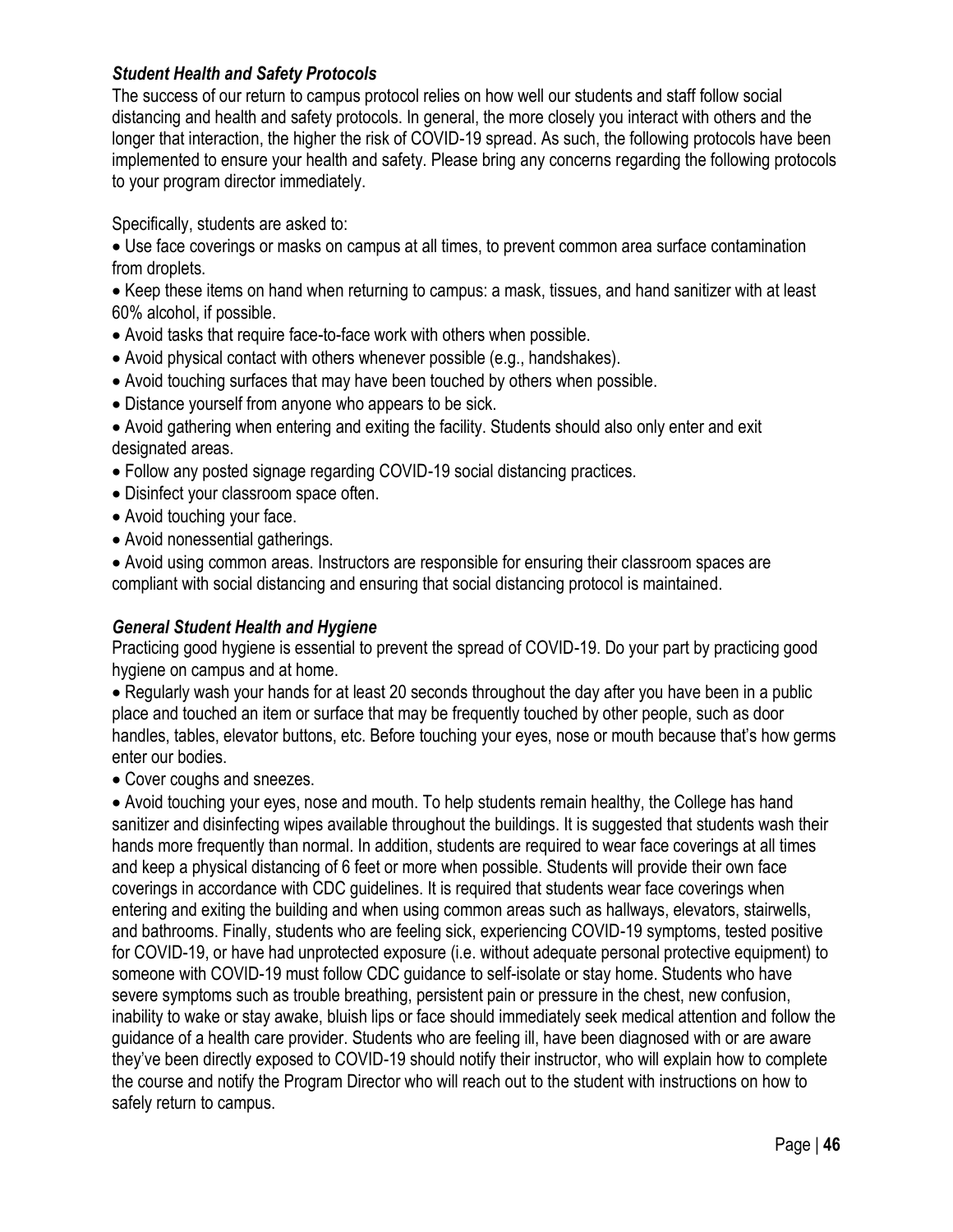### *COVID-19 Confirmed Illness Protocol*

All students must inform the college if they have tested positive for COVID-19 or if they learn of a positive case of COVID-19 at the college. This will allow SABER College to provide the resources and support students need, and also determine if others were exposed and may be at risk. It is the role of the Florida Department of Health to oversee and carry out contact tracing. A student may be informed of a positive case of COVID-19 by a local health department and/or depending on the circumstances, the college may notify impacted students if there is a confirmed case on campus. Students who have had close contact with a person diagnosed with COVID-19 will be instructed to stay home, contact their health care provider, selfmonitor for symptoms, and follow CDC guidance if symptoms develop.

### **POST-COVID CONTACT**

Anyone working in the Saber College Environment, and coming in contact with an individual who has tested positive for COVID must:

• Test for COVID

The County has a number of FREE testing Sites <https://www.curative.com/covid-testing> <https://patient.questdiagnostics.com/> <https://www.miamidade.gov/COVID-19/testing> They offer a choice of the RAPID (results in 45 minutes) or PCR (Results in 72 hours)

- If vaccinated, wait 3 -5 days after exposure, even if they don't have symptoms and wear a mask indoors in public for 14 days following exposure or until they test negative.
- Each individual is responsible for their own safety; our signage states: MASK must be worn. We must wear them.
- Each office area should have Clorox Wipes and Lysol spray, when persons that enter and exit your space that are **not** regular members of SABER, use these items to clean your area until Sanitizing is available.
- All employees must wash their hands upon entering the office in the morning and returning from outside the office each time.
- We have sanitizer placed in the offices. It is recommended that we periodically use the sanitizer during the day
- All of us should take care when moving about the offices, pay attention to common surfaces.
- When students begin to enter and exit our classrooms, we will supply and encourage students to bring with them Clorox or Lysol wipes. Students should wipe down their space prior to the start of class and wash their hands upon entering the classroom.
- Remember it is your responsibility to keep yourself safe!

#### **Quarantine**

Quarantine if you have been in close contact (within 6 feet of someone for a cumulative total of 15 minutes or more over a 24-hour period) with someone who has COVID-19, unless you have been fully vaccinated. People who are fully vaccinated do NOT need to quarantine after contact with someone who had COVID-19 unless they have symptoms. However, fully vaccinated people must get tested 3-5 days after their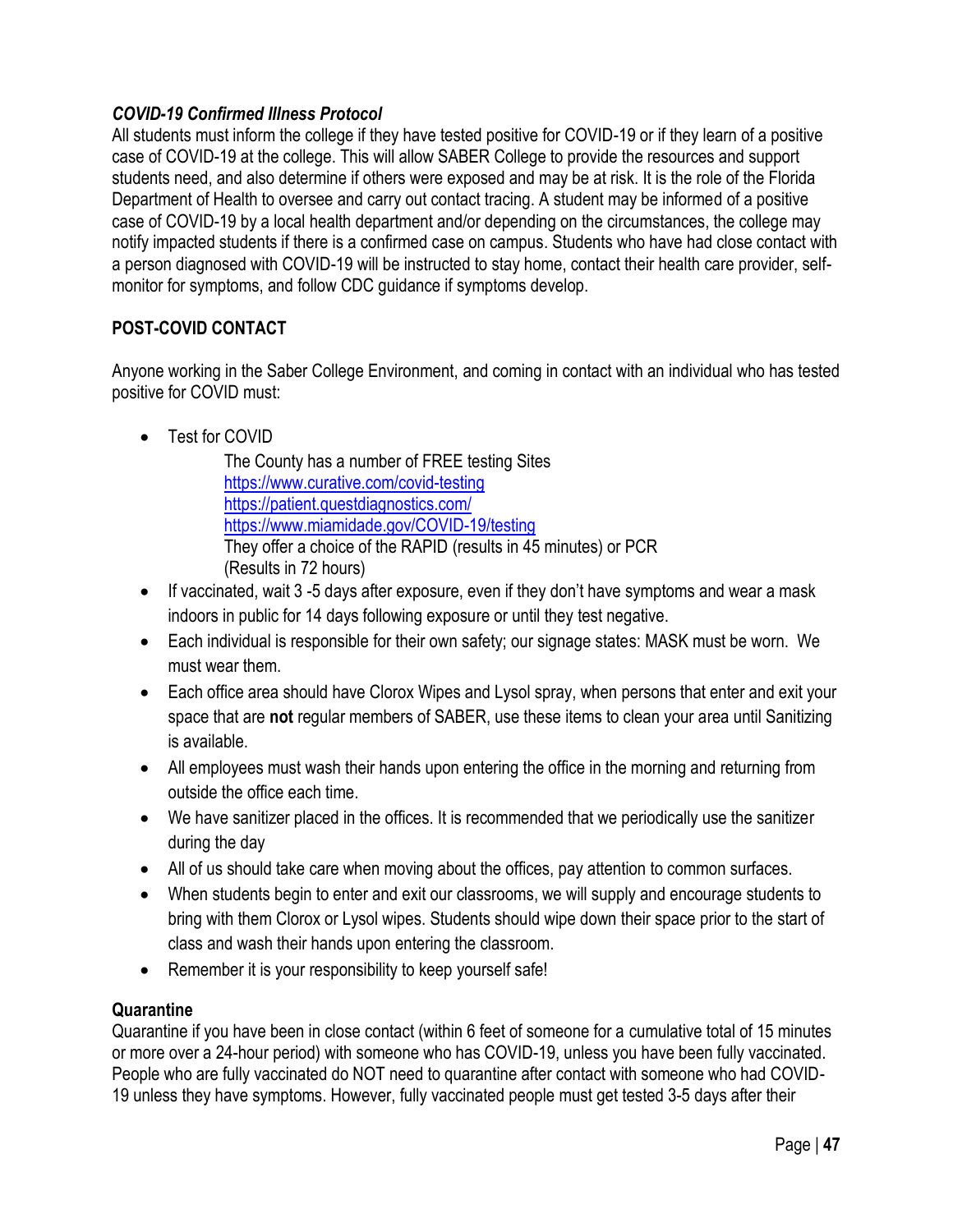exposure, even if they don't have symptoms and wear a mask indoors in public for 14 days following exposure or until their test result is negative.

## **Clery Act – Statement of Policy**

#### **Purpose**

It is the policy of SABER College to provide the employees, clients and students with a safe environment in which to work and learn, and to keep students, and employees well informed about campus security. It is the policy of SABER College to report criminal actions and other emergencies occurring on campus and to maintain records of crimes reported to campus authorities.

The institution's community is responsible for reporting criminal actions and other emergencies occurring on campus to their immediate supervisors, who will in turn report them to the COO, and who keeps records of crimes reported. If assistance is required from the police or fire unit, Administration will contact the appropriate unit. If danger is imminent, any Department Head may do likewise. SABER College will make a reasonable good-faith effort to obtain crime statistics form appropriate law enforcement agencies, to include in an annual security report and the Web-based report to ED. Those wishing to see the area's crime report can access: [www.miamidade.gov/myneighborhood.](http://www.miamidade.gov/myneighborhood)

- A. There shall be a Clery Act Compliance Committee (CACC) to be responsible for compliance with the Clery Act of 1990 and the United States Department of Education regulations 34 CFR Part 668. Representatives from Administration, faculty, and admissions will be part of this committee.
- B. The CACC shall meet once a year to coordinate the crime statistic record keeping or any other pertinent matters. SABER policies require that any criminal activity be reported to a SABER supervisor who in turn will report to the COO. Therefore, SABER's COO shall be responsible for gathering and sorting all reportable statistics for the annual Compliance Statement from all oncampus and all available off-campus resources. COO shall be responsible for the daily crime log, annual crime statistics and timely warnings.
- C. Each Department Head will be instrumental in identifying all actions that have been referred for campus disciplinary action in the areas of liquor law violations, drug law violations and illegal weapons possession.
- D. Each Department Head will be responsible to notify its pertinent campus community when there is confirmation of a significant emergency or dangerous situation involving an immediate threat to the health or safety of students or staff occurring on campus. Notification may be verbal or by the use of electronic and cellular communication, whichever is more expedient. In this instance tested emergency response and evacuation procedures may be implemented if necessary.
- E. Each Department Head will be responsible for publicizing emergency response and evacuation procedures to students and staff under their supervision. Students will have drills on emergency response and evacuation procedures at least twice per year.
- F. Crimes of larceny-theft, simple assault, intimidation, and destruction, damage, or vandalism involving bodily injury to any person, in which the victim is intentionally selected because of the actual or perceived race, gender, religion, sexual orientation, ethnicity, or disability of the victim, will be collected and reported under the category of prejudice.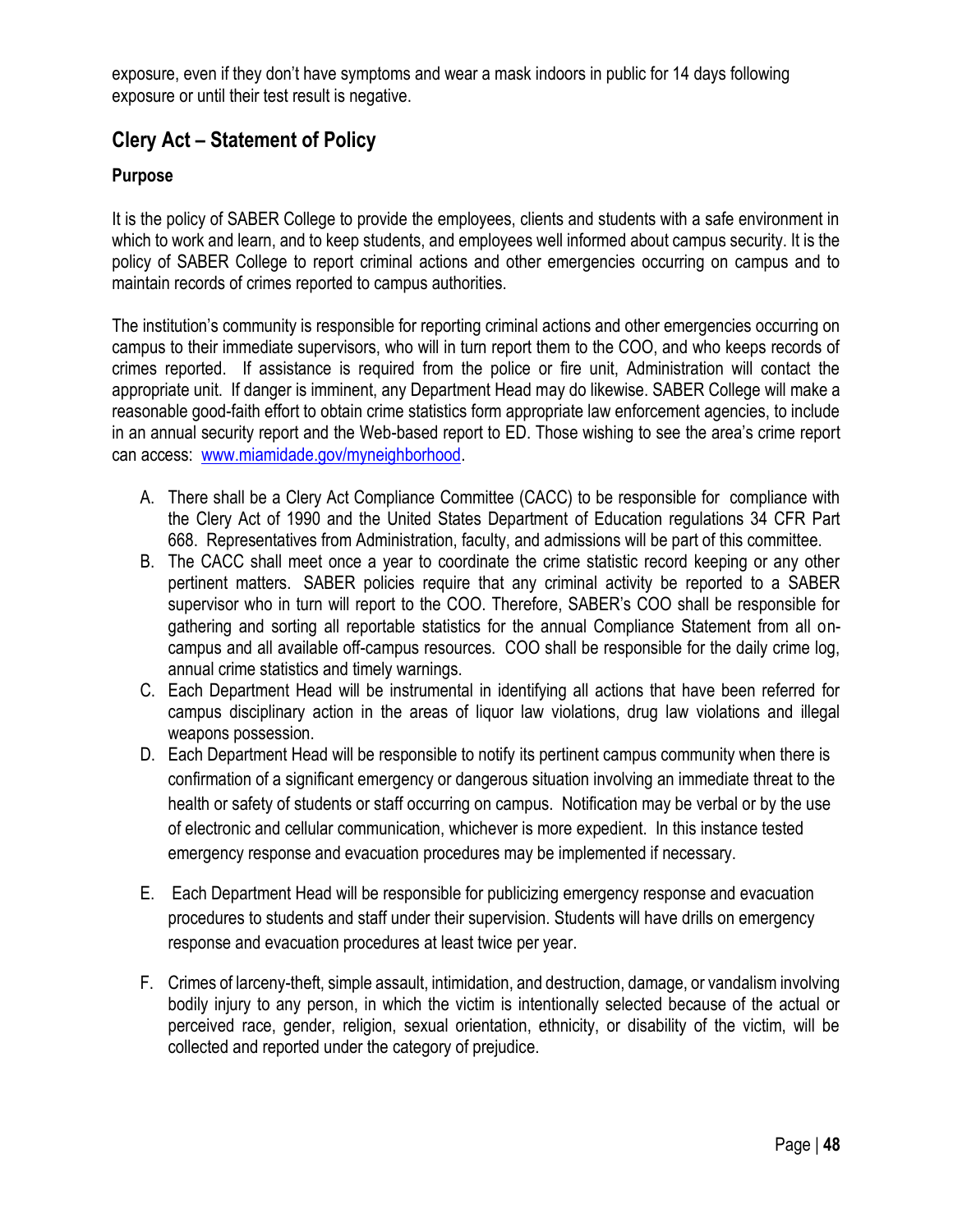- G. Weapons of any kind, as defined under the City, State, or Federal Law are illegal and prohibited on campus. The administration reserves the right to determine the danger of a weapon, confiscate it and take action regarding the student, including termination from school.
- H. Student Admissions shall be responsible for insuring that prospective students have access to the annual Disclosure of Crime Statistics of the school.
- I. Each Department Head is responsible for testing emergency response and evacuation procedures twice a year.
- J. The COO through the Administrative Offices shall be responsible for insuring that prospective employees have access to the Annual Disclosure of Crime Statistics.
- K. The COO and Campus Security Survey Administrator (CSSA), shall be responsible for preparation of the Annual Report of Crime Statistics of the school and the Web-based report to ED. The COO and Department Heads will be responsible for arranging for its delivery to all current students, faculty and staff, at their request. The COO shall act as a resource to all campus personnel regarding ongoing compliance with the Clery Act.
- L. The Institution, any of its officers, employees, or students may not participate in any activities to retaliate, intimidate, threaten, coerce, or otherwise discriminate against any individual with respect to the implementation of these policies.

# **Dissemination of Policy**

This policy will be implemented through SABER College

The Clery Policy is, and will continue to be, communicated to all relevant audiences.

- a) The policy is specifically included and will be a continuing and essential component of the personnel policies and procedures and catalog.
- b) It will be publicized in appropriate communications of the organization such as this Catalog.
- c) The policy will be thoroughly discussed in orientation and all training programs, and in appropriate management and supervisory meetings, so that the organization's policy is made clear.

School Crime Report is available upon request at the Administrative Offices.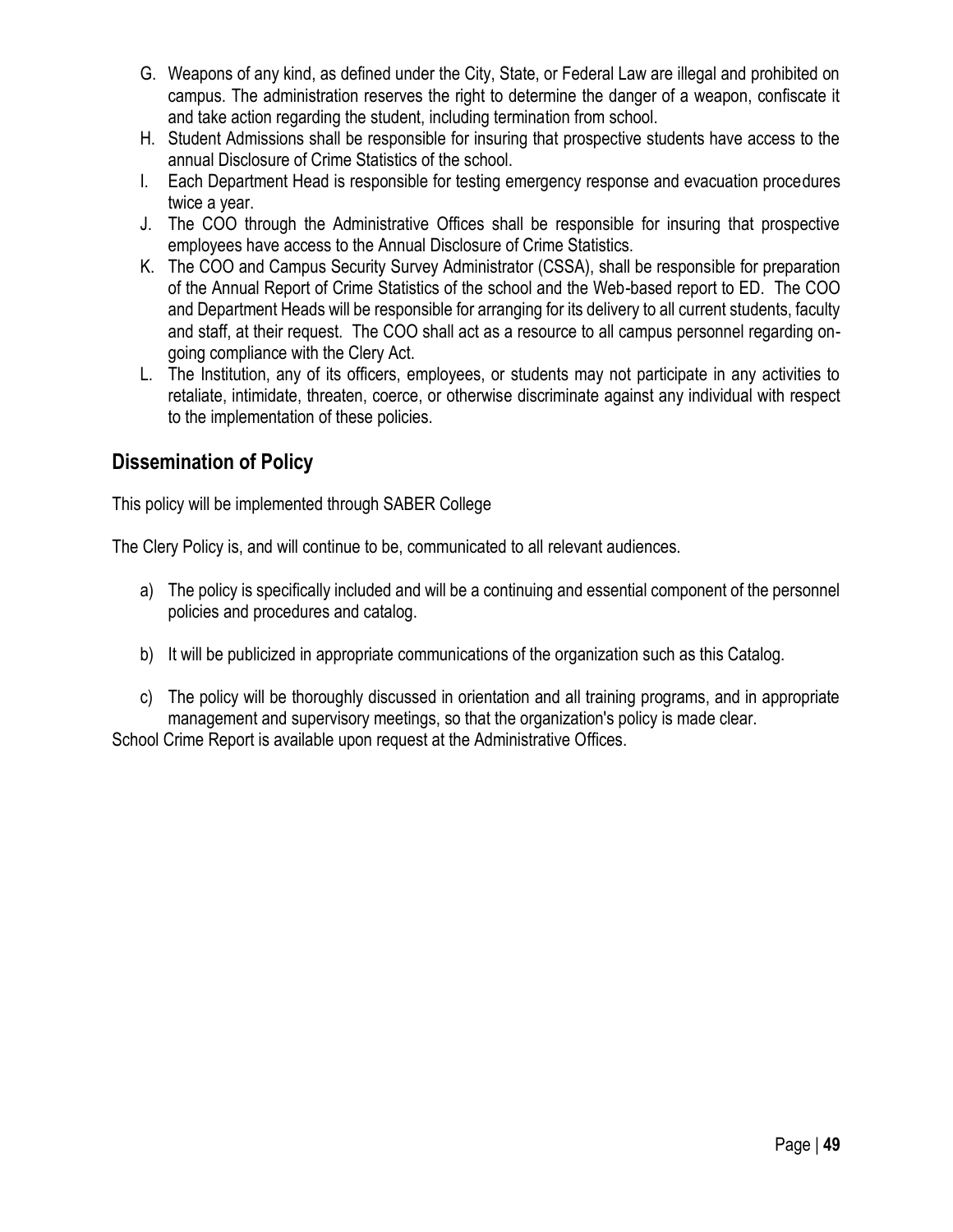# **Policy on Illegal Drugs**

SABER College is a "Drug free" campus. The possession, sale, manufacture or distribution of any controlled substance is illegal under both state and federal laws. Such laws are strictly enforced by the school. Violators are subject to school disciplinary action, criminal prosecution, fine and/or imprisonment.

## **Policy on Sexual Harassment**

SABER College is a "Sexual Harassment" free campus. Sexual Harassment is illegal under State and Federal Law and includes intimidation, **bullying or [coercion](http://en.wikipedia.org/wiki/Coercion)** of a sexual nature, or the unwelcome or inappropriate promise of rewards in exchange for sexual favors, it may be as mild as an annoying word, or as serious as sexual assault. Sexual Harassment by staff, faculty, administrators or students is strictly prohibited; anyone violating this regulation will be subject to disciplinary action which may include termination from school.

Any person who feels that he/she has been sexually harassed must place a complaint with their immediate supervisor; in the case of a student, he/she must place a complaint with either the Dean of Academic Affairs or the Program Director. Said complaint must be in writing, dated and signed by student. The Dean of Academic Affairs or Program Director must conduct an investigation and submit the findings and the recommendation to Administration, who will convene a three person committee to discuss and impose the appropriate sanctions. All complaints will be handled as confidentially as the situation permits.

## **Accommodations for Students with Disabilities**

All classrooms and school building facilities are accessible to students with disabilities in accordance with the **Americans with Disability Act of 1990 (ADA).**

Designated parking spaces for individuals with physical challenges are available at our campus.

SABER provides reasonable accommodations to qualified students with disabilities, allowing them to participate in the programs and activities of the school

Students who are in need of disability accommodation should contact the Dean of Academic Affairs or Program Director. SABER maintains strict confidentiality with regards to medical information related to students' disabilities.

### **Parking**

Adequate lighted parking is available at SABER College. Parking is located on the rear of the school building. Parking is available on a first-come basis for all students. Students must park within the lines of the designated parking spaces. Students must respect parking designed for disabled and also parking assigned to SABER staff. The faculty, staff, and administration of SABER College have access to reserved and safe parking.

## **Guests**

SABER College does not permit their facilities to be used as a meeting place for students with their friends or family. All students are expected to be in class during their scheduled class periods. Children are not allowed in the classrooms, labs, resource room and lounges.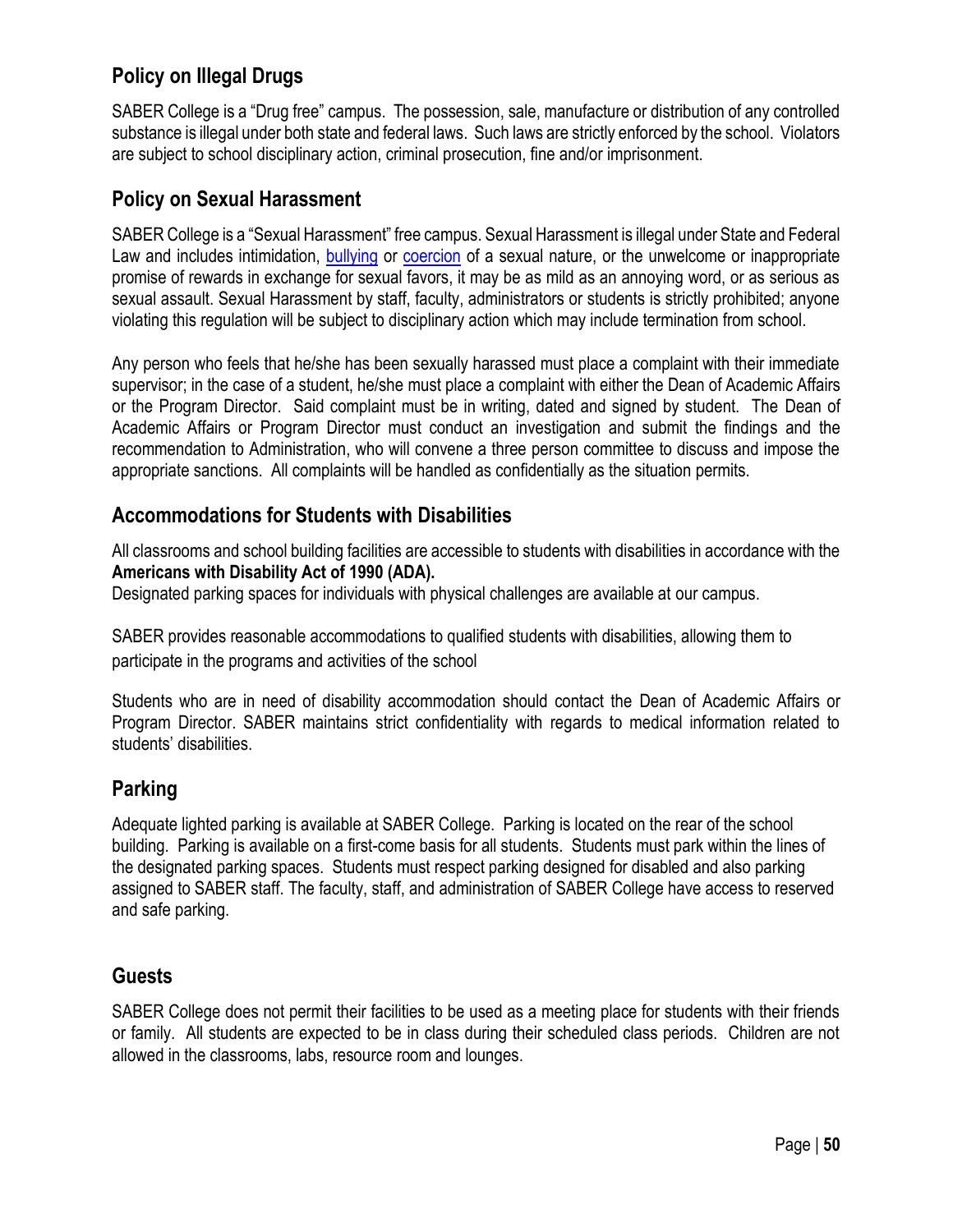# **Accessibility to Student Records**

SABER College does not release information on coursework, testing results, and student records without the individual's written consent. Confidentiality is maintained according to the Family Education Rights and Privacy Act (FERPA) of 1974.

## **Sex Offender Registry**

In compliance with the "Campus Sex Crime Prevention Act" of 2000, and in accordance to this act, SABER as an institution of higher learning provides the campus community with the information where it can access the state sex offender registry. This act also requires State registered sex offenders to report to law enforcement any institution of higher learning where they are a student or an employee.

The Florida Department of Law Enforcement is responsible for maintaining the Florida Sexual Offenders and Predators website. Follow the link below for access.

<http://offender.fdle.state.fl.us/offender/homepage.do>

#### **Sexual Assault Prevention and Response Policy**

Sexual assault is a crime defined as intentional sexual contact, it is characterized by use of force, physical threat or abuse of authority or when the victim is not able to consent or does not consent. Sexual assault includes rape, oral and anal sex, unwanted, inappropriate sexual contact or fondling, or attempts to commit these acts.

Sexual assault can occur without regard to age of victim, sex, race or spousal relationship.

If you are a victim of a sexual assault at this institution, your first priority is to seek safety and then obtain necessary medical treatment. SABER strongly encourages any victim of sexual assault to report the incident in a timely manner. Time is a critical factor for evidence collection and preservation. The victim of sexual assault should not wash, douche, use the toilet or change clothing prior to a medical exam. An assault should be reported directly to the local police department by dialing 911, or reporting the incident to the Dean of Academic Affairs who can assist you with the reporting of a sexual assault.

SABER recognizes and condemns sexual assault for the crime that it is. Where cause exists, appropriate legal and disciplinary action will be taken against Offender.

SABER will offer immediate assistance to victims of Sexual Assault whenever a sexual assault is reported to have taken place on campus.

- 1. All cases reported to the local Police Department will be taken seriously and will not be discriminated due to age, gender, sex, race of either the victim or suspect(s).
- 2. School staff assigned to case will meet with the victim privately, at a location on campus mutually agreed upon, to file the initial report.
- 3. School staff assigned to case will remain objective and will treat victim with courtesy, sensitivity, understanding and professionalism and will assist in referring victim to local organization that specialize in confidential crises counseling.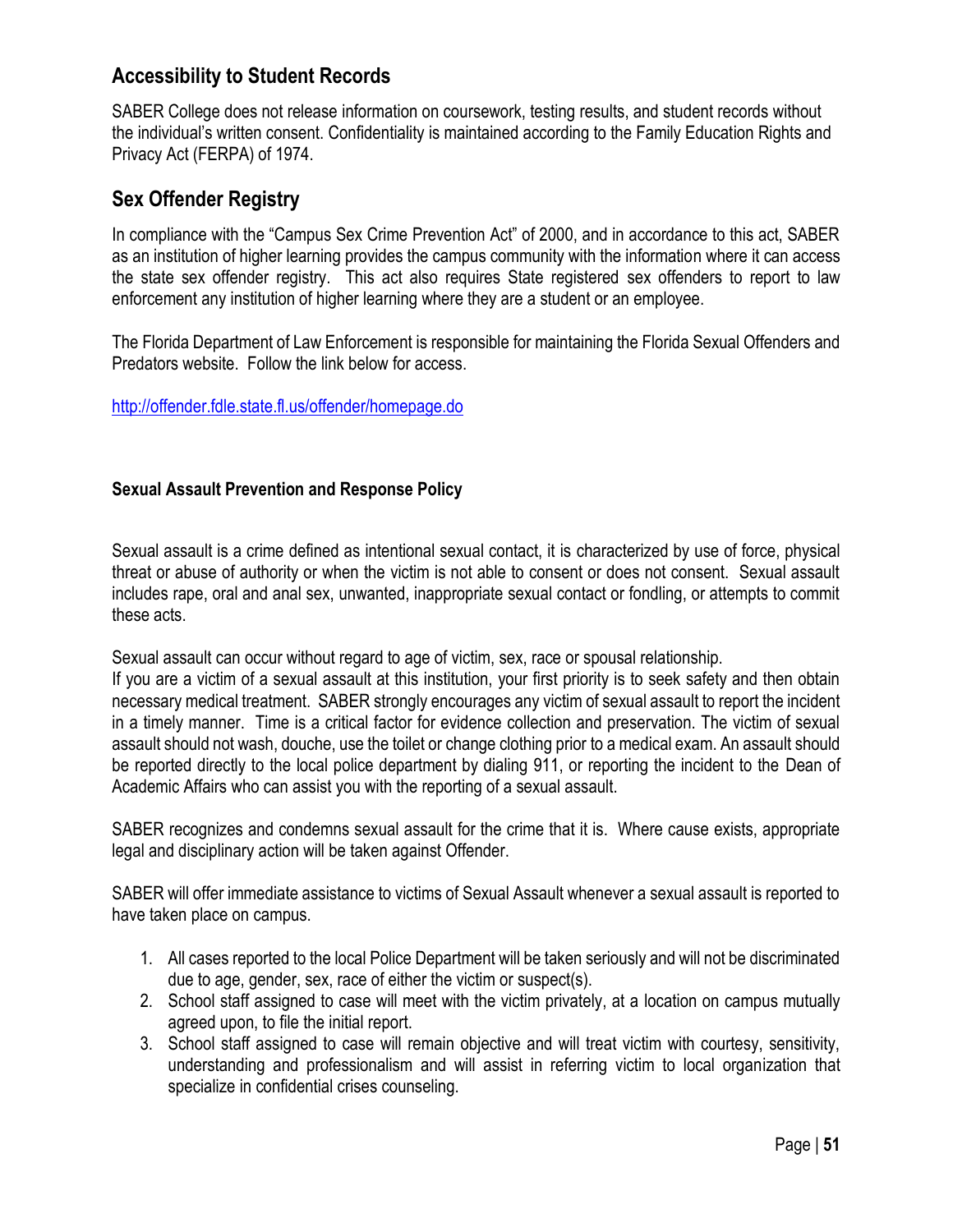Local organizations that specialize in crises counseling include:

| Jackson South Community Hospital   |                    |
|------------------------------------|--------------------|
| Roxcy Bolton Rape Treatment Center | $(305) 585 - 7273$ |
| The Journey Institute              | (305) 740-8998     |
| <b>Victims of Crimes Services</b>  | $(305)-230-6141$   |
| Miami Behavioral Health Center     | (305-774-3300      |

## **Rules and Regulations**

## **Attendance/Class Cuts Attendance**

A student may not miss more than 7% of clock hours in each course. Student will be placed on probation at 4%. If he/she continues to be absent while on probation student may be terminated at the discretion of the Dean of Academic Affairs. While absences are occurring, student will receive counseling and a record of counseling will be established. He/she will be notified and his/her signature obtained when any changes are about to occur in his status i.e. probation or termination. Counselor will diligently work with student to try and help him/her solve any problems that may be affecting attendance such as transportation, child care, etc. For this purpose SABER has well established linkages to supportive service agencies in the community.

# **Class Cuts**

Leaving class early without prior approval from instructor or counselor is not permitted and will be considered unexcused absences. Same procedure will be followed as described above.

# **Tardiness**

Student arriving after attendance has been taken will be marked absent unless valid excuse is presented. If late in excess of 15 minutes, a complete hour will be deducted and must be made up prior to graduation. In cases of excessive tardiness where the amount of make-up work required is excessive, student will be placed on probation and rules as described in unexcused absences will apply.

## **Conduct**

Students are expected to conduct themselves in a professional manner. The following are considered violations and student may be subject to dismissal:

- **A.** That the student has been offensive in his conduct toward a fellow student or instructor.
- **B.** That student suffers from some permanent chronic mental ailment which incapacitates him/her from performance in the classroom.
- **C.** That the student has violated any lawful regulation when such violation amounts to a serious breach of discipline which may reasonably be expected to result in lower morale in the school.
- **D.** That the student through negligence or willful conduct has caused damage to school property or waste of school supplies.
- **E.** That the student has been intoxicated while in school.
- **F.** That the student has misappropriated school property or has illegally disposed of it.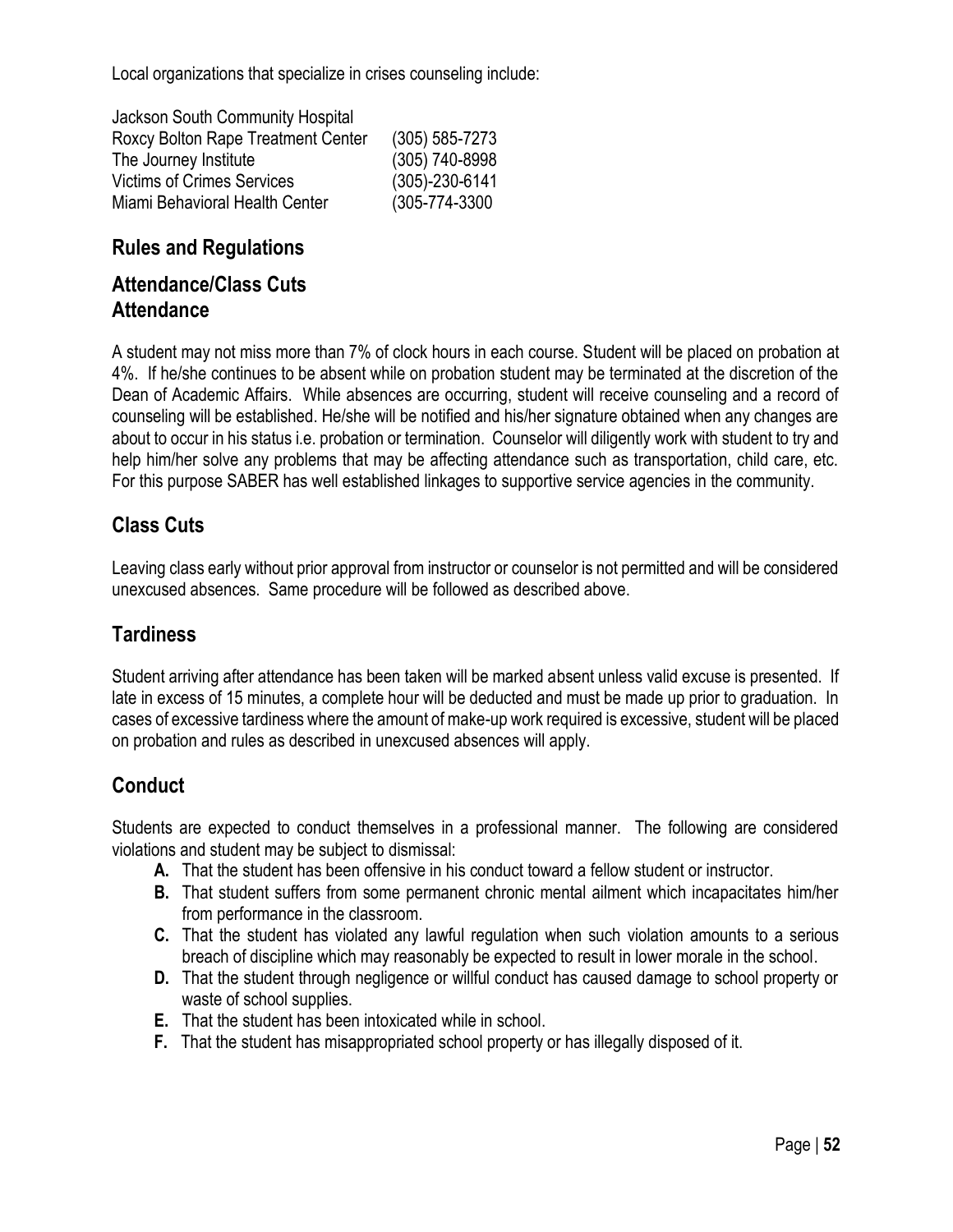# **Copyright Infringement Policies and Sanctions (Including Computer Use and File Sharing)**

Incidents of abuse or misuse of SABER's computer resources will be reported to the appropriate agency head. Users who violate this Policy will be subject to penalties up to and including suspension and/or dismissal from school. Illegal actions will be reported to the appropriate department head, who will convene a committee to hear investigate and report outcome to Dean of Academic Affairs. Administration will take appropriate action as dictated above including report to local, state, or federal law enforcement agency for investigation and possible prosecution.

Any unauthorized use of materials protected by copyright or other intellectual property rights is strictly prohibited by this Policy and will be considered Copyright Infringement. This infringement will include illegal downloading or unauthorized distribution of copyrighted material, including unauthorized peer-to-peer file sharing (**File sharing** is the practice of distributing or providing access to digitally stored information, such as computer programs, multi-media (audio, video), documents, or electronic book ) Staff or Students violating this policy may be subject to suspension, dismissal and/or civil and criminal liabilities after protocol described on paragraph 1.

# **General Rules**

**1.** Students will help maintain a clean environment and project a professional image at all times.

- a. No eating or drinking in the classroom.
- b. No smoking is permitted anywhere in the building, as SABER is a smoke free environment.
- c. Place all waste paper, coffee cups, bottles, and other trash in designated receptacles
- d. Do not leave any personal belongings on the shelves, chairs, or desks as SABER is not responsible for any lost or stolen items.
- 2. No food or articles are allowed to be sold by students anywhere on school grounds.
- 3. Students should wear appropriate clothing. Neither men nor women should wear revealing shorts, miniskirts, or tank tops. No bare midriffs, etc. Men's shirts must have sleeves.
- 4. Cellular phones, beepers, and watches with alarms must be in silent mode.
- 5. Tape players are allowed in the classroom to record the instructor upon approval.
- 6. No bicycles or motorcycles are allowed in the classroom or corridors.
- 7. SABER does not allow children to be on school property without supervision. We are not responsible for any children or young adults as they are not in our care. Parents must make prior arrangements and not take children with them to class.
- 8. A student must be registered to attend class. Friends, children, or other relatives cannot accompany students to class.
- 9. Students are to park their cars in the students' parking lot. Do not park in the staff parking lot. If it is necessary to park on the street in front of a residence, do not block the driveway. Please observe and respect all traffic signs on school property and in the neighborhood. In cooperation with the Miami Police Department, illegally parked cars will be ticketed or towed. Tickets and towing charges may exceed \$100.00
- 10. No visitors are allowed on the school property unless they obtain a pass from the main office.
- 11. All books, notes and other items must be placed in the front or sides of classrooms during quizzes, tests, or exams. No exceptions will be made.
- 12. Students are to abide by an honor code as absolutely no cheating is allowed.
- 13. Students who are caught cheating will have their test removed from their possession, will receive a grade of "0" and will be put on probation. Once student is on probation and is caught cheating again student will be dismissed.
- 14. Students must refrain from writing or doodling on exam sheets.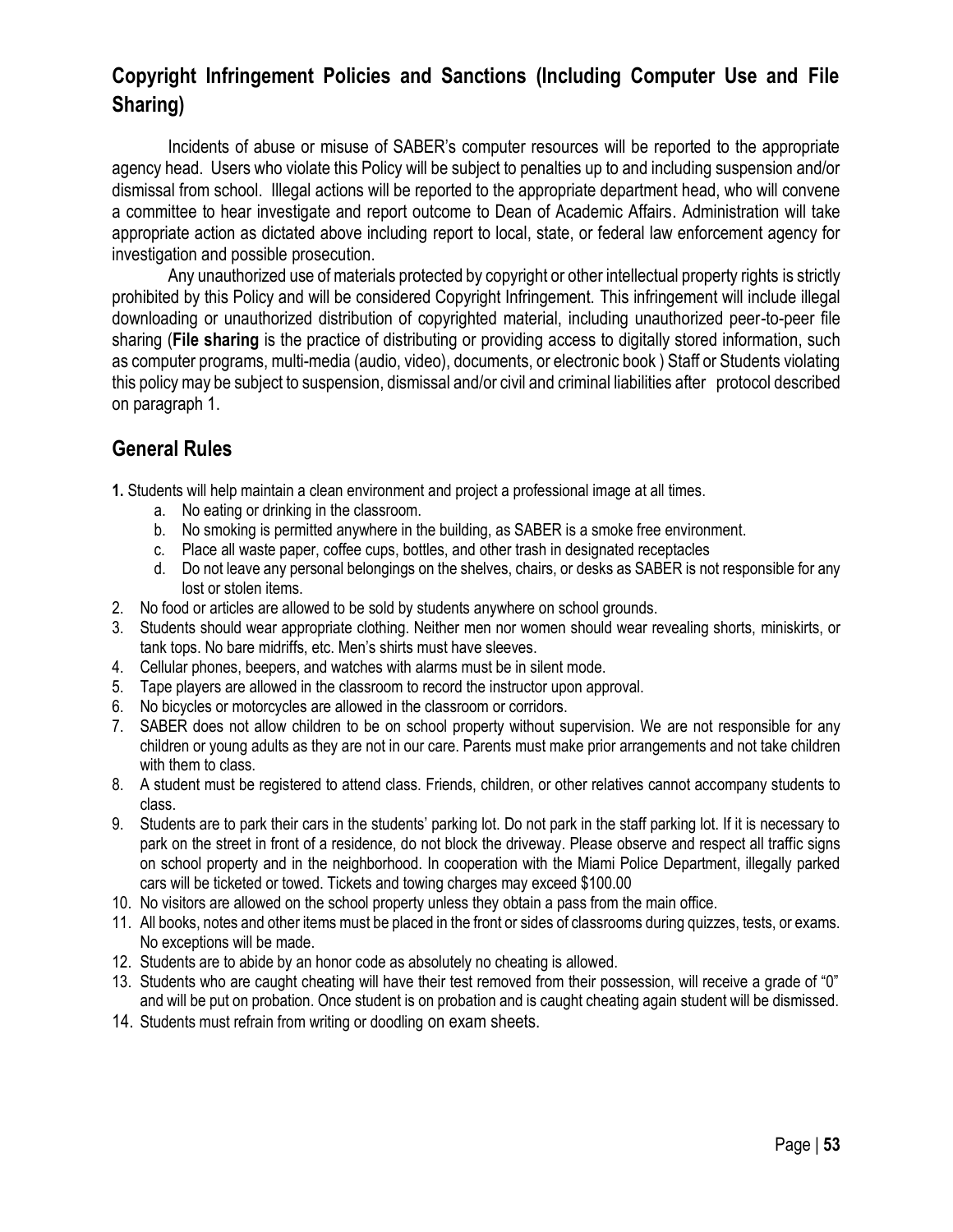# **Cheating**

Students are to abide by the Honor Code as absolutely no cheating is allowed. Students who are caught cheating will be placed on probation; once a student is on probation and is caught cheating again, student will be dismissed.

#### **Examples of Cheating:**

- Taking an exam from or for someone else.
- Purchasing term papers and turning them in as your own work.
- Faking an illness to avoid a test.
- Copying from another student's test.
- Studying a copy of an exam prior to taking a make-up exam.
- Giving another student answers during an exam.
- Reviewing previous copies of an instructor's exam without permission.
- Reviewing a stolen copy of an exam.
- Sabotaging someone else's work.
- Failing to report grade errors.
- Giving test questions to students in other classrooms.
- Sharing answers during exams by utilizing a system of signals.
- Developing a personal relationship with an instructor to get test Information.
- Hiring a ghost writer.
- Using papers found on the internet as your own.
- Altering or forging an official school document.
- Using unauthorized materials, note cards, calculators, hand held computers, cell phones, etc. on quizzes, tests, and exams.

### **Plagiarism**

Is the act of obtaining or attempting to obtain credit for academic work by copy another person's idea or written work and claiming it as his/her own. If a student has doubts about the nature and meaning of plagiarism, he/she should discuss the matter with the course instructor.

## **Anti-Hazing Policy**

No student or other person associated with SABER College shall engage in any "hazing" activities. Hazing is illegal and dangerous. SABER College strictly prohibits hazing of any kind. "Hazing" means any action or situation which recklessly or intentionally endangers the mental or physical health or safety of a student, or which willfully destroys or removes public or private property for the initiation or admission into or affiliation with any organization operating under the sanction of SABER. Any students or other persons associated with SABER who engages in any hazing activity are subject to penalties up to dismissal from the School.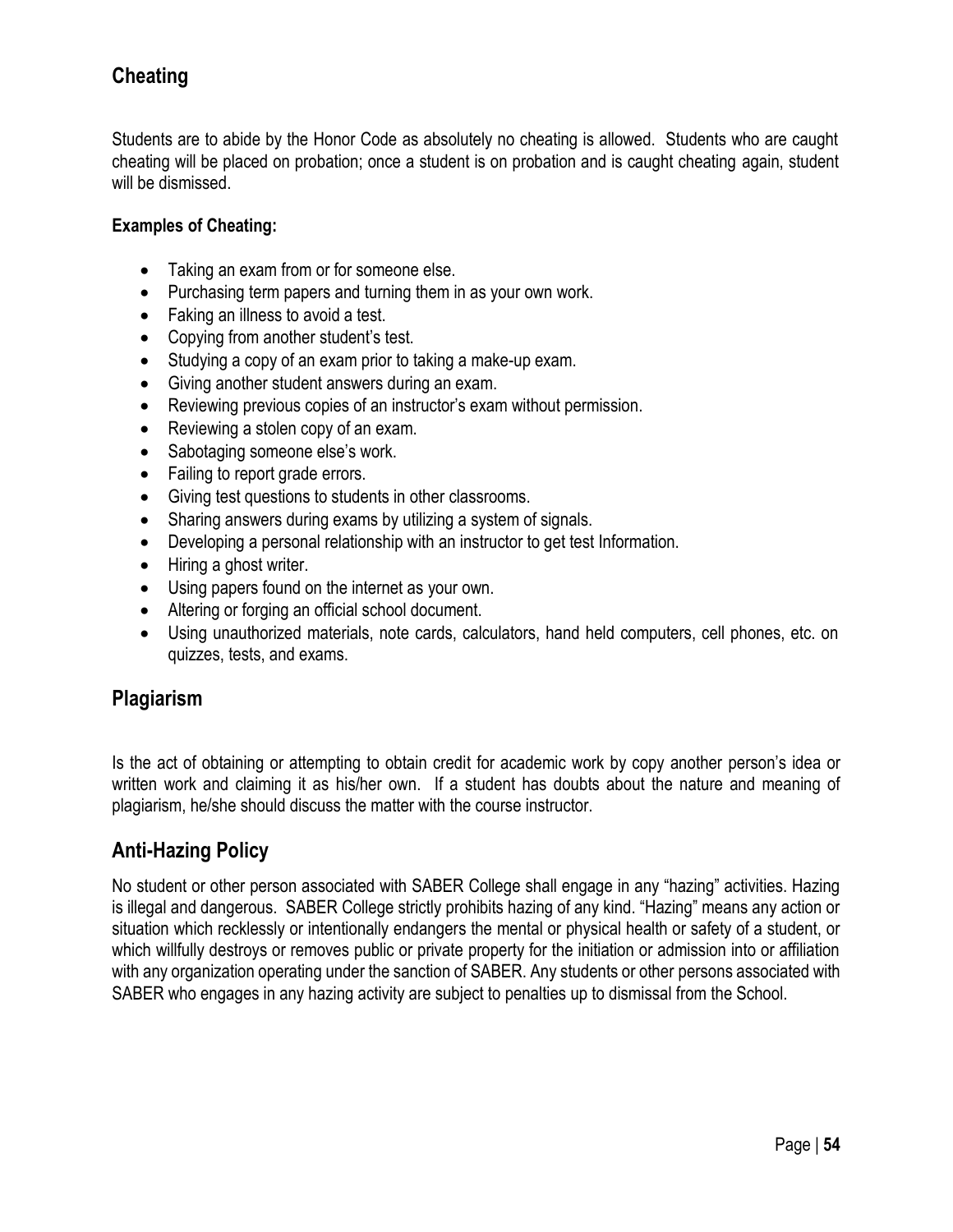# **Firearms, Fireworks, Bombs and Weapons Policy**

Dangerous weapons of any kind are illegal and prohibited on SABER College premises. Weapons definition includes any item defined under the city, state or federal law as a weapon but is not limited to: guns, slingshots, bows and arrows, spear, switchblades, knives, martial arts weapons, brass knuckles, or any instrument that ejects projectiles SABER College reserves the right to determine whether an item could be classified as dangerous and confiscate said item. Any student violating this policy will be subject to penalties up to dismissal from the School

# **Grievance Policy**

Grievance – A student, staff member who feels he/she may have been unjustly treated may appeal the policy or procedure. The purpose of this process is to provide an equitable process of resolving student and personnel grievances.

- 1. Student with a complaint should discuss it first with their instructor.
- 2. Staff and faculty should address the matter with their immediate supervisor.
- 3. If conflict is unresolved, student or if faculty was unavailable, student may then submit a written grievance and meet with the Dean of Academic Affairs (DAA) and/or Director within three days of having met with instructor.
- 4. Staff and faculty may lodge a complaint with the Director/ Chief Administrative Officer.
- 5. DAA must inform SABER College's Chief Administrative Officer of the grievance within 24 hours of meeting with student.
- 6. If at this point conflict remains unresolved, student can then meet with the Academic Affairs Committee, comprised of faculty and administrative staff.
- 7. The student, staff or faculty member will be able to equitably express their position on the issue, and if available, provide documentation to substantiate their position.
- 8. The Academic Affairs Committee will consider all sides and render a decision on the disposition of the policy violation or other issue.
- 9. Provisions for resolutions shall be concluded within ten (10) business days after receipt of the written grievances.

In cases when these informal meetings do not resolve the conflict, student may then appeal and file a grievance to:

#### **Commission for Independent Education**

325 West Gaines Street Suite 1414 Tallahassee, FL 32399-0400 (850) 245-3200 Toll Free: 1-888-224-6684

#### **Council on Occupational Education**

7840 Roswell Road, Building 300 Suite 325 Atlanta, Ga. 30350 Toll free: (800) 917-2081 [www.council.org](http://www.council.org/)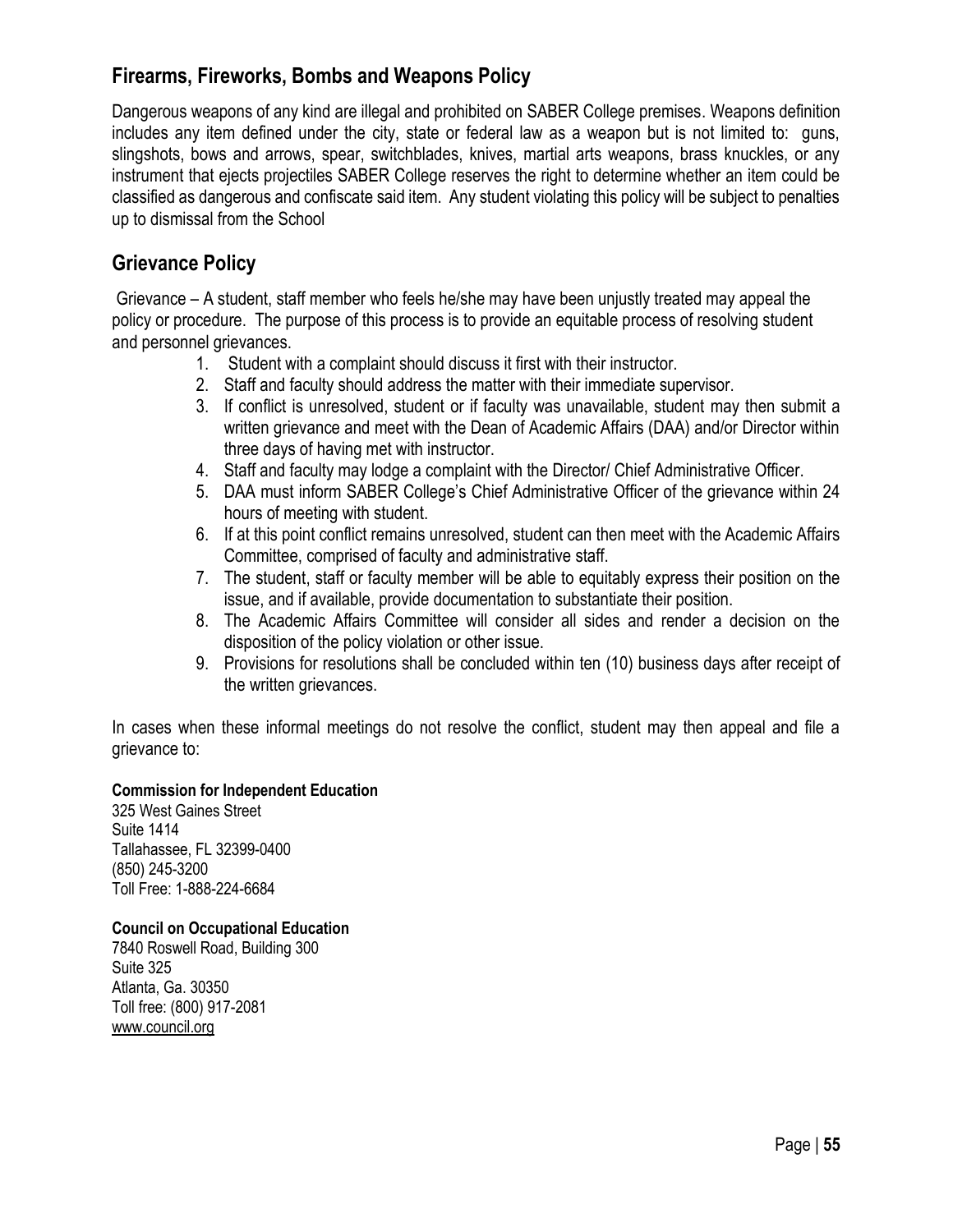**Commission on Accreditation in Physical Therapy Education (CAPTE)** 3030 Potomac Ave., Suite 100 Alexandria, Virginia 22305-3085 (703) 706-3245 [accreditation@capte.org](mailto:accreditation@capte.org) [http://www.capteonline.org](http://www.capteonline.org/)

## **Payment Schedule**

A hundred Dollars (\$100.00) Non-Refundable application fee is due at the time of signing the application for admission. Students will be given a choice on paying their tuition. Prior to attending the first class, books and supplies must be purchased.

The student has the option of paying tuition costs as follows:

- 1) In full, prior to attending the first class
- 2) Paying the balance of the tuition cost on a pro-rata basis over the length of the program. All costs must have been met in full prior to graduation.
- 3) A monthly payment plan
- 4) SABER also accepts Vocational Rehabilitation and Career Source Vouchers
- 5) Federal Financial Aid for those students who qualify.
	- Federal Pell Grant
	- Direct Loan Obligations to repay loans shall be clearly disclosed and explained to students, along with anticipated repayment terms, dates and amounts. This is clearly explained in the Enrollment Agreement.

## **Refund Policy**

#### **Refund / Cancellation Policy**

Our outlined refund policy is designed according to Fair Consumer Practices. Should student be terminated or cancelled for any reason, all refunds will be made according to following refund schedule.

- **1.** Cancellation must be made in person or Certified mail.
- **2.** If tuition and fees are collected in advance of the start date of classes and the student does not begin classes or withdraws on the first day of classes, no more than \$100 application and registration fees may be retained by the institution.

The refund policy shall provide for cancellation of any obligation, other than a book and supply assessment for supplies, materials and kits which are not returnable because of use, within **3** working days from the student's signing an enrollment agreement or contract.

**3.** The refund policy for students attending SABER College, who incur a financial obligation shall be as follows:

1. Students are charged by the semester for the program, the refund policy shall provide a formula for proration of refunds based upon the length of time the student remains enrolled, up to a minimum of 20%. For example:

- Cancellation after attendance has begun, through 20% completion of the semester, will result in a Pro Rata refund computed on the number of hours completed to the total semester hours.
- Cancellation after completing more than 20% of the semester will result in no refund.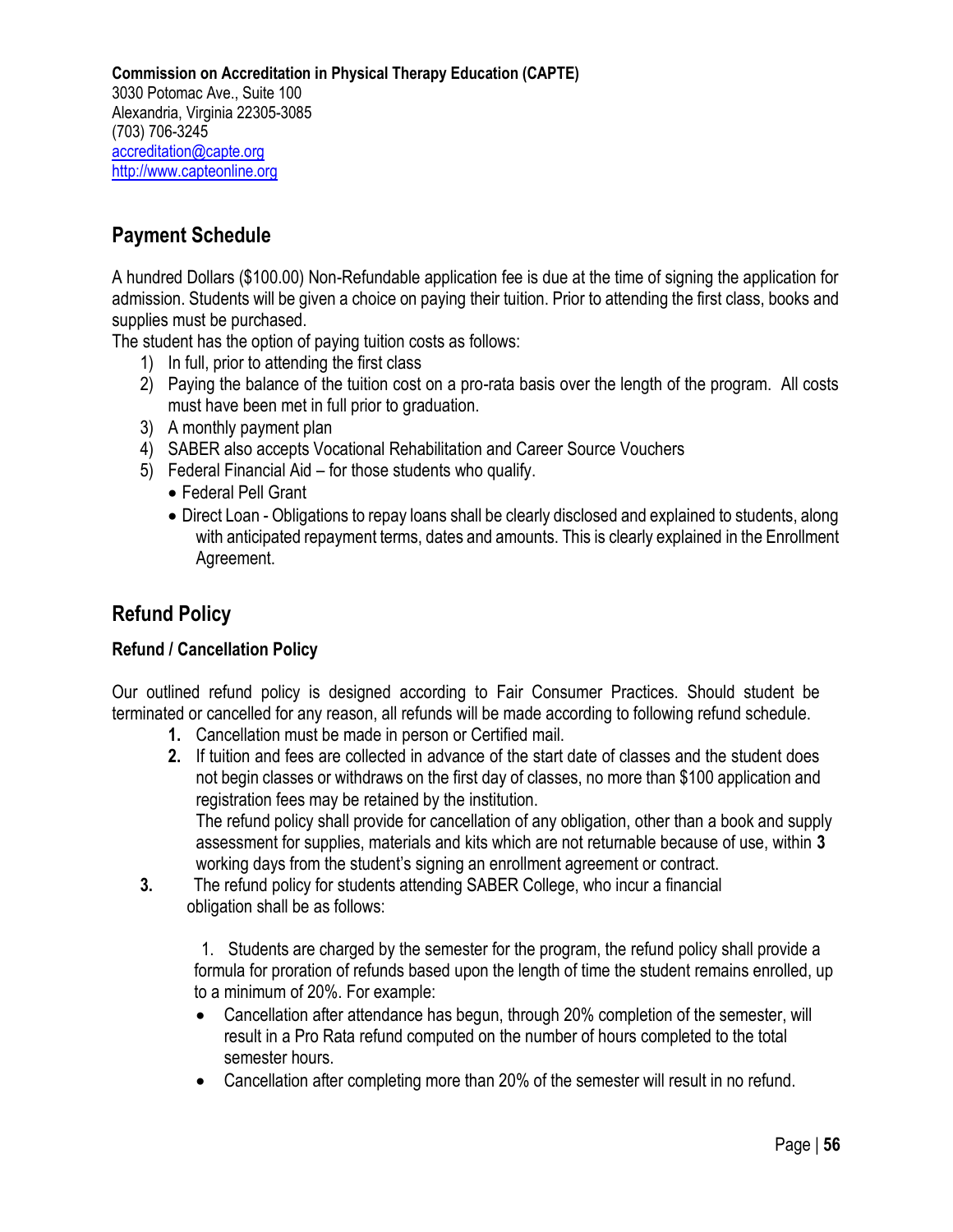- **4.** Termination Date: The termination date for refund computation purposes is the last date of actual attendance by the student unless earlier written notice is received. Disclosures as per Rule 6E-1.0032(6)(i), FAC
	- 1. Refunds shall be made within 30 days of the date that the institution determines that the student has withdrawn.
	- 2. Nonrefundable fees shall not exceed \$150.00
	- 3. SABER College Statement**:**

Only records of students who were denied entry into the school will be kept for one year. If a student is enrolled in the school and then later dismissed, those records will be maintained indefinitely. **This refund policy applies to all loans and school loans for those who qualify.** 

Although some loans may be repaid after the program has been completed, students are obligated, as with any other loans, to repay in full the loan that they received.

#### **Tuition and Refund Policy**

- Our outlined refund policy is designed according to Fair Consumer Practices. Should student be terminated or cancelled for any reason, all refunds will be made according to the following refund schedule.
- Cancellation must be made in person or Certified mail.
- All monies will be refunded if the applicant is not accepted by the school or if the student cancels within 3 business days after signing the Enrollment agreement (if student signs before the first day of class) and making initial payment.
- Cancellation after the  $3<sup>rd</sup>$  business day, but before the first class, will result in a refund of all monies paid, with the exception of the nonrefundable registration and application fee.
- Termination Date: The termination date for refund computation purposes is the last date of actual attendance by the student unless earlier written notice is received.
- SABER School will keep records on file for at least one year of any student who is dismissed or denied entry.
- Refund will be made within 45 days following determination of termination or receipt of Cancellation **Notice**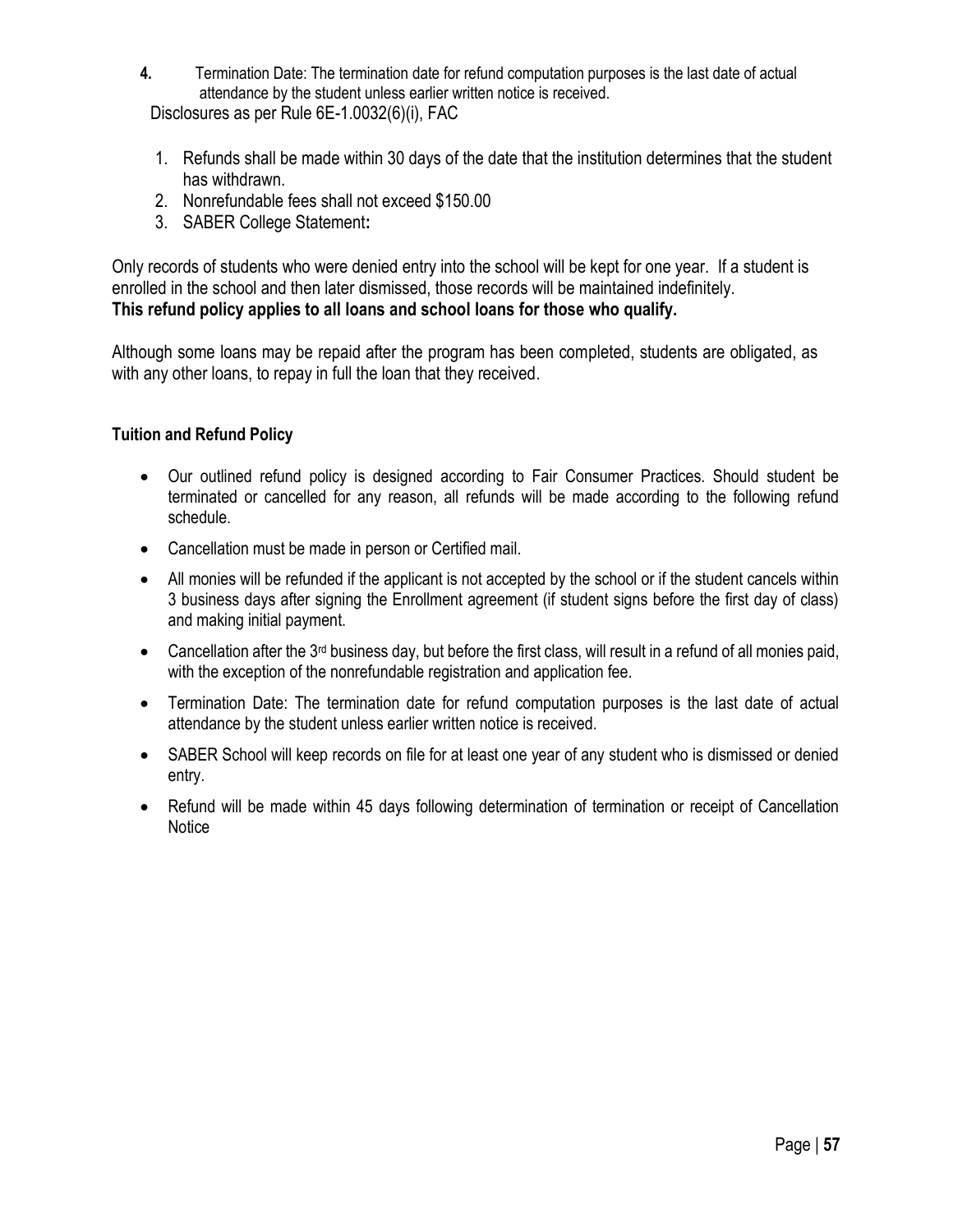#### **Refunds for classes Canceled by SABER**

• The School reserves the right to cancel any Programs and/or courses. If tuition fees are collected in advance of the start date of a program and SABER cancels the class, 100% of the tuition and fees collected must be refunded. The refund shall be made within 45 days of the planned start date.

#### **Refunds for Students Who Withdraw On or Before the First Day of Class**

• If tuition and fees are collected in advance of the start date of classes and the student does not begin classes or withdraws on the first day of classes, no more than \$100 application and registration fees may be retained by the institution. Appropriate refunds for a student who does not begin classes shall be made within 45 days of the class start date.

#### **Refunds for Students Enrolled Prior to Visiting SABER College**

• Students who have not visited the school facility prior to enrollment will have the opportunity to withdraw without penalty within three days following either attendance at a regularly scheduled orientation or following a tour of the facilities and inspection of the equipment.

#### **Refunds for Withdrawal after Class Commences**

**1.** Refund Policy for Programs Obligating Students for Periods of 12 Months or Less

The refund policy for students attending SABER College, who incur a financial obligation for a period of 12 months or less shall be as follows:

- **a)** During the first 10% of the period of financial obligation, the institution shall refund at least 90% of the tuition;
- **b)** After the first 10% of the period of financial obligation and until the end of the first 25% of the period of obligation, the institution shall refund at least 50% of the tuition;
- **c)** After the first 25% of the period of financial obligation and until the end of the first 50% of the period of obligation, the institution shall refund at least 25% of the tuition; and,
- **d)** After the first 50% of the period of financial obligation, the institution may retain all of the tuition.
- **2.** Refund Policy for Programs Obligating Students for Periods beyond Twelve Months

Institutions with programs longer than 12 months that financially obligate the student for any period of time beyond 12 months shall release the student of the obligation to pay beyond the 12 months if the student withdraws during the first 12 months. The calculation of the refund for the unused portion of the first 12 months shall be based on section (4)(1) above.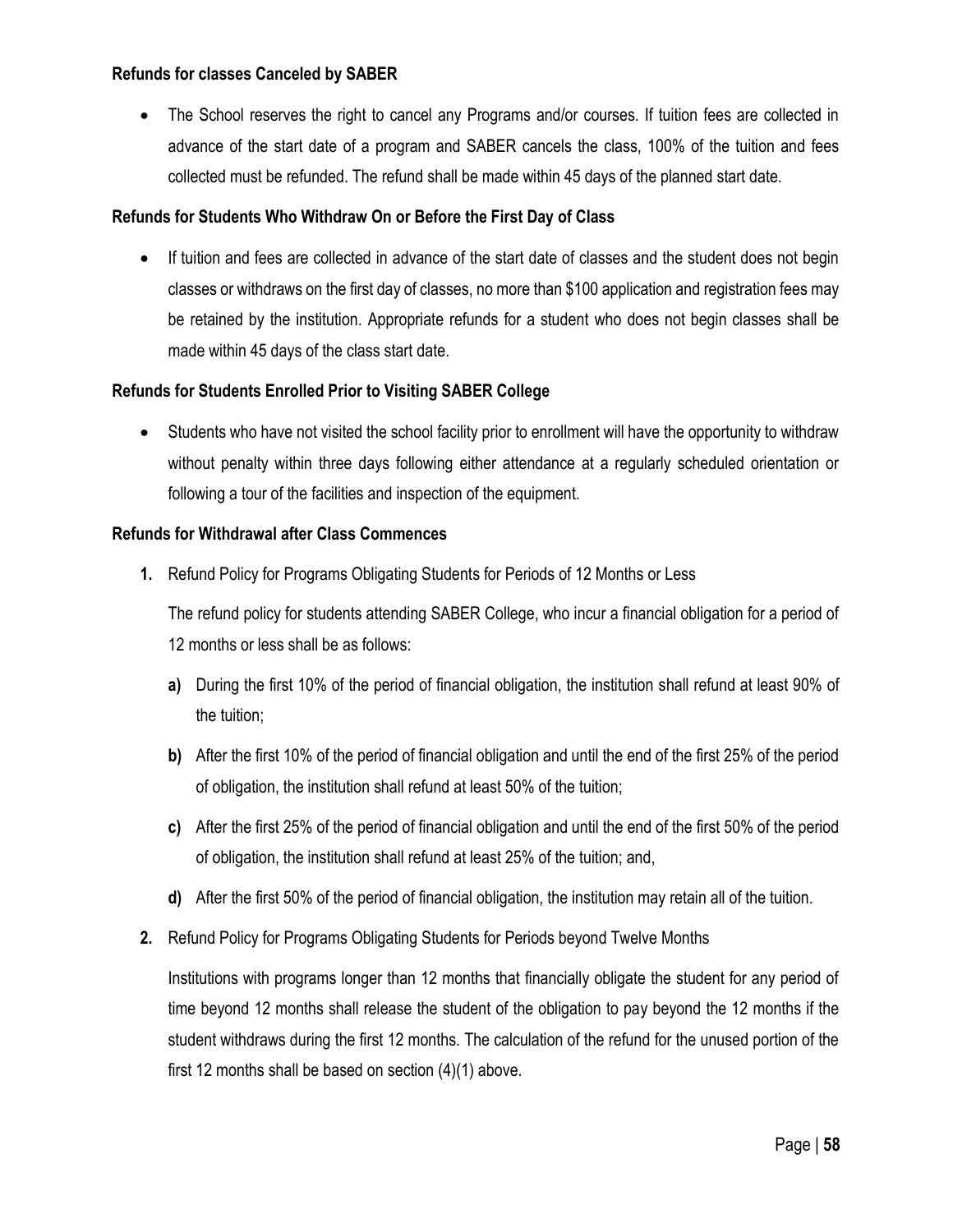If the student withdraws during any subsequent period following the first 12 months, the student's refund for the unused portion of the tuition applicable to the period of withdrawal shall be based on section (4)(1) above.

• **This refund policy applies to all loans and school loans for those who qualify.** Although some loans may be repaid after the program has been completed, students are obligated, as with any other loans, to repay in full the loan that they received.

# **Termination Policy**

A student may be dismissed, at the discretion of the Program Director, prior to completion of the program. Reasons for termination include but are not limited to the following:

- Insufficient progress ( not maintaining a passing grade)
- Failure to comply with rules outlined in catalog under code of conduct and school policies including attendance regulations.
- Nonpayment of tuition under terms agreed upon with SABER School's Administration.

# **Withdrawal from School**

All students who wish to withdraw from the School must submit written notice to the Dean of Academic Affairs or the Program Director; these will be the designated withdrawal offices. Students who declare intent to withdraw will be automatically withdrawn when intent is declared; this will be considered an official withdrawal. Students who withdraw unofficially by not attending classes, will be withdrawn after 14 days of absence; withdrawal will be reflected as the last day of attendance and student will earn a W/F grade.

Once a student withdraws, the withdrawal will not be rescinded. Student must re-apply and follow reapplication procedures as when student is terminated.

Attendance is the tracking mechanism used by school to identify unofficial withdrawals.

# **Return of Title IV Funds (R2t4) Policy**

All students who resign from the School must submit written notice to the Withdrawal Office. Students who declare intent to withdraw will be automatically withdrawn when intent is declared; this will be considered an official withdrawal. Students who stopped attending classes will be unofficially withdrawn on the 14<sup>th</sup> day. If a student, who is disbursed Title IV financial assistance, withdraws or stops attending class on or before completing 60% of the semester in which the Title IV aid was disbursed, the following Return of Title IV Funds policy will be applied.

SABER College will implement the Federal Return of Title IV Funds policy. This policy will apply to any student who receives Title IV aid and who officially or unofficially withdraws, drops out, or is expelled. Refer to the "Withdrawal from School" section of the Saber Catalog for requirements on officially withdrawing from school.

The amount of Title IV aid to be returned to the applicable federal program will be determined, using the student's withdrawal date, by calculating the percentage of the enrollment period which the student did not complete. The School must return unearned funds to the DOE within 30 days of the date of determination of the withdrawal date. The school has 180 days to notify student of eligibility for a post-withdrawal disbursement. The order of the return of funds is: Unsubsidized Federal Stafford Loan, Subsidized Federal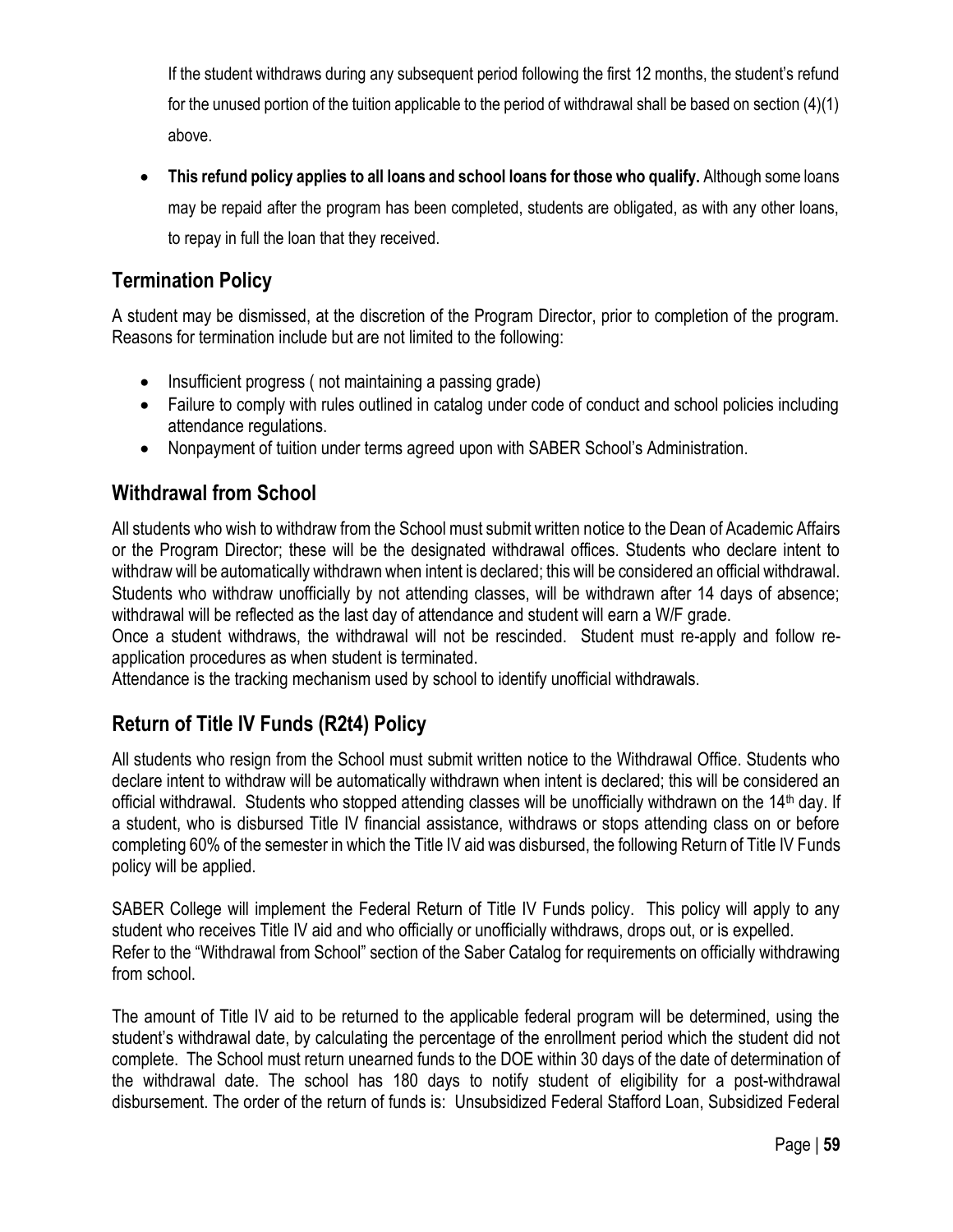Stafford Loan, Federal Plus Loan, Federal Pell Grant. The student will be responsible for repaying any remaining unearned portion that was disbursed to them.

Failure to attend class or failure to resign properly could cause the student to receive a letter grade of W/F in all courses. In this case, the student would still be subject to the return of funds policy once an official withdrawal date is established. Merely discontinuing class attendance is not considered to be a formal resignation from the School. Students who were awarded financial assistance and who discontinue class attendance may be held responsible for repayment of all tuition and fees. Please refer to the School Catalog for requirements on class attendance.

If the student's portion of unearned Title IV funds is a loan, no action by the school is necessary. Regular loan terms and conditions apply. If student's portion of unearned Title IV funds is a federal grant, the student will be required to return no more than 50% of the amount received for the enrollment period.

In the event of resignation, the School institutional refund policy will be applied and tuition will be reduced by that amount. The student may be liable for any Title IV funds disbursed to their account in excess of the amount allowed by federal regulations. The school will try to collect the portion of any assistance owed by the student. If no payment is received, holds will be placed on the student's account and the student will lose eligibility for Title IV aid unless the overpayment is paid in full or satisfactory repayment arrangements are made.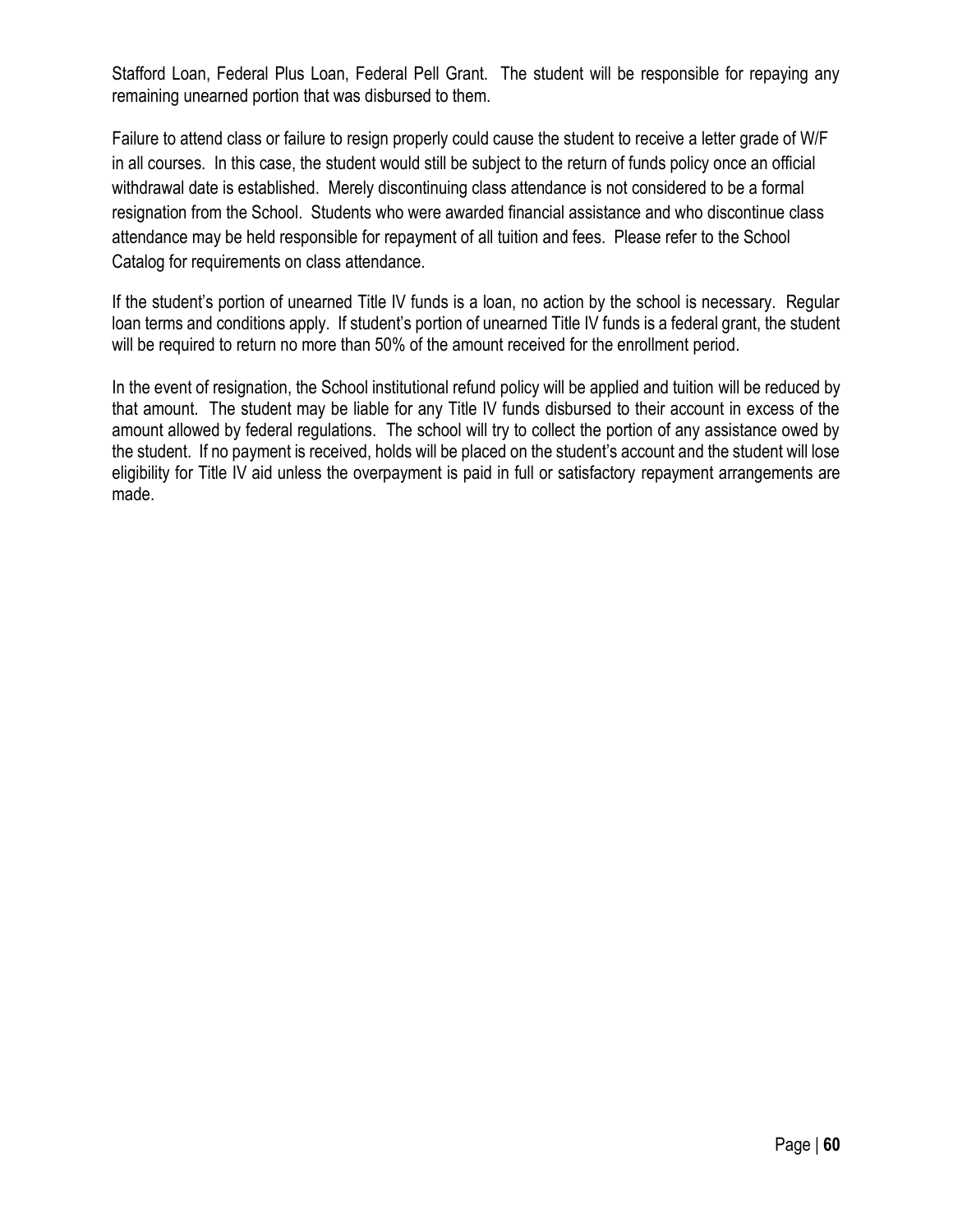## **Hybrid Concept Strategies, Policies & Procedures**

## **Overview**

The utilization of online platforms has been a primary strategy for the implementation of a metacognitive behavioral learning approach, and has proven effective over more than a decade of development and study by universities across the world. SABER College has actively engaged in the process of research and development of an online platform strategy that will effectively deliver theory based training to students in specific programs who also meet specific training criteria. Using the Learning Management System known as CANVAS, our goal is to provide access to quality career based training within specific areas of the cognitive and affective learning domains. Our training approach integrates all tiers and frontiers of learning providing a holistic experience that not only provides foundational knowledge but builds upon it in the specific clinical areas necessary to successfully perform the occupational objectives of each career.

Central to our approach is the level and frequency of student / instructor exchanges. Our pedagogical approach to the delivery process requires that we perform 1 exchange for every 1.5 hours of online asynchronous training. Therefore, for every 45 clock hours of asynchronous training, adaptive interpersonal telecommunication will occur 30 times. This includes multiple forms of communication between each student and SABER staff and faculty. Our process of event tracking will perform the function of monitoring academic progress, however the human exchange between student and school must be measured to ensure that the student is "stitched into" the academic process. Modes of exchange include general discussion, email, fax, telephonic communication, teleconference and campus based meetings.

Since our strategic model programming is hybrid, access to the campus is critical. It is our policy that students participating in training using the hybrid platform must attend some classes and exams on campus. Students are always welcome to come to the campus to access student services and on-campus resources for supplemental study and for their student support services.

## **Hybrid Concept Model**

All student services on campus will be provided to students regardless of their course delivery mode. This provides SABER the opportunity to remediate and provide services necessary for the continued success of student progress and persistence.

### **Policies & Procedures**

### **Enrollment for Hybrid Programming**

The Enrollment process for the hybrid programming shall be universally included in the SABER enrollment process, with the exception of one survey form which deals with the technology requirements and independent study skills necessary to be successful at the online programming model. This must be completed by every candidate applying for the hybrid training cycles.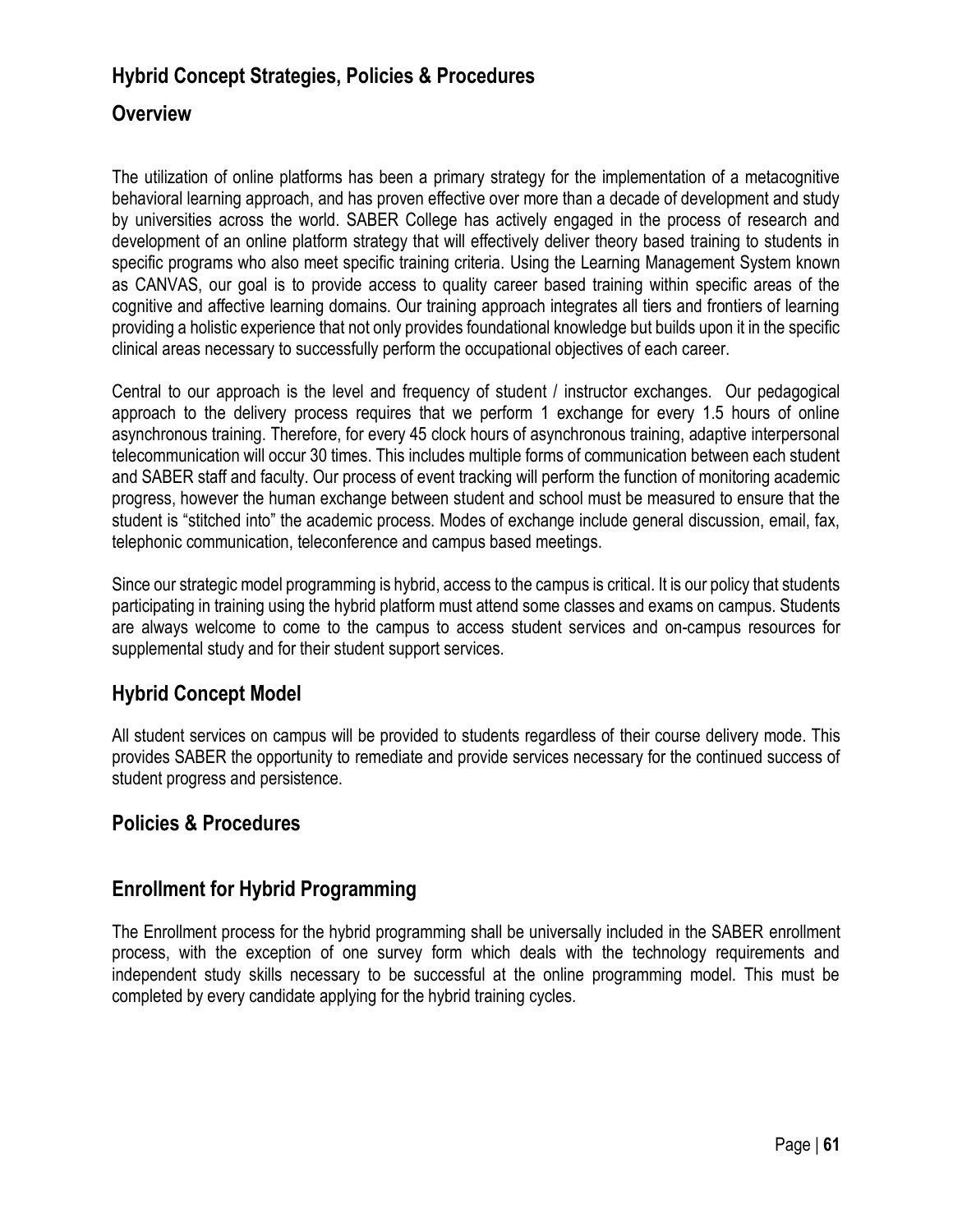The enrollment process begins with the first appoint which is set when the candidate initiates interest by phone or online. An appointment is set for the applicant to meet with the admissions department. The admissions department meets personally with the applicant at the school where programming information is discussed. For hybrid based students additional information must be discussed. This includes:

- 1. Reiteration of the technology requirements
- 2. Schedule of on campus activities that students must be engaged in
- 3. Will discuss testing protocol
- 4. Clinical or Externship (if applicable) requirements for the program

Hybrid program students will be required to complete their FAFSA online within a specific time frame in order to test how they follow directions.

#### **Inventory of Equipment for Distance Education**

The student is responsible for equipment necessary to complete the online courses. The technology requirements that is necessary to participate in an online course:

#### **Screen Size**

• Monitor/display video card–1024x768 resolution.

#### **Operating Systems**

- Windows 10
- Mac OSX 10.6 and newer
- Linux Chrome OS

#### **Mobile OS Native App Support**

- iOS 10 and newer
- Android 2.3 and newer

### **Computer Speed and Processor**

- Use a computer 5 years old or newer when possible
- 4 GB of RAM
- 2.0 GHz processor

#### **Internet Speed**

• High Speed Internet Connection

#### **Screen Readers**

- Latest version of JAWS for Internet Explorer 10 & 11, Microsoft Edge and Firefox
- Latest version of VoiceOver for Safari
- There is no screen reader support for Chrome

#### **Also Recommended**

- Headset or speakers
- Microsoft Office 2013 or greater\*
- A current antivirus application
- Adobe Reader (free download)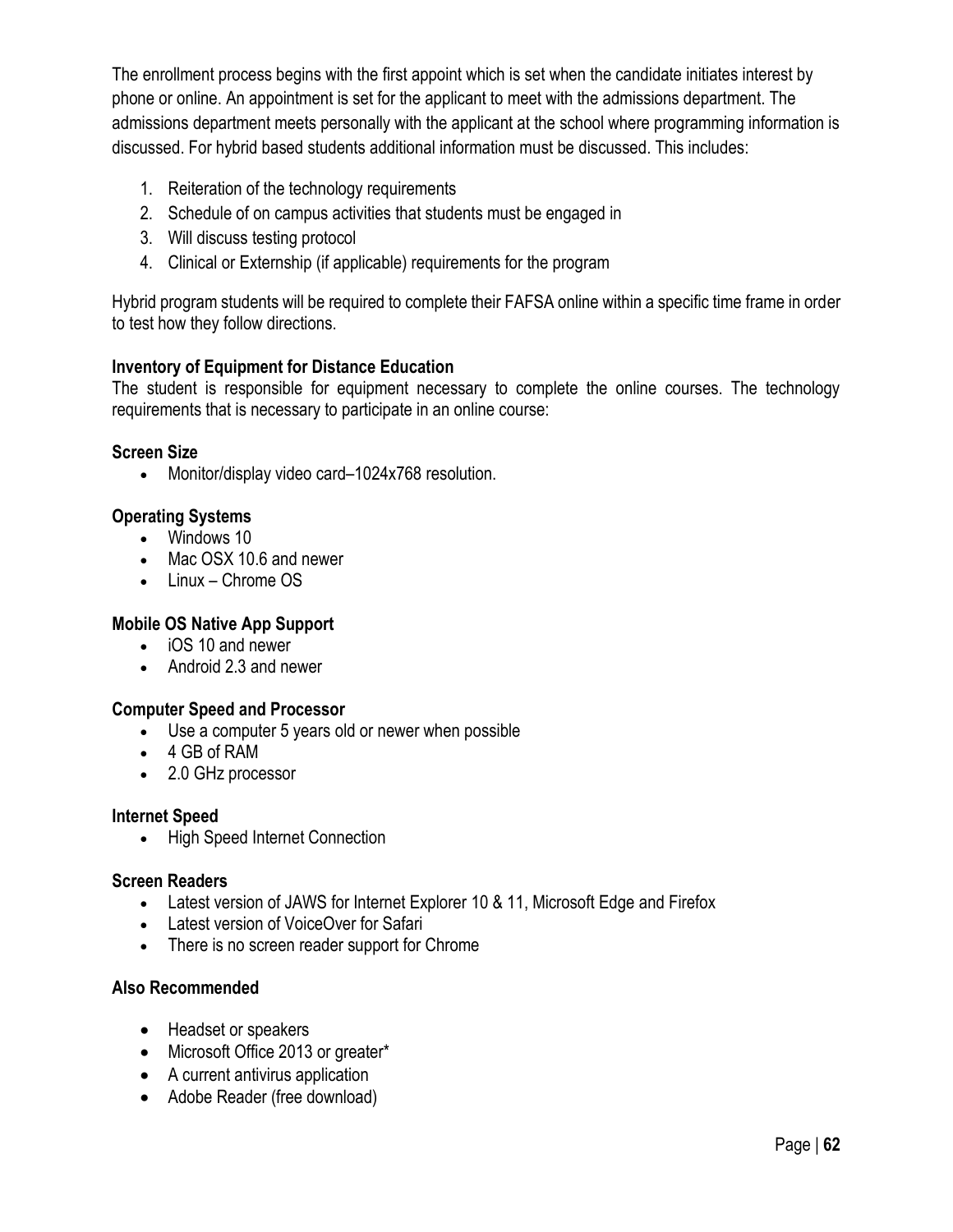\* Classes may require the use of Word, Excel and/or PowerPoint. Students are responsible for ensuring that they have the software required and should not enroll in course if they do not have the necessary software.

#### **Internet/Email**

- An internet service provider (ISP)
- An e-mail address

The Division of Distance Education does not provide access to the Internet as part of its agreement. Students are responsible for having access to the internet and a professional

## **Orientation & Tutorial:**

Prior to the first day of class an orientation will be performed on campus. The orientation is program specific, and so, each online student will learn about the instructors they will likely be working with. They will be provided with all of the contact information for their faculty during this orientation and policies for contacts at the institution. Rules of attendance, satisfactory academic progress, confidentiality, programming data and an introduction to student services will be provided during orientation.

To access the orientation students will enter the Learning Management System (LMS) for the very first time. They will use the online tutorial to learn to navigate through the LMS. The orientation will take approximately 1.5 hours in total including the tutorial.

On campus faculty and administration will be responsible for ensuring that the information provided for each program and online orientation is up-to-date and appropriate to the program of study and entry into the training cycle. For all coursework delivered via distance education the institution provides appropriate training for faculty who use technology in distance education courses and programs.

The online course schedules runs weekly from Sunday to Saturday. The online professors are trained to respond to students' requests within 24 hours during the work week (Monday to Friday). The professors have 48 hours to respond during the weekend and during official school holidays which are listed in the school catalog. Additionally, the students are informed during their orientation that they may contact the Distance Education Coordinator if the professor fails to meet the 24/48 hour deadline.

## **Syllabus and Lesson Plans**

Syllabus will be available on the first day class opens. Lesson plans are standard however adapted for the distance education component. The syllabus must reflect a general information plan of education for each course. The following components are required for distance education training: Campus Location Course Number and Title Instructor Name Campus Contact Information (Phone, Email, Fax) Number of hours/credits of the course/weeks Mode of delivery A hybrid or online course should include the kind of minimum technology requirements for the learning management system to operate and any additional peripheral equipment and software necessary to

participate in all areas of the courseware.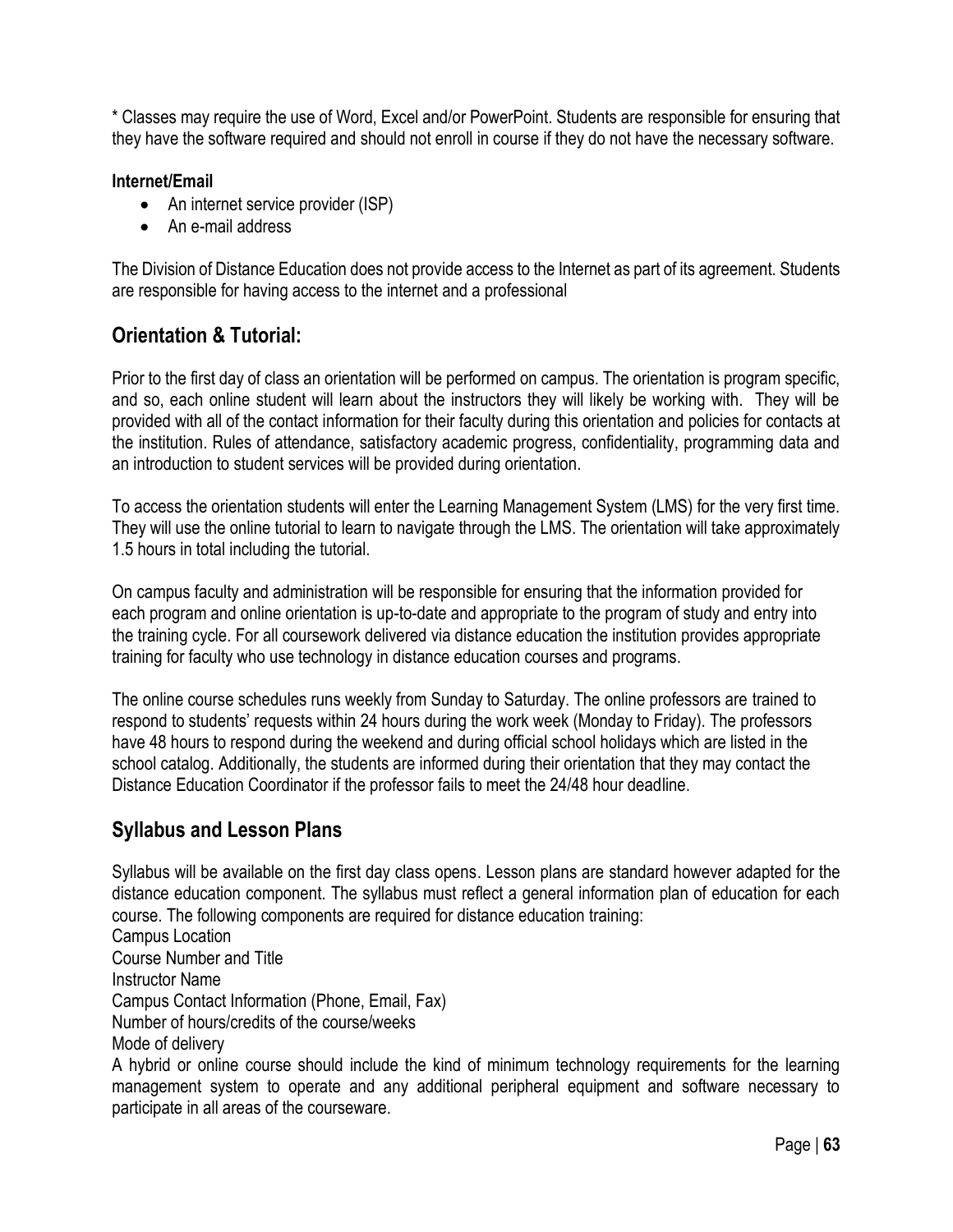Course description Behavioral Objectives Methods of delivery & tools Textbooks and Materials Grading and Evaluation

## **Grading Scale**

Weekly Outline (designates which weekly assignments are online and which are performed in class) Distance Learning Policies for assignment submission and directions to the campus for attendance of lab classes and testing dates.

Hybrid programming will follow the residential training modules. Therefore, the same work performed on campus will be adapted for the online course work model. Students will be required to accomplish the work in the same clock hour and weekly time frame schedule as the residential programming schedule. Syllabi for hybrid programming will reflect all of the same information as the residential syllabi; however, the grading and evaluation section will include the types of graded learning events that will be required in order to satisfy the rubric. The Hybrid course syllabus will also include the schedule for deadlines and assignment submission.

Assignments will be released to students online in a reasonable rate of time. All assignments will not be released at the beginning of the course. Quizzes will be administered online when applicable, however all midterms and finals will be proctored on campus by staff.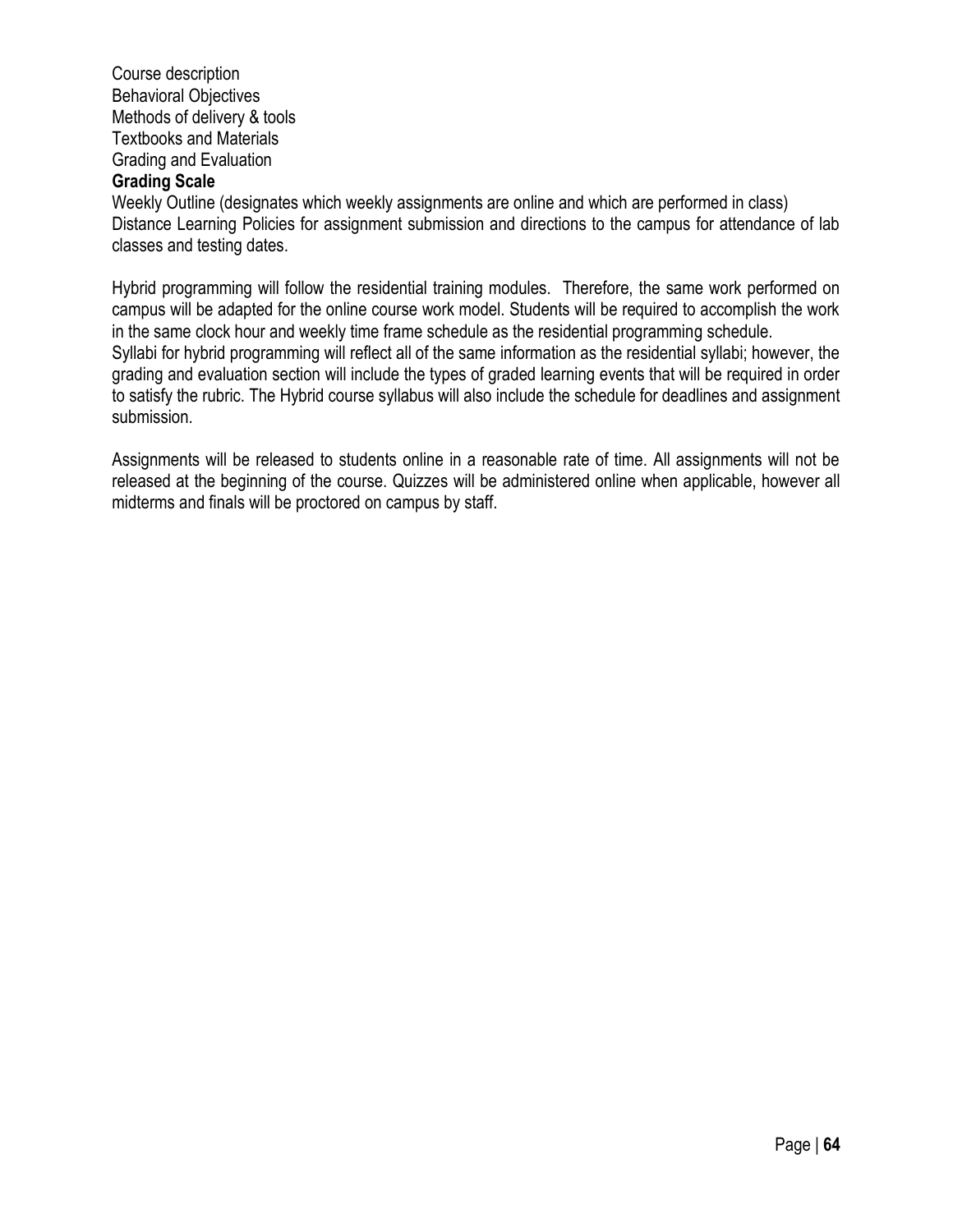# **Rubric**

The graded learning events are analyzed in light of the established rubric. A student's grade in a course is based on the Grading and Evaluation activities that are planned by faculty within the auspices of the established Graded Learning Events Chart for the course.

| 100-90 | This is the equivalent of an "A" on the grading scale. This is awarded<br>based on the number of points earned by successfully completing the<br>graded learning events. Partial points in this scale can be provided on<br>graded learning events based on the quality of the participation and level<br>of passing grades on examinations.                                                                        | A |
|--------|---------------------------------------------------------------------------------------------------------------------------------------------------------------------------------------------------------------------------------------------------------------------------------------------------------------------------------------------------------------------------------------------------------------------|---|
| 89-80  | This is the equivalent of a "B" on the grading scale. Partial points in this<br>scale can be provided on graded learning events based on the quality of<br>the participation and level of passing grades on examinations. The student<br>may have participated in whole or part however, the student may not have<br>achieved the highest quantitative scoring due to errors, or poor grades on<br>quizzes or exams | B |
| 79-77  | This is the equivalent of a "C" on the grading scale. The student may have<br>participated in whole or part however the student may not have achieved<br>the highest quantitative scoring due to errors, or poor grades on quizzes<br>or exams                                                                                                                                                                      | C |
| 76-69  | The grades for each learning events and/or assessment did not meet the<br>minimum required standard.                                                                                                                                                                                                                                                                                                                | D |
| 68-0   | The grades for each learning events and/or assessment did not meet the<br>minimum required standard.                                                                                                                                                                                                                                                                                                                | F |

# **Assignment submission**

All assignments will be posted at a minimum one week in advance of its deadline. Each module opens on Saturday at 11:59 p.m. For each module, the initial discussion board post(s) *is* due by 11:59 p.m. on Wednesday. The responses to the discussions of fellow students are due by Friday at 11:59 p.m. Any other assignments must be submitted by 11:59 p.m. on Saturday unless otherwise noted. Any assignment submitted after Saturday at 11:59PM will not be accepted and student will receive a "0". It is the decision of the Distance Education Coordinator and/or professor to determine whether any documentation will be accepted as an acceptable excuse and the assignment allowed to be graded. The Distance Education Coordinator and/or professor will reduce the maximum grade by 10 points for late submission.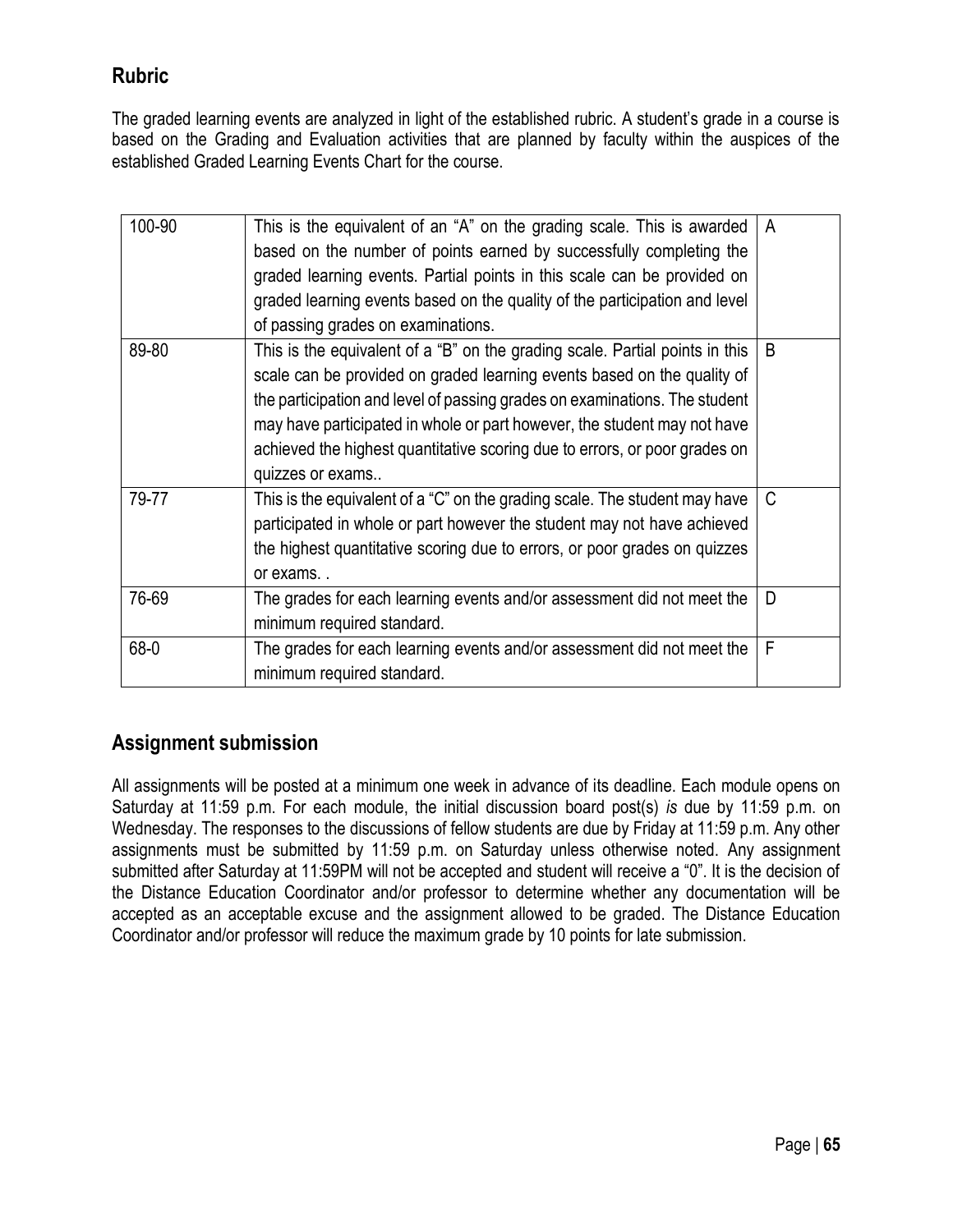## **Test Taking**

Students taking hybrid courses will be required to take all midterms and final exams in person on the physical campus. A faculty member will be assigned to proctor exams for each course offered. Faculty member will be assigned to monitor all in-house exams. Most courses will have a mid-term and final. Quizzes can be administered using the LMS.

Dates and times for taking mid-terms and finals will be posted online in the syllabus, and will be emailed to students in a course. There will be at a minimum two test dates and times for students to take finals. If student fails first final, he may retake the final a second time. Students MUST schedule their testing date in advance. Reservations will be confirmed on a first come first serve basis. In order to schedule midterm dates and finals, students must email the Campus Services Coordinator with their course number and title and the selected date for testing. Before each test opens the student will sign and accept the terms of test taking.

The following items are required for students to take an exam on campus:

- a) State or federal photo identification such as a valid driver's license, passport, resident alien card. Change to School Issued Student Identification Card
- b) Students should carry any personal belongings in a bag (i.e. back pack, sports bag, tote bag, pocketbook, or purse) and be prepared to leave such belongings in the front of the room.
- c) All electronic equipment such as cell phones, iPads, Kindles, laptops or any other type of equipment are to be stowed in the front of the room with other personal belongings or not brought to the testing center.
- d) Any student found cheating will be removed immediately from the testing area and will be given an automatic zero (0) for the course, and may be subject to disciplinary action including potential termination. Please see Cheating and Plagiarism policy in the school catalog.
- e) Notes and textbooks are not allowed in the testing area.

All exams will be graded and results posted on the course page. Any questions or comments concerning grades can be made with the course instructor.

## **Tracking student attendance**

Course work for each course in a program is designed by institution staff and faculty with the expectation that the workload provided is reflective and congruent to the number of contact hours required for the course. Furthermore, submission of assignments will be the measure of evaluation that a student is expected to submit in order to prove student attendance. Students who do not participate in online class activities will be given a warning that they are at risk of failure. They will be given an opportunity to continue their courses online with the express condition that they will make strides towards improvement.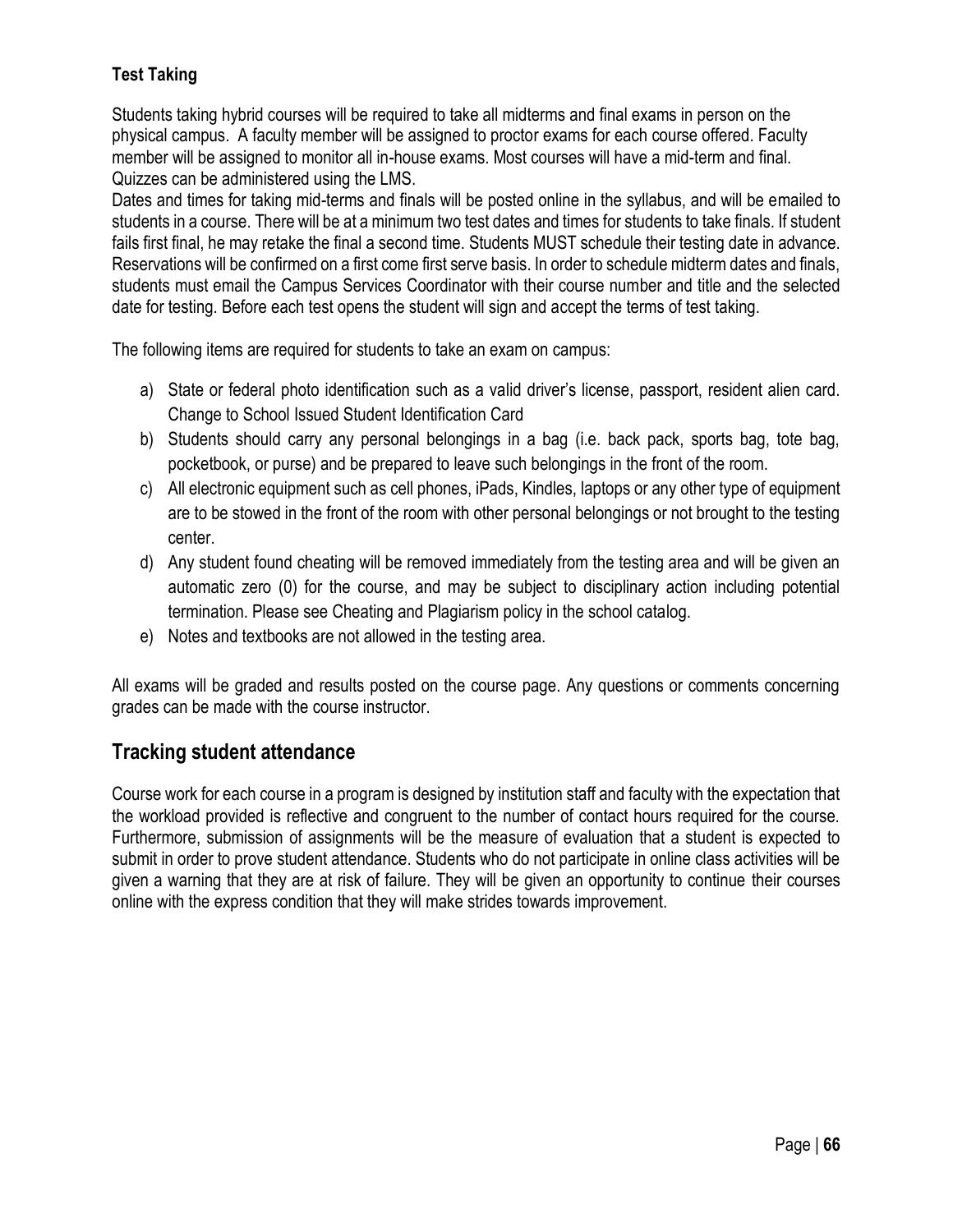# **Working with Financial Aid Programs and other Student Services**

Students enrolled in hybrid programs will be responsible for maintaining communication with the financial aid officer concerning all aspects of their financial eligibility, requirements and documentation. Students must maintain their financial aid file accurate and up-to-date. The financial aid officer will be responsible for ensuring that communication with students at a distance is open and regular. Students attending classes at a distance will be required to meet with the registrar/bursar and financial aid director as needed while they are on campus.

#### **Registrar and Hybrid Delivery**

The Registrar roles and responsibilities to students, operations, accreditation standards and United States Department of Education standards are the same for hybrid modes of delivery as they are for residential modes of delivery. While faculty track and record attendance, it is the registrar's responsibility to ensure that the office is aware of any attendance issues, or issues concerning students at risk of failure. The registrar is responsible for calling, emailing and sending regular written correspondence to students who are not attending their classes. The Registrar will communicate with the distance education coordinator concerning any students who require a "STOP" on their LMS access. This will require the student to contact the distance education add the word office here.

#### **Business Office and Hybrid Delivery**

When a payment is late from a hybrid program student, an email will be sent to the student's email address notifying them of their late payment and assessing additional fees. If the student does not make payment or does not call or contact the business office within a reasonable time frame, a "STOP" will be placed on the student's LMS account until they make the required payment(s).

#### **Accreditation and Program Development**

All distance education activities are expected to meet and exceed the standards of accreditation and licensure. The process of program development from the time that the platform is introduced and moving forward will always review the hybrid model as an option for any future program offering.

Assessment plans are developed for each program of study. The platform maintains an integrated program assessment on its own and in conjunction with the modified assessment plans which will include the distance education mode of delivery in the assessment plan as needed.

## **U.S. Department of Education**

All methodologies for the calculation of hours for a distance education platform of delivery that apply to the model adopted by SABER College will be initiated in compliance with federal guidelines for title IV programs. Such methods can be found in the FSA Handbook.

#### **Media Services**

Students in all programs of delivery regardless of the mode of delivery will have regular access to campus media, and virtual libraries. This is inherent to the requirements of accreditation for the development and supplemental enhancement of the academic experience. Students are encouraged to make use of all resources on campus in order ensure equal access to academic material and media services. Dean of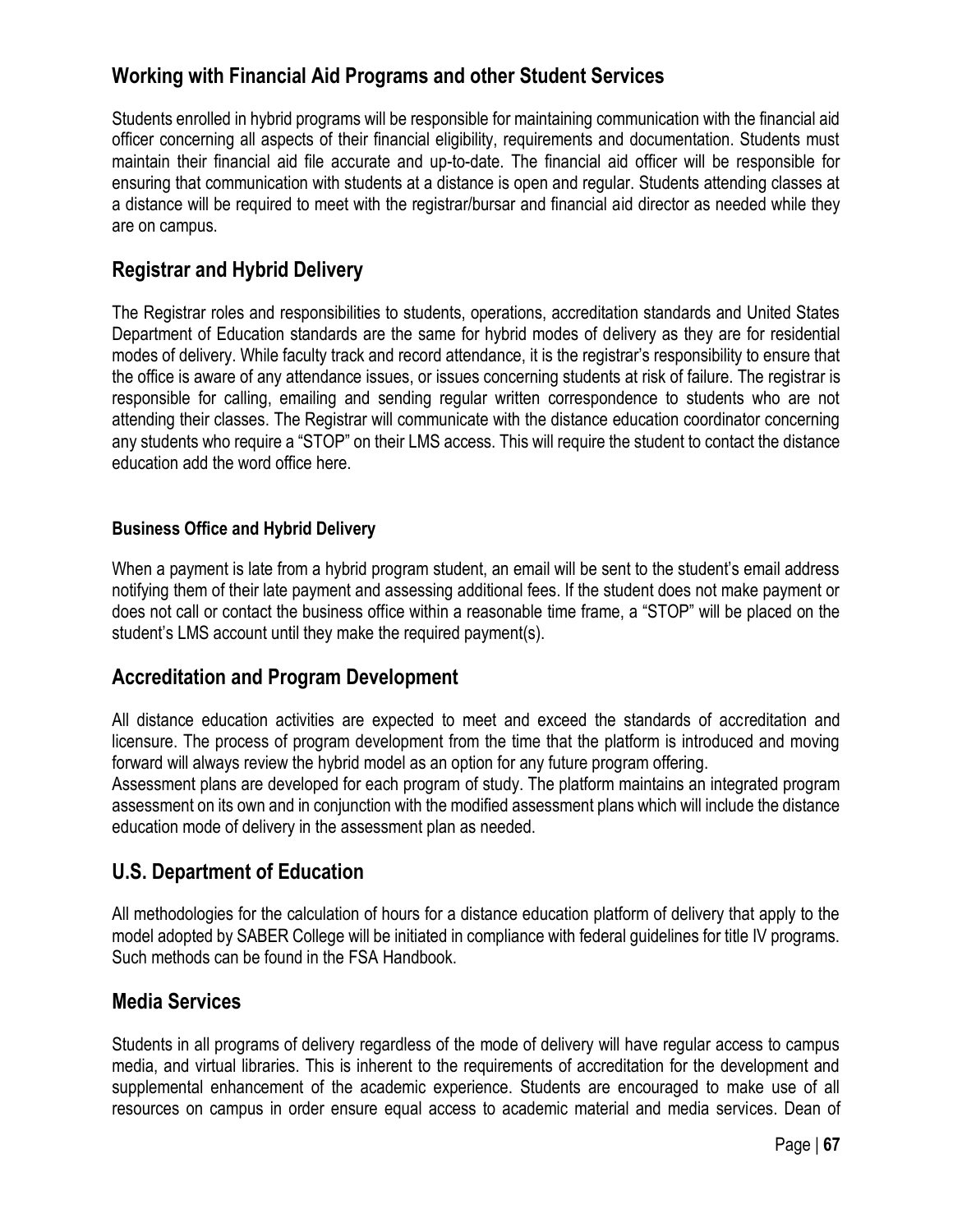Academic Affairs is available for more information and hours of operation.

## **Graduation Requirements**

Students participating in the hybrid delivery model will be subject to all of the graduation requirements as set forth in this catalog. The graduation requirements for all students are the same regardless of the mode of delivery.

## **Schedules**

Course scheduling will be consistent with all campus courses. Commonalities in modes of delivery: The course offered on campus will follow certain benchmarks for training, including quizzes, assignments and class participation. In like form, the online portion of training will follow a plan that will offer the same kinds of measureable benchmarks over a different platform.

Students in the online course hours will be required to report to the campus for laboratory activities once per week, if applicable. Students will be required to attend their mid- term and final on campus

#### **Differences in modes of delivery**

The measurement of clock hours and attendance will not only be dependent upon a roster such as found in a classroom setting, but in the actual submission of course work on the deadlines provided. This is critical for the success of students and as evidence of class participation in the program of study.

#### **Schedule:**

## **Hybrid Delivery Schedule**

| Sunday                                                                                                         | Monday | Tuesday | Wednesday                                        | Thursday                                    | Friday                                                      | Saturday                               |
|----------------------------------------------------------------------------------------------------------------|--------|---------|--------------------------------------------------|---------------------------------------------|-------------------------------------------------------------|----------------------------------------|
| Assignments<br>for<br>week<br>with<br>posted<br>following<br>Saturday<br>deadlines<br>(11:59PM)<br>time stamp) |        |         | First<br><b>Discussion</b><br>Post<br>by 11:59PM | Residential<br>Lab Day (if<br>applicable)   | Two<br>responses to<br>classmates'<br>post<br>by<br>11:59PM | <b>Deadlines</b><br>for<br>assignments |
|                                                                                                                |        |         |                                                  | Residential<br>Lab Night (if<br>applicable) |                                                             |                                        |

## **Externship Transition**

Before externship assignment students must comply with all clinical competency requirements, medical and health requirements, financial requirements, and any assignments/makeup hours outstanding must be completed prior to externship assignment. Students regardless of mode of delivery must meet these requirements prior to externship assignment. (This policy is applicable to all hybrid model programs with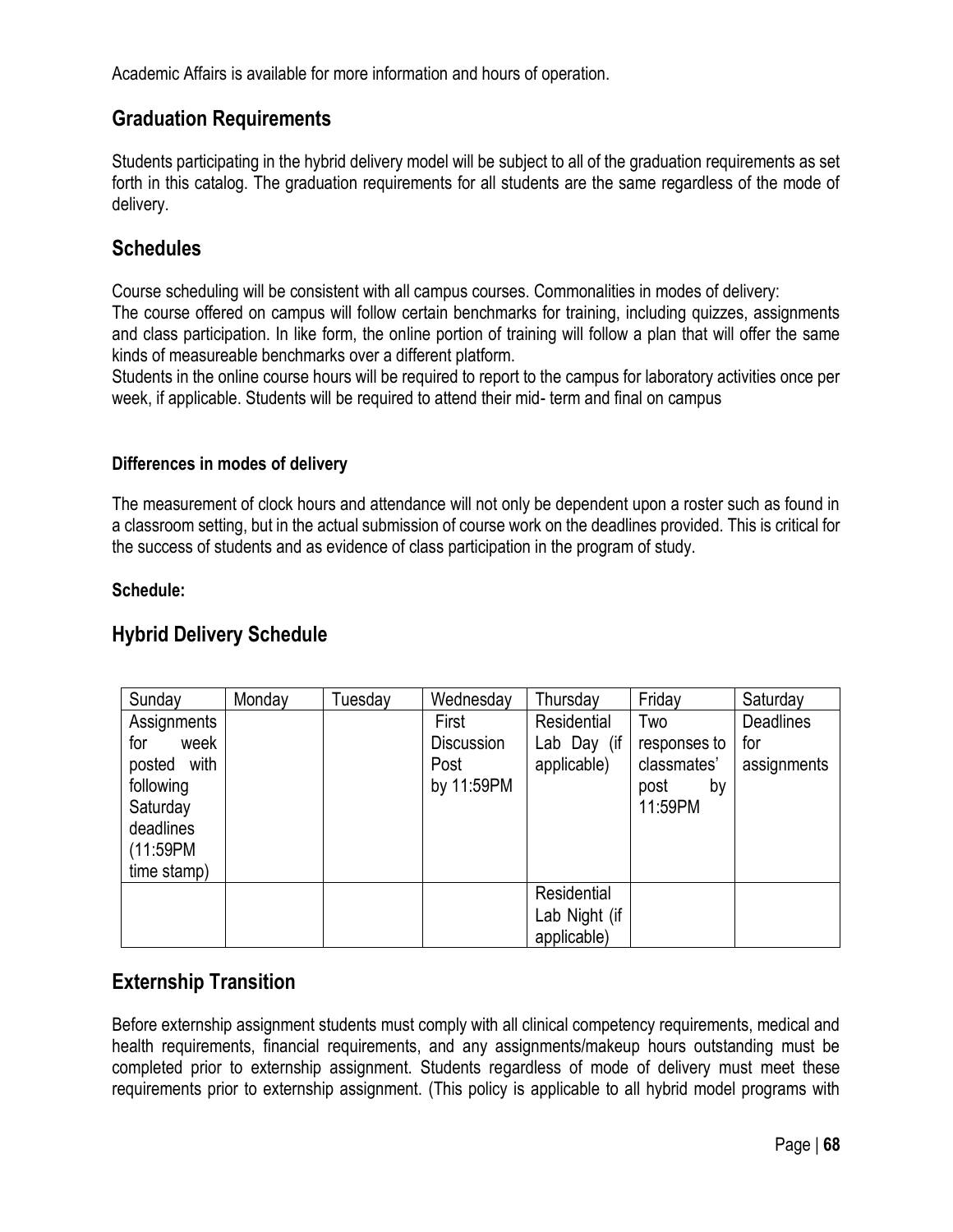externship or clinical requirements).

Students must comply with all externship and clinical policies regardless of the mode of didactic delivery.

## **Faculty**

Faculty members are selected for their academic qualifications and experience. Each faculty member must provide proof of at least a high school diploma (or equivalent) and demonstrated competency and credentials in the technical area of instruction. In the Physical Therapist program all faculty have a minimum of a professional Master's Degree. All General Education instructors possess a Degree in the field in which they are teaching and a minimum of 18 semester credits of course work performed throughout their collegiate experience in the subjects they teach. School maintains sufficient staff to properly serve the number of students enrolled. For all coursework delivered via distance education the institution provides appropriate training for faculty who use technology in distance education courses and programs.

Faculty takes an active part in the yearly review of curricula. New programs and changes are thoroughly discussed during staffing sessions with faculty, under the leadership of the Director. Once the review is completed, it is then submitted to employers in the area, who sign off on the program or proposed changes. Once this process is completed, it is then approved by the Administrators, after an in depth review of supportive documentation.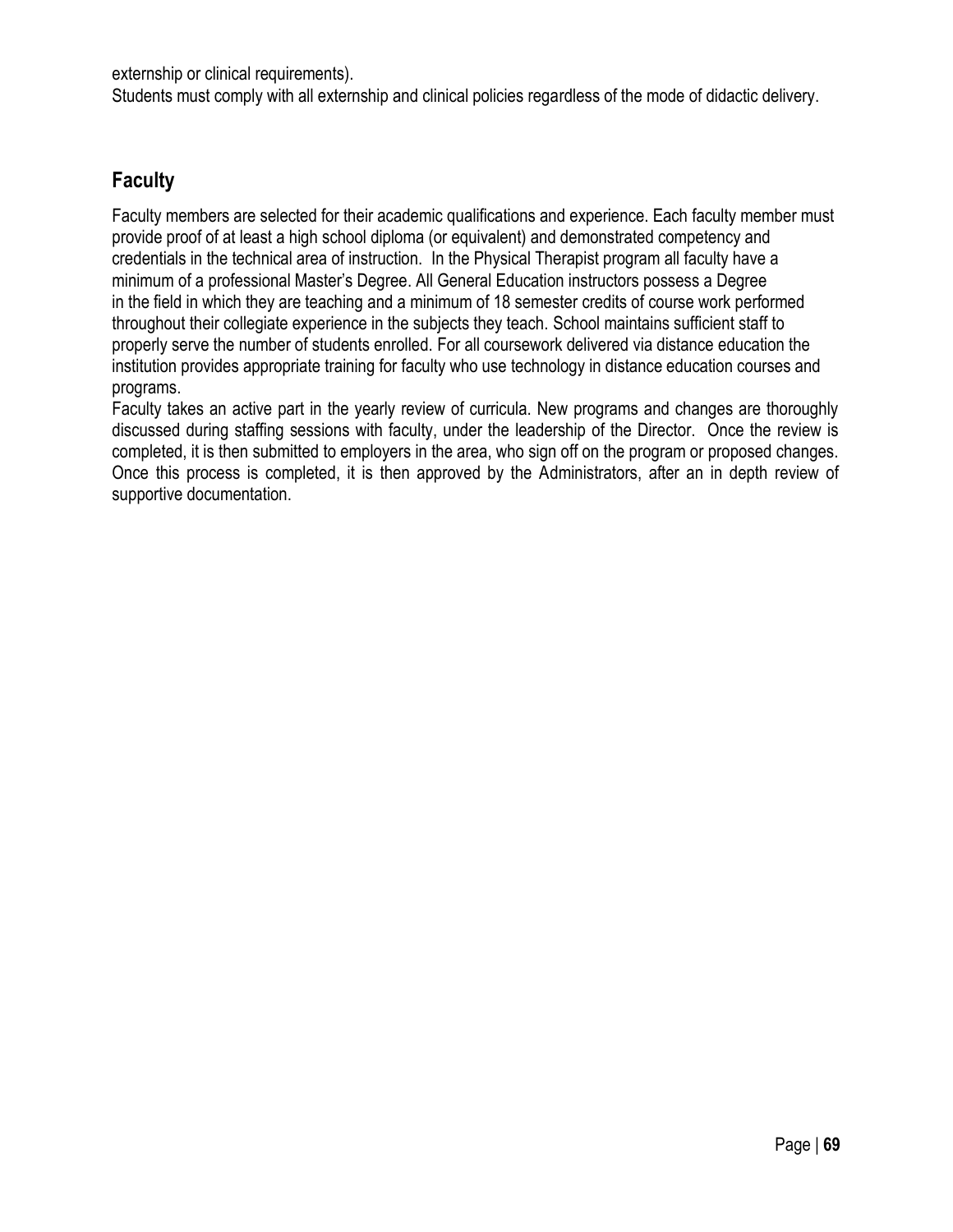# **Faculty Members**

| <b>FACULTY</b>       | <b>COURSES TAUGHT:</b>     | FT/PT     | <b>Credentials:</b>         | <b>Conferring Institution</b> |
|----------------------|----------------------------|-----------|-----------------------------|-------------------------------|
| Victoria Mahler      | English I and II           | PT        | M.A in English              | E Carolina University         |
|                      |                            |           | <b>B.A</b> in Education     | FL Atlantic University        |
| <b>Freddy Suarez</b> | <b>Applied Mathematics</b> | PT        | M.S in Math Education       | Nova Southeastern             |
|                      | and College Algebra        |           | M.S in Business Admin       | University                    |
|                      |                            |           |                             | Fort Lauderdale, FL           |
|                      |                            |           |                             |                               |
|                      |                            |           | Certified Pharmacy Tech     | Florida International         |
|                      |                            |           | RPT31178                    | University                    |
|                      |                            |           | Exp. 12/31/2021             | Miami, FL                     |
| Alexandra J. Lis     | Psychology                 | PT        | BA, M.S. in Psychology      | <b>Argosy University</b>      |
|                      |                            |           |                             | Phoenix, AZ                   |
| Araceli Rodríguez    | Anatomy &                  | PT        | Doctor of Medicine          | Higher Institute of           |
|                      | Physiology                 |           |                             | Medical Sciences of           |
|                      |                            |           |                             | Havana, Cuba                  |
|                      |                            |           |                             | Evaluation of                 |
|                      |                            |           |                             | Educational                   |
|                      |                            |           |                             | Credentials-Josef Silny       |
|                      |                            |           |                             | & Associates                  |
| Jaqueline Mayorga    | Microbiology               | PT        | BS, MS in Microbiology      | Pontificio Universidad        |
|                      |                            |           |                             | Javeriana                     |
|                      |                            |           |                             | Evaluation by Joseph          |
|                      |                            |           |                             | Silney                        |
| Karen Arocha         | PTA                        | <b>FT</b> | BS, Physical Therapy / MS,  | Florida International         |
|                      |                            |           | Physical Therapy<br>PT18701 | University, Miami, Fl.        |
|                      |                            |           | Exp. 11/30/23               |                               |
| Gaspara Barditch     | <b>PTA</b>                 | FT        | MS Physical Therapy,        | Nova Southeastern             |
|                      |                            |           | Doctorate Physical Therapy  | University, Ft                |
|                      |                            |           | PT 23916                    | Lauderdale, FL                |
|                      |                            |           | Exp. 11/30/2023             |                               |
| Aura Sanchez         | PTA                        | FT        | <b>MS Physical Therapy</b>  | Florida International         |
|                      |                            |           | PT23340                     | University, Miami, Fl.        |
|                      |                            |           | Exp. 11/30/2023             |                               |
| Elia C. Monterrubio  | Nursing                    | FT        | <b>MSN</b>                  | University of Phoenix         |
|                      |                            |           | RN1373402                   | Miami Florida                 |
|                      |                            |           | Exp. 04/30/2023             |                               |
| Pavel Pugh Alvarez   | Nursing                    | FT        | <b>MSN</b>                  | Florida International         |
|                      |                            |           | APRN9456430                 | University, Miami, Fl.        |
| Jose C. Tabraue      | Nursing                    | <b>FT</b> | Exp 7/31/2022<br><b>MSN</b> | Miami Regional                |
|                      |                            |           | APRN11011046                | University, Miami             |
|                      |                            |           | Exp 7/31/2022               | Springs, Fl.                  |
| Norberto Molina, Jr. | Nursing                    | <b>FT</b> | <b>MSN</b>                  | University of Phoenix         |
|                      |                            |           | RN2659512                   | Miami, Florida                |
|                      |                            |           | Exp 7/31/2022               |                               |